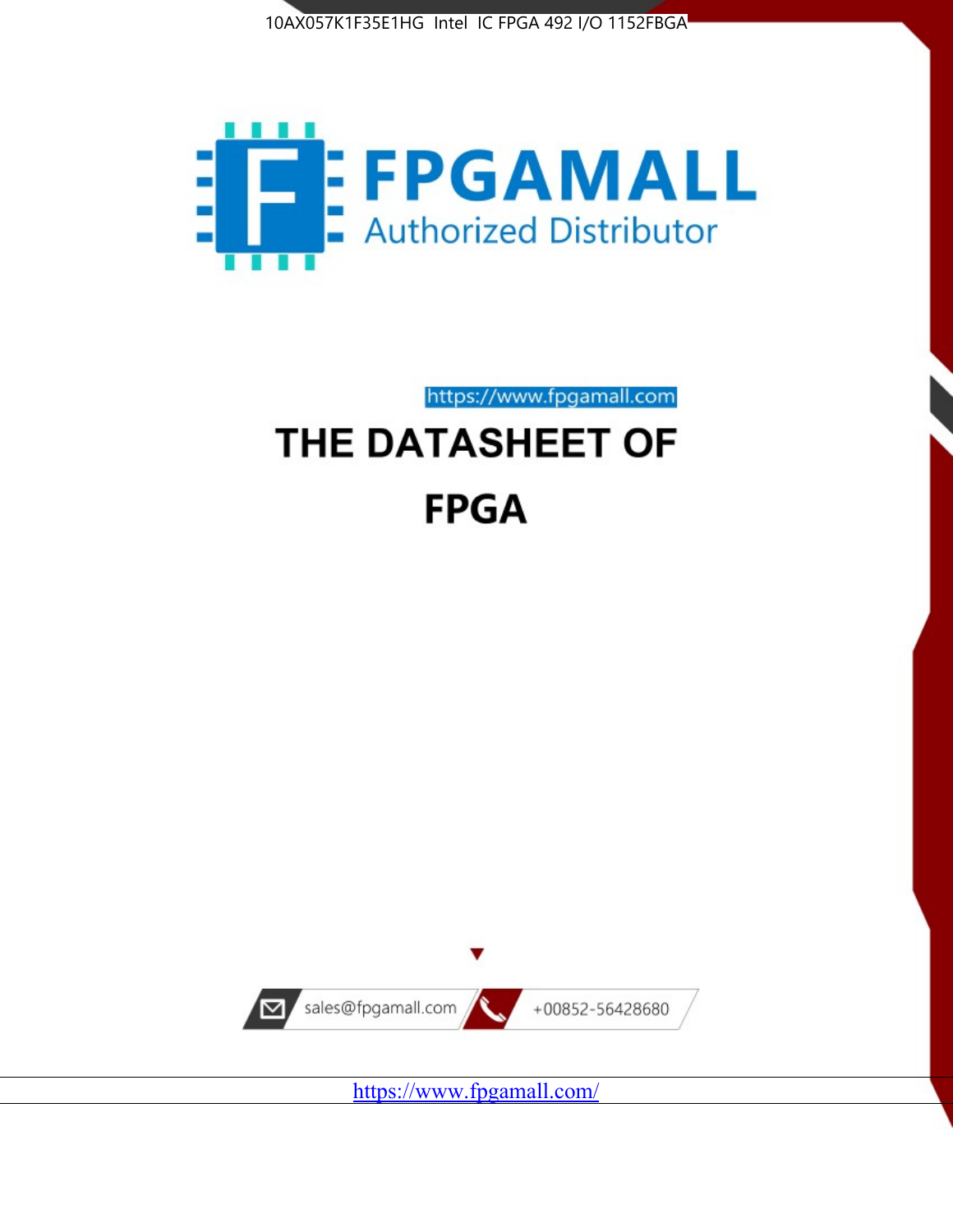10AX057K1F35E1HG Intel IC FPGA 492 I/O 1152FBGA



# **Intel® Arria® 10 Device Overview**



**A10-OVERVIEW | 2018.12.06** Latest document on the web: **[PDF](https://www.intel.com/content/dam/www/programmable/us/en/pdfs/literature/hb/arria-10/a10_overview.pdf)** | **[HTML](https://www.intel.com/content/www/us/en/programmable/documentation/sam1403480274650.html)**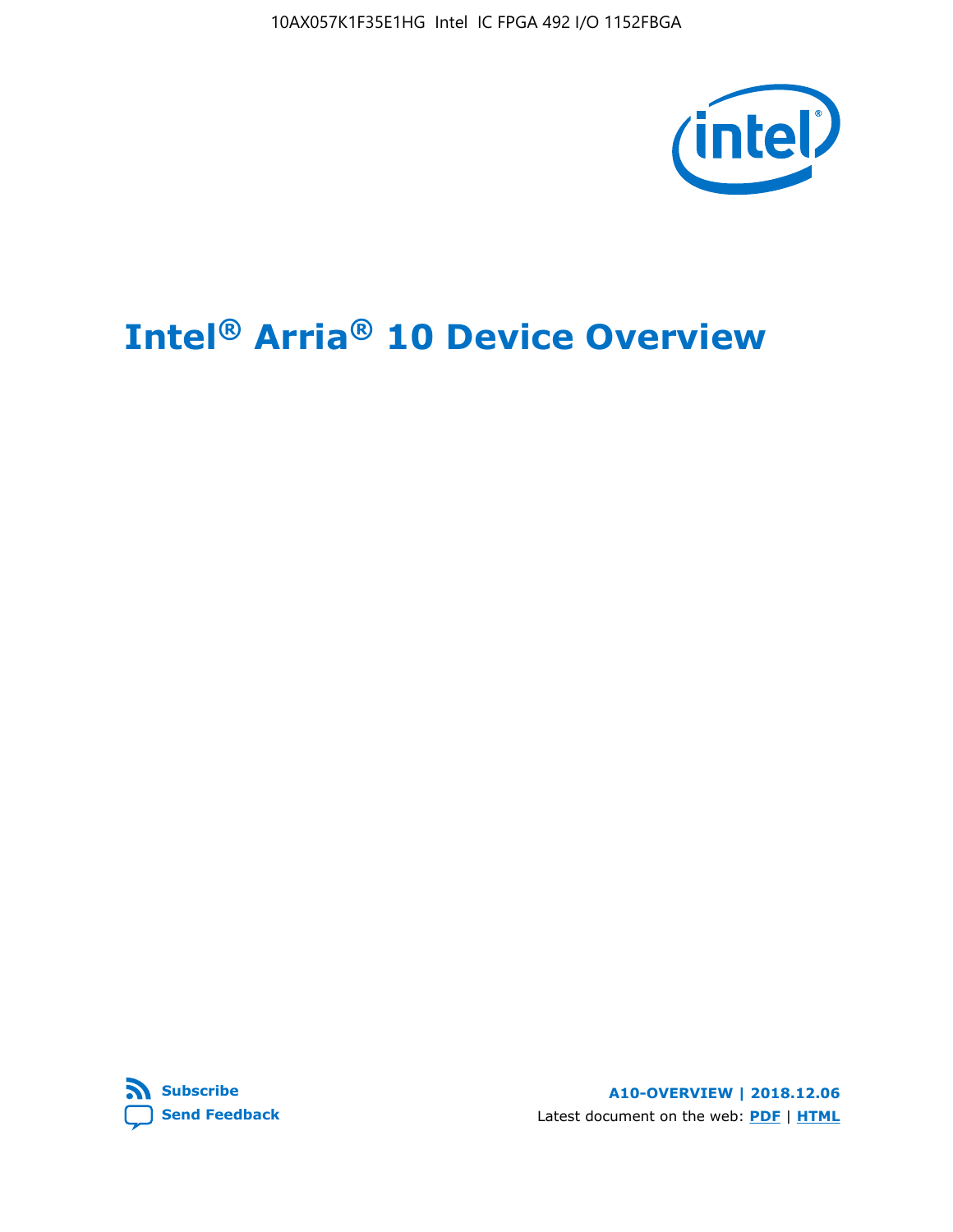

**Contents** 

# **Contents**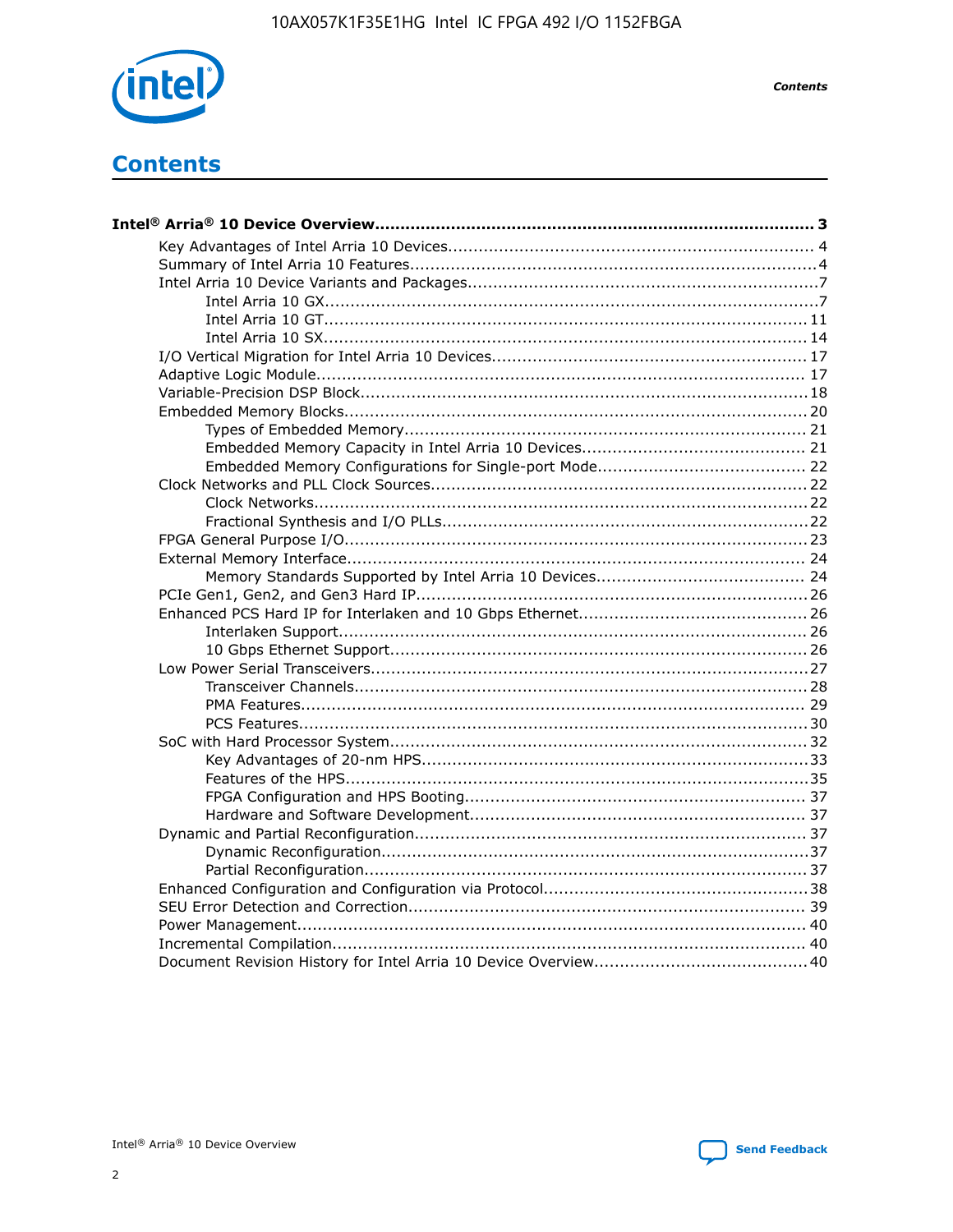**A10-OVERVIEW | 2018.12.06**

**[Send Feedback](mailto:FPGAtechdocfeedback@intel.com?subject=Feedback%20on%20Intel%20Arria%2010%20Device%20Overview%20(A10-OVERVIEW%202018.12.06)&body=We%20appreciate%20your%20feedback.%20In%20your%20comments,%20also%20specify%20the%20page%20number%20or%20paragraph.%20Thank%20you.)**



# **Intel® Arria® 10 Device Overview**

The Intel<sup>®</sup> Arria<sup>®</sup> 10 device family consists of high-performance and power-efficient 20 nm mid-range FPGAs and SoCs.

Intel Arria 10 device family delivers:

- Higher performance than the previous generation of mid-range and high-end FPGAs.
- Power efficiency attained through a comprehensive set of power-saving technologies.

The Intel Arria 10 devices are ideal for high performance, power-sensitive, midrange applications in diverse markets.

| <b>Market</b>         | <b>Applications</b>                                                                                               |
|-----------------------|-------------------------------------------------------------------------------------------------------------------|
| Wireless              | Channel and switch cards in remote radio heads<br>٠<br>Mobile backhaul<br>٠                                       |
| Wireline              | 40G/100G muxponders and transponders<br>٠<br>100G line cards<br>٠<br><b>Bridging</b><br>٠<br>Aggregation<br>٠     |
| <b>Broadcast</b>      | Studio switches<br>٠<br>Servers and transport<br>٠<br>Videoconferencing<br>٠<br>Professional audio and video<br>٠ |
| Computing and Storage | Flash cache<br>٠<br>Cloud computing servers<br>٠<br>Server acceleration<br>٠                                      |
| Medical               | Diagnostic scanners<br>٠<br>Diagnostic imaging<br>٠                                                               |
| Military              | Missile guidance and control<br>٠<br>Radar<br>٠<br>Electronic warfare<br>٠<br>Secure communications<br>٠          |

#### **Table 1. Sample Markets and Ideal Applications for Intel Arria 10 Devices**

#### **Related Information**

- [Intel Arria 10 Device Handbook: Known Issues](http://www.altera.com/support/kdb/solutions/rd07302013_646.html) Lists the planned updates to the *Intel Arria 10 Device Handbook* chapters.
- [Intel Arria 10 GX/GT Device Errata and Design Recommendations](https://www.intel.com/content/www/us/en/programmable/documentation/agz1493851706374.html#yqz1494433888646)
- [Intel Arria 10 SX Device Errata and Design Recommendations](https://www.intel.com/content/www/us/en/programmable/documentation/cru1462832385668.html#cru1462832558642)

Intel Corporation. All rights reserved. Intel, the Intel logo, Altera, Arria, Cyclone, Enpirion, MAX, Nios, Quartus and Stratix words and logos are trademarks of Intel Corporation or its subsidiaries in the U.S. and/or other countries. Intel warrants performance of its FPGA and semiconductor products to current specifications in accordance with Intel's standard warranty, but reserves the right to make changes to any products and services at any time without notice. Intel assumes no responsibility or liability arising out of the application or use of any information, product, or service described herein except as expressly agreed to in writing by Intel. Intel customers are advised to obtain the latest version of device specifications before relying on any published information and before placing orders for products or services. \*Other names and brands may be claimed as the property of others.

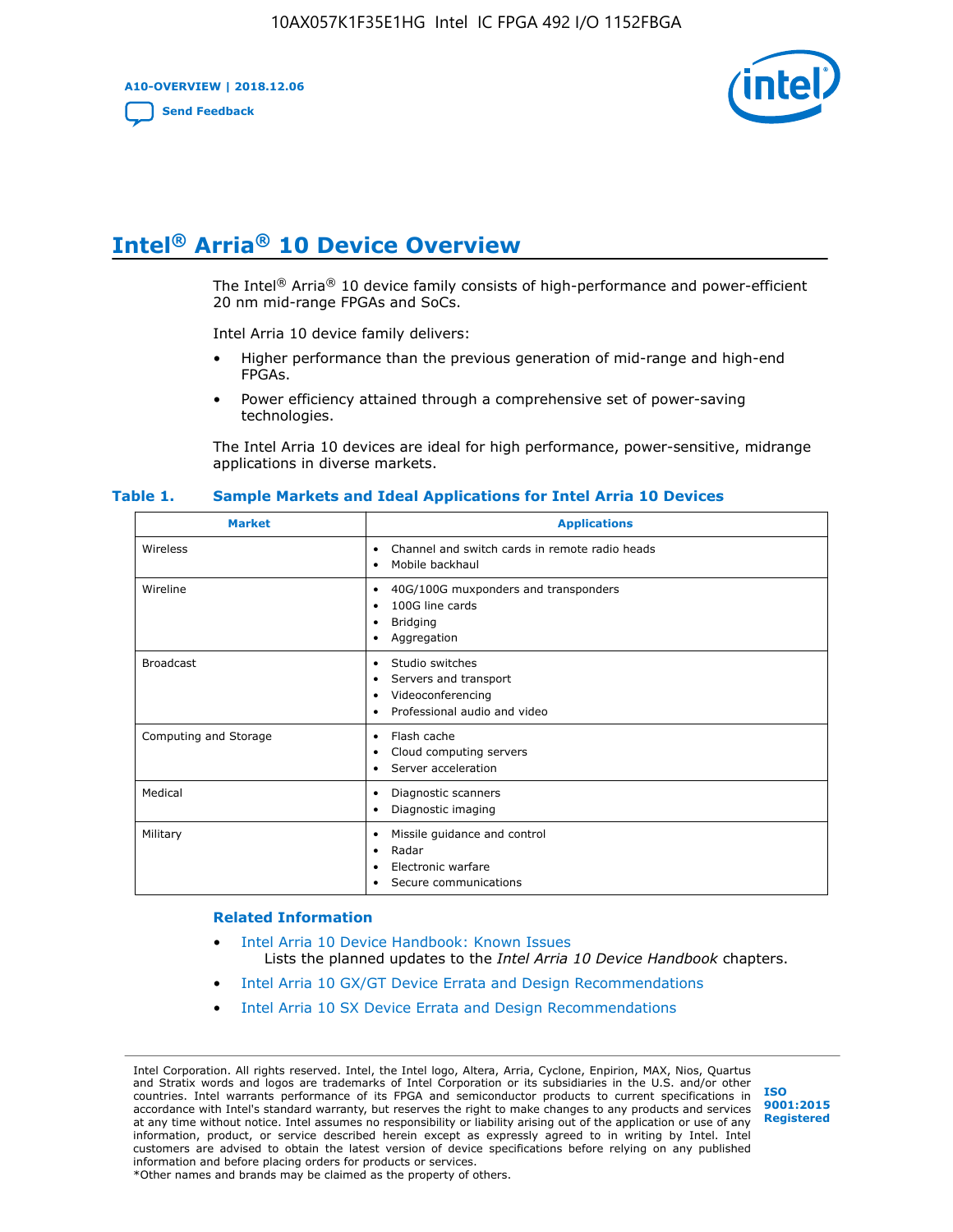

# **Key Advantages of Intel Arria 10 Devices**

# **Table 2. Key Advantages of the Intel Arria 10 Device Family**

| <b>Advantage</b>                                                                                          | <b>Supporting Feature</b>                                                                                                                                                                                                                                                                                                |  |  |  |  |  |
|-----------------------------------------------------------------------------------------------------------|--------------------------------------------------------------------------------------------------------------------------------------------------------------------------------------------------------------------------------------------------------------------------------------------------------------------------|--|--|--|--|--|
| Enhanced core architecture                                                                                | Built on TSMC's 20 nm process technology<br>٠<br>60% higher performance than the previous generation of mid-range FPGAs<br>٠<br>15% higher performance than the fastest previous-generation FPGA<br>٠                                                                                                                    |  |  |  |  |  |
| High-bandwidth integrated<br>transceivers                                                                 | Short-reach rates up to 25.8 Gigabits per second (Gbps)<br>٠<br>Backplane capability up to 12.5 Gbps<br>٠<br>Integrated 10GBASE-KR and 40GBASE-KR4 Forward Error Correction (FEC)<br>٠                                                                                                                                   |  |  |  |  |  |
| Improved logic integration and<br>hard IP blocks                                                          | 8-input adaptive logic module (ALM)<br>٠<br>Up to 65.6 megabits (Mb) of embedded memory<br>٠<br>Variable-precision digital signal processing (DSP) blocks<br>Fractional synthesis phase-locked loops (PLLs)<br>Hard PCI Express Gen3 IP blocks<br>Hard memory controllers and PHY up to 2,400 Megabits per second (Mbps) |  |  |  |  |  |
| Second generation hard<br>processor system (HPS) with<br>integrated ARM* Cortex*-A9*<br>MPCore* processor | Tight integration of a dual-core ARM Cortex-A9 MPCore processor, hard IP, and an<br>٠<br>FPGA in a single Intel Arria 10 system-on-a-chip (SoC)<br>Supports over 128 Gbps peak bandwidth with integrated data coherency between<br>$\bullet$<br>the processor and the FPGA fabric                                        |  |  |  |  |  |
| Advanced power savings                                                                                    | Comprehensive set of advanced power saving features<br>٠<br>Power-optimized MultiTrack routing and core architecture<br>٠<br>Up to 40% lower power compared to previous generation of mid-range FPGAs<br>٠<br>Up to 60% lower power compared to previous generation of high-end FPGAs                                    |  |  |  |  |  |

# **Summary of Intel Arria 10 Features**

## **Table 3. Summary of Features for Intel Arria 10 Devices**

| <b>Feature</b>                  | <b>Description</b>                                                                                                                                                                                                                                                                                                                                                                                 |
|---------------------------------|----------------------------------------------------------------------------------------------------------------------------------------------------------------------------------------------------------------------------------------------------------------------------------------------------------------------------------------------------------------------------------------------------|
| Technology                      | TSMC's 20-nm SoC process technology<br>Allows operation at a lower $V_{\text{CC}}$ level of 0.82 V instead of the 0.9 V standard $V_{\text{CC}}$ core voltage                                                                                                                                                                                                                                      |
| Packaging                       | 1.0 mm ball-pitch Fineline BGA packaging<br>٠<br>0.8 mm ball-pitch Ultra Fineline BGA packaging<br>Multiple devices with identical package footprints for seamless migration between different<br><b>FPGA</b> densities<br>Devices with compatible package footprints allow migration to next generation high-end<br>Stratix $@10$ devices<br>RoHS, leaded $(1)$ , and lead-free (Pb-free) options |
| High-performance<br>FPGA fabric | Enhanced 8-input ALM with four registers<br>Improved multi-track routing architecture to reduce congestion and improve compilation time<br>Hierarchical core clocking architecture<br>Fine-grained partial reconfiguration                                                                                                                                                                         |
| Internal memory<br>blocks       | M20K-20-Kb memory blocks with hard error correction code (ECC)<br>Memory logic array block (MLAB)-640-bit memory                                                                                                                                                                                                                                                                                   |
|                                 | continued                                                                                                                                                                                                                                                                                                                                                                                          |



<sup>(1)</sup> Contact Intel for availability.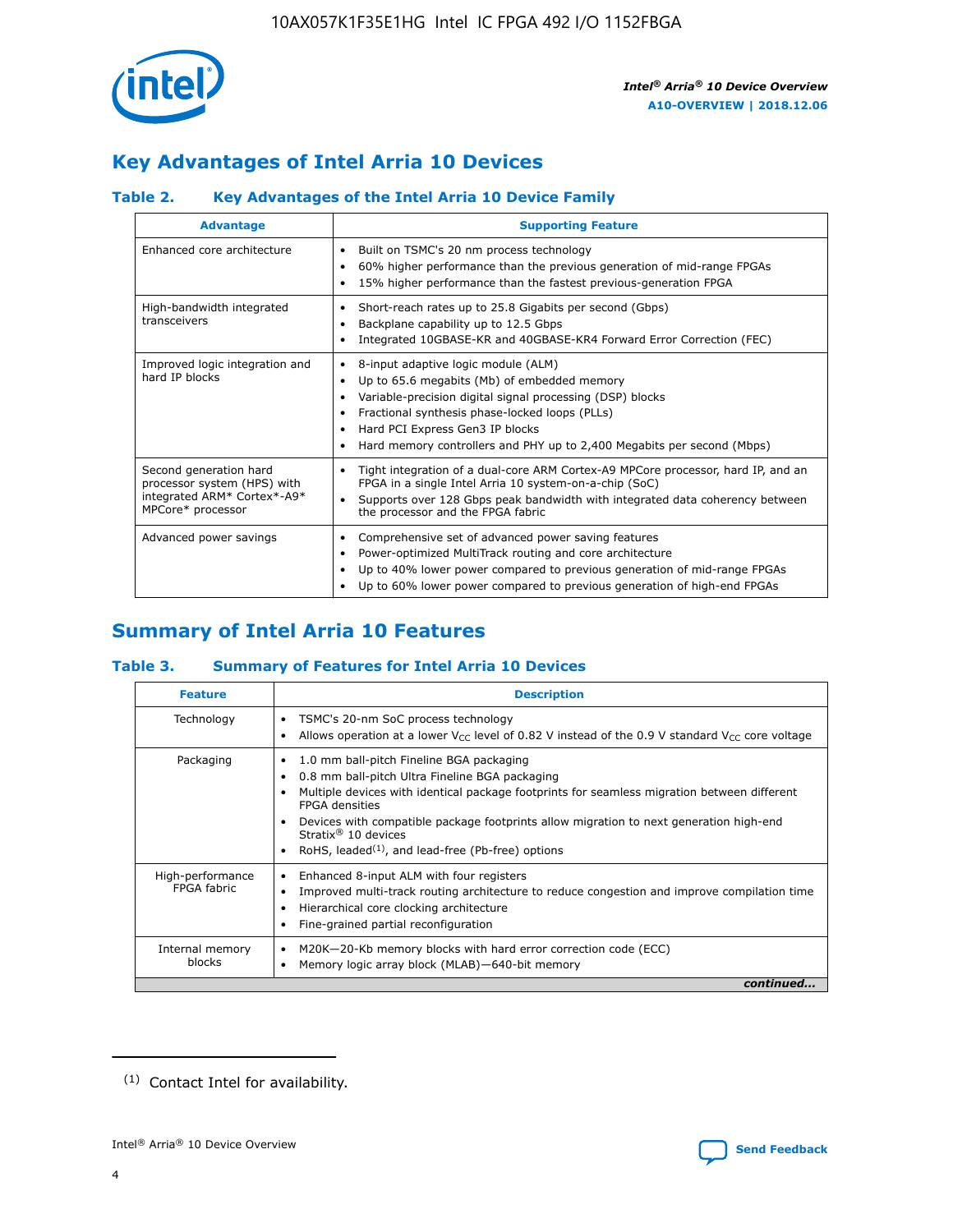r



| <b>Feature</b>                         |                                                                                                                                                                                                                                                                                                                          | <b>Description</b>                                                                                                                                                                                                                                                                                                                                                                                                                                                                                                                                                                                                                                                                                                                                                                                                                     |  |  |  |  |
|----------------------------------------|--------------------------------------------------------------------------------------------------------------------------------------------------------------------------------------------------------------------------------------------------------------------------------------------------------------------------|----------------------------------------------------------------------------------------------------------------------------------------------------------------------------------------------------------------------------------------------------------------------------------------------------------------------------------------------------------------------------------------------------------------------------------------------------------------------------------------------------------------------------------------------------------------------------------------------------------------------------------------------------------------------------------------------------------------------------------------------------------------------------------------------------------------------------------------|--|--|--|--|
| Embedded Hard IP<br>blocks             | Variable-precision DSP                                                                                                                                                                                                                                                                                                   | Native support for signal processing precision levels from $18 \times 19$ to<br>54 x 54<br>Native support for 27 x 27 multiplier mode<br>64-bit accumulator and cascade for systolic finite impulse responses<br>(FIRs)<br>Internal coefficient memory banks<br>$\bullet$<br>Preadder/subtractor for improved efficiency<br>Additional pipeline register to increase performance and reduce<br>power<br>Supports floating point arithmetic:<br>- Perform multiplication, addition, subtraction, multiply-add,<br>multiply-subtract, and complex multiplication.<br>- Supports multiplication with accumulation capability, cascade<br>summation, and cascade subtraction capability.<br>- Dynamic accumulator reset control.<br>- Support direct vector dot and complex multiplication chaining<br>multiply floating point DSP blocks. |  |  |  |  |
|                                        | Memory controller                                                                                                                                                                                                                                                                                                        | DDR4, DDR3, and DDR3L                                                                                                                                                                                                                                                                                                                                                                                                                                                                                                                                                                                                                                                                                                                                                                                                                  |  |  |  |  |
|                                        | PCI Express*                                                                                                                                                                                                                                                                                                             | PCI Express (PCIe*) Gen3 (x1, x2, x4, or x8), Gen2 (x1, x2, x4, or x8)<br>and Gen1 (x1, x2, x4, or x8) hard IP with complete protocol stack,<br>endpoint, and root port                                                                                                                                                                                                                                                                                                                                                                                                                                                                                                                                                                                                                                                                |  |  |  |  |
|                                        | Transceiver I/O                                                                                                                                                                                                                                                                                                          | 10GBASE-KR/40GBASE-KR4 Forward Error Correction (FEC)<br>PCS hard IPs that support:<br>$\bullet$<br>- 10-Gbps Ethernet (10GbE)<br>- PCIe PIPE interface<br>$-$ Interlaken<br>- Gbps Ethernet (GbE)<br>- Common Public Radio Interface (CPRI) with deterministic latency<br>support<br>- Gigabit-capable passive optical network (GPON) with fast lock-<br>time support<br>13.5G JESD204b<br>$\bullet$<br>8B/10B, 64B/66B, 64B/67B encoders and decoders<br>Custom mode support for proprietary protocols                                                                                                                                                                                                                                                                                                                               |  |  |  |  |
| Core clock networks                    | $\bullet$<br>$\bullet$                                                                                                                                                                                                                                                                                                   | Up to 800 MHz fabric clocking, depending on the application:<br>- 667 MHz external memory interface clocking with 2,400 Mbps DDR4 interface<br>- 800 MHz LVDS interface clocking with 1,600 Mbps LVDS interface<br>Global, regional, and peripheral clock networks<br>Clock networks that are not used can be gated to reduce dynamic power                                                                                                                                                                                                                                                                                                                                                                                                                                                                                            |  |  |  |  |
| Phase-locked loops<br>(PLLs)           | High-resolution fractional synthesis PLLs:<br>$\bullet$<br>Integer PLLs:<br>- Adjacent to general purpose I/Os                                                                                                                                                                                                           | - Precision clock synthesis, clock delay compensation, and zero delay buffering (ZDB)<br>- Support integer mode and fractional mode<br>- Fractional mode support with third-order delta-sigma modulation<br>- Support external memory and LVDS interfaces                                                                                                                                                                                                                                                                                                                                                                                                                                                                                                                                                                              |  |  |  |  |
| FPGA General-purpose<br>$I/Os$ (GPIOs) | On-chip termination (OCT)                                                                                                                                                                                                                                                                                                | 1.6 Gbps LVDS-every pair can be configured as receiver or transmitter                                                                                                                                                                                                                                                                                                                                                                                                                                                                                                                                                                                                                                                                                                                                                                  |  |  |  |  |
| <b>External Memory</b><br>Interface    | 1.2 V to 3.0 V single-ended LVTTL/LVCMOS interfacing<br>Hard memory controller- DDR4, DDR3, and DDR3L support<br>$-$ DDR4 $-$ speeds up to 1,200 MHz/2,400 Mbps<br>- DDR3-speeds up to 1,067 MHz/2,133 Mbps<br>Soft memory controller—provides support for RLDRAM $3^{(2)}$ , QDR IV $^{(2)}$ , and QDR II+<br>continued |                                                                                                                                                                                                                                                                                                                                                                                                                                                                                                                                                                                                                                                                                                                                                                                                                                        |  |  |  |  |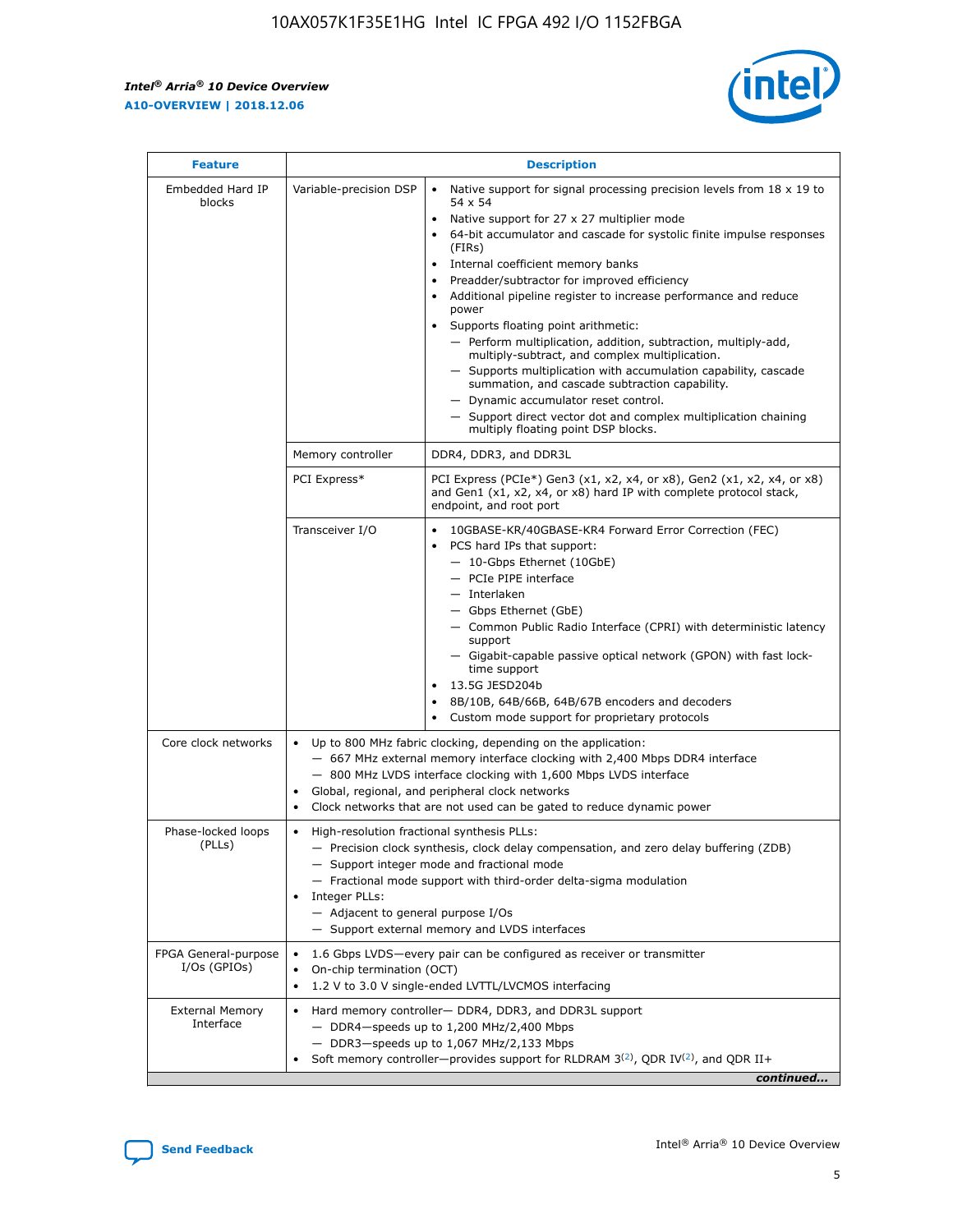

| <b>Feature</b>                                    | <b>Description</b>                                                                                                                                                                                                                                                                                                                                                                                                                                                                                                                                                                                                                                      |
|---------------------------------------------------|---------------------------------------------------------------------------------------------------------------------------------------------------------------------------------------------------------------------------------------------------------------------------------------------------------------------------------------------------------------------------------------------------------------------------------------------------------------------------------------------------------------------------------------------------------------------------------------------------------------------------------------------------------|
| Low-power serial<br>transceivers                  | • Continuous operating range:<br>- Intel Arria 10 GX-1 Gbps to 17.4 Gbps<br>- Intel Arria 10 GT-1 Gbps to 25.8 Gbps<br>Backplane support:<br>$-$ Intel Arria 10 GX-up to 12.5<br>$-$ Intel Arria 10 GT-up to 12.5<br>Extended range down to 125 Mbps with oversampling<br>ATX transmit PLLs with user-configurable fractional synthesis capability<br>Electronic Dispersion Compensation (EDC) support for XFP, SFP+, QSFP, and CFP optical<br>module<br>Adaptive linear and decision feedback equalization<br>$\bullet$<br>Transmitter pre-emphasis and de-emphasis<br>$\bullet$<br>Dynamic partial reconfiguration of individual transceiver channels |
| <b>HPS</b><br>(Intel Arria 10 SX<br>devices only) | • Dual-core ARM Cortex-A9 MPCore processor-1.2 GHz CPU with<br>Processor and system<br>1.5 GHz overdrive capability<br>256 KB on-chip RAM and 64 KB on-chip ROM<br>$\bullet$<br>System peripherals—general-purpose timers, watchdog timers, direct<br>memory access (DMA) controller, FPGA configuration manager, and<br>clock and reset managers<br>Security features—anti-tamper, secure boot, Advanced Encryption<br>$\bullet$<br>Standard (AES) and authentication (SHA)<br>ARM CoreSight* JTAG debug access port, trace port, and on-chip<br>$\bullet$<br>trace storage                                                                            |
|                                                   | <b>External interfaces</b><br>Hard memory interface-Hard memory controller (2,400 Mbps DDR4,<br>$\bullet$<br>and 2,133 Mbps DDR3), Quad serial peripheral interface (QSPI) flash<br>controller, NAND flash controller, direct memory access (DMA)<br>controller, Secure Digital/MultiMediaCard (SD/MMC) controller<br>Communication interface-10/100/1000 Ethernet media access<br>$\bullet$<br>control (MAC), USB On-The-GO (OTG) controllers, I <sup>2</sup> C controllers,<br>UART 16550, serial peripheral interface (SPI), and up to 62<br>HPS GPIO interfaces (48 direct-share I/Os)                                                              |
|                                                   | High-performance ARM AMBA* AXI bus bridges that support<br>Interconnects to core<br>$\bullet$<br>simultaneous read and write<br>HPS-FPGA bridges-include the FPGA-to-HPS, HPS-to-FPGA, and<br>$\bullet$<br>lightweight HPS-to-FPGA bridges that allow the FPGA fabric to issue<br>transactions to slaves in the HPS, and vice versa<br>Configuration bridge that allows HPS configuration manager to<br>configure the core logic via dedicated 32-bit configuration port<br>FPGA-to-HPS SDRAM controller bridge-provides configuration<br>interfaces for the multiport front end (MPFE) of the HPS SDRAM<br>controller                                  |
| Configuration                                     | Tamper protection—comprehensive design protection to protect your valuable IP investments<br>Enhanced 256-bit advanced encryption standard (AES) design security with authentication<br>٠<br>Configuration via protocol (CvP) using PCIe Gen1, Gen2, or Gen3<br>continued                                                                                                                                                                                                                                                                                                                                                                               |

<sup>(2)</sup> Intel Arria 10 devices support this external memory interface using hard PHY with soft memory controller.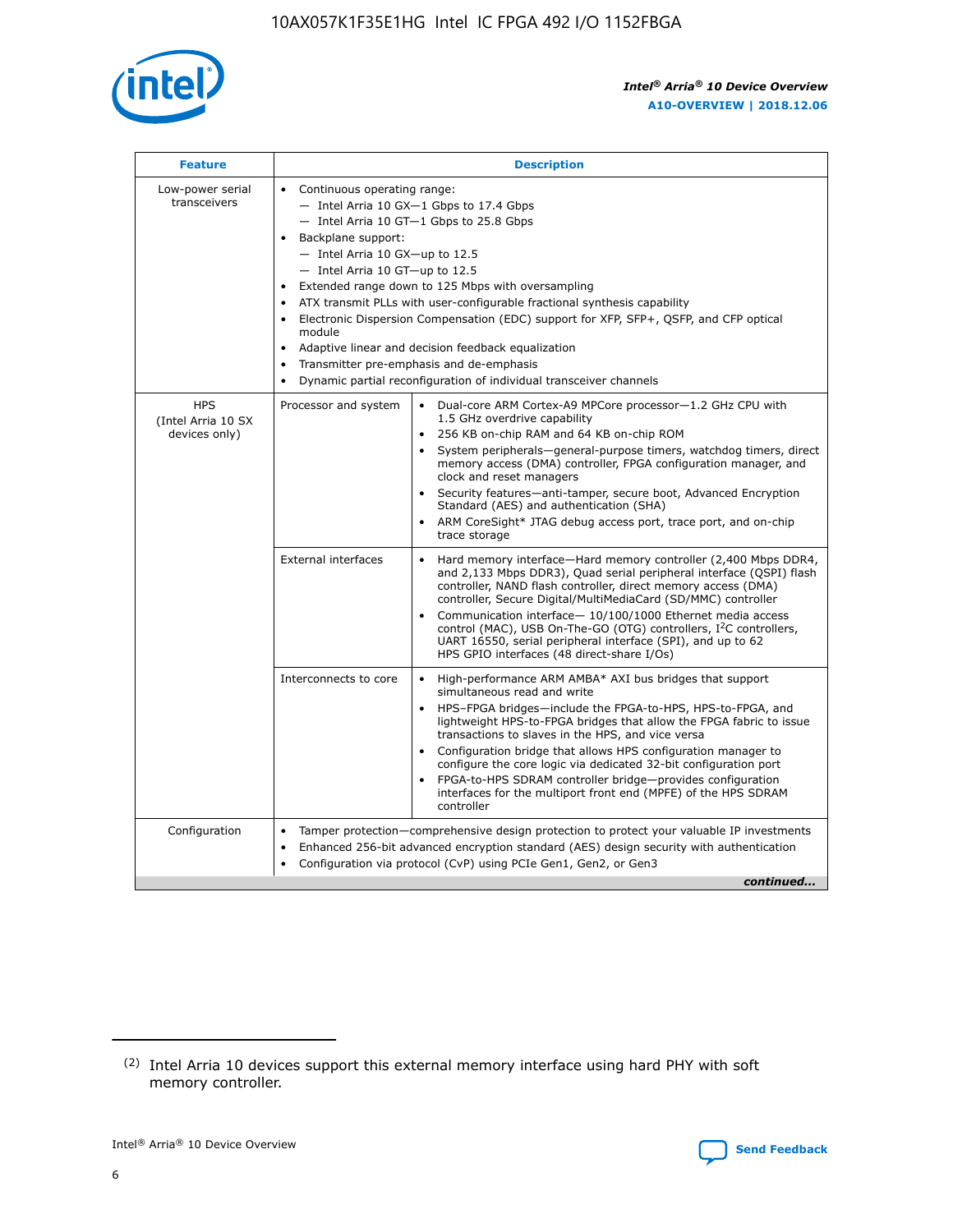

| <b>Feature</b>     | <b>Description</b>                                                                                                                                                                                               |
|--------------------|------------------------------------------------------------------------------------------------------------------------------------------------------------------------------------------------------------------|
|                    | Dynamic reconfiguration of the transceivers and PLLs<br>Fine-grained partial reconfiguration of the core fabric<br>Active Serial x4 Interface<br>$\bullet$                                                       |
| Power management   | SmartVID<br>Low static power device options<br>Programmable Power Technology<br>Intel Quartus <sup>®</sup> Prime integrated power analysis                                                                       |
| Software and tools | Intel Quartus Prime design suite<br>Transceiver toolkit<br>Platform Designer system integration tool<br>DSP Builder for Intel FPGAs<br>OpenCL <sup>™</sup> support<br>Intel SoC FPGA Embedded Design Suite (EDS) |

## **Related Information**

[Intel Arria 10 Transceiver PHY Overview](https://www.intel.com/content/www/us/en/programmable/documentation/nik1398707230472.html#nik1398706768037) Provides details on Intel Arria 10 transceivers.

# **Intel Arria 10 Device Variants and Packages**

#### **Table 4. Device Variants for the Intel Arria 10 Device Family**

| <b>Variant</b>    | <b>Description</b>                                                                                                                                                                                                     |
|-------------------|------------------------------------------------------------------------------------------------------------------------------------------------------------------------------------------------------------------------|
| Intel Arria 10 GX | FPGA featuring 17.4 Gbps transceivers for short reach applications with 12.5 backplane driving<br>capability.                                                                                                          |
| Intel Arria 10 GT | FPGA featuring:<br>17.4 Gbps transceivers for short reach applications with 12.5 backplane driving capability.<br>25.8 Gbps transceivers for supporting CAUI-4 and CEI-25G applications with CFP2 and CFP4<br>modules. |
| Intel Arria 10 SX | SoC integrating ARM-based HPS and FPGA featuring 17.4 Gbps transceivers for short reach<br>applications with 12.5 backplane driving capability.                                                                        |

# **Intel Arria 10 GX**

This section provides the available options, maximum resource counts, and package plan for the Intel Arria 10 GX devices.

The information in this section is correct at the time of publication. For the latest information and to get more details, refer to the Intel FPGA Product Selector.

#### **Related Information**

#### [Intel FPGA Product Selector](http://www.altera.com/products/selector/psg-selector.html) Provides the latest information on Intel products.

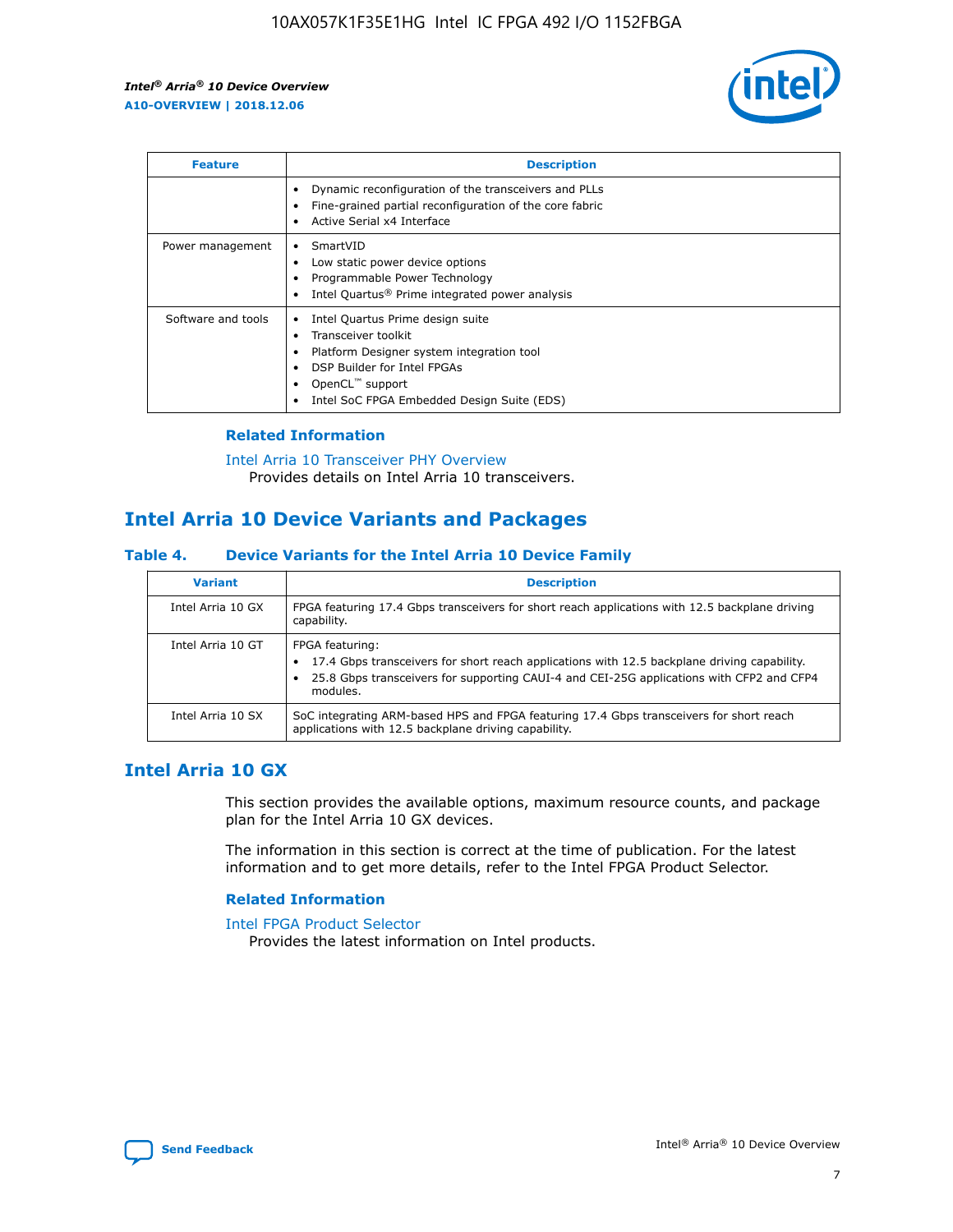

# **Available Options**





#### **Related Information**

[Transceiver Performance for Intel Arria 10 GX/SX Devices](https://www.intel.com/content/www/us/en/programmable/documentation/mcn1413182292568.html#mcn1413213965502) Provides more information about the transceiver speed grade.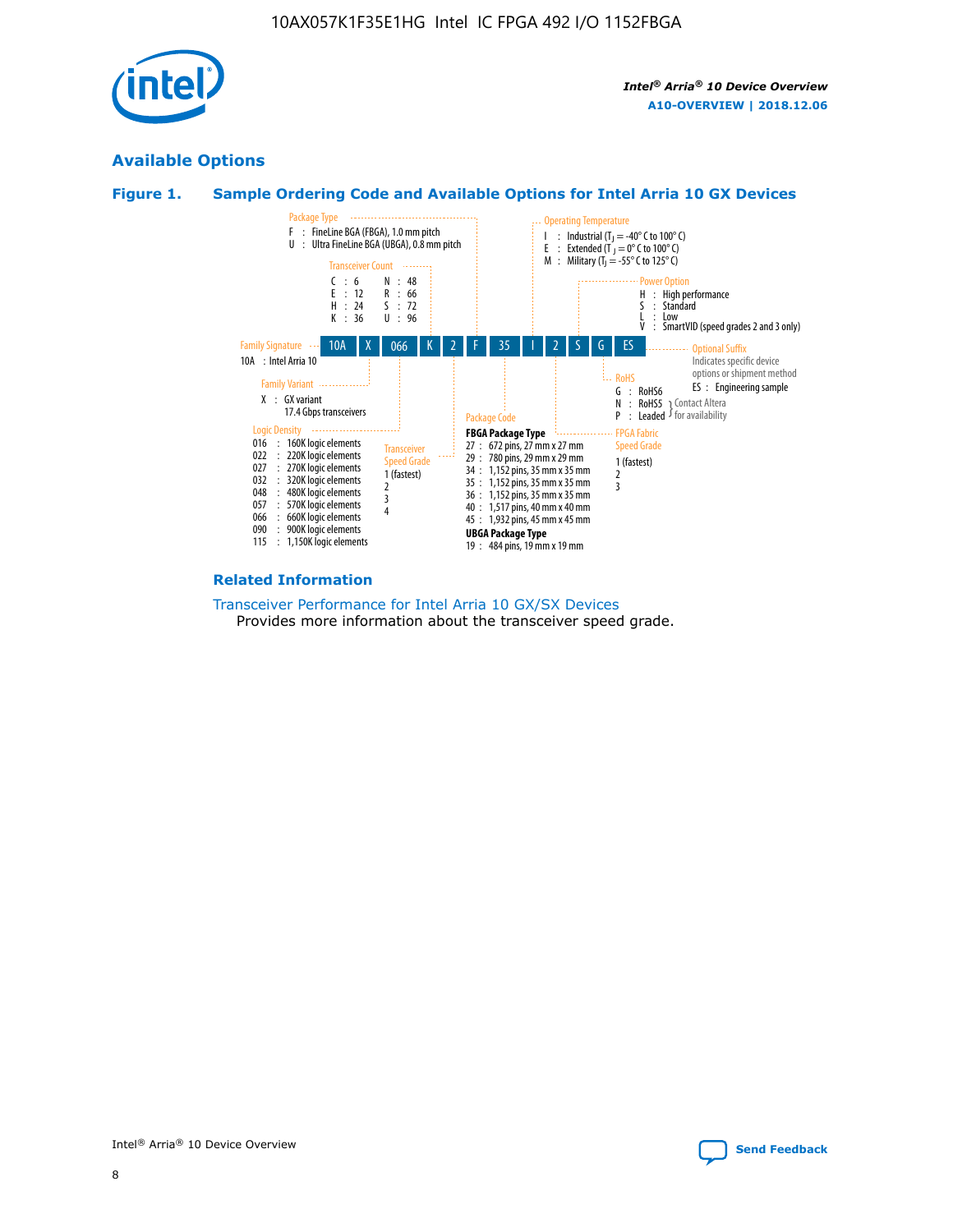

## **Maximum Resources**

#### **Table 5. Maximum Resource Counts for Intel Arria 10 GX Devices (GX 160, GX 220, GX 270, GX 320, and GX 480)**

| <b>Resource</b>              |                         | <b>Product Line</b> |                                                 |                |                |               |  |  |
|------------------------------|-------------------------|---------------------|-------------------------------------------------|----------------|----------------|---------------|--|--|
|                              |                         | <b>GX 160</b>       | <b>GX 220</b><br><b>GX 270</b><br><b>GX 320</b> |                |                | <b>GX 480</b> |  |  |
| Logic Elements (LE) (K)      |                         | 160                 | 220                                             | 270            | 320            | 480           |  |  |
| <b>ALM</b>                   |                         | 61,510              | 80,330                                          | 101,620        | 119,900        | 183,590       |  |  |
| Register                     |                         | 246,040             | 321,320<br>406,480<br>479,600                   |                |                | 734,360       |  |  |
| Memory (Kb)                  | M <sub>20</sub> K       | 8,800               | 11,740                                          | 15,000         | 17,820         | 28,620        |  |  |
|                              | <b>MLAB</b>             | 1,050               | 1,690<br>2,452                                  |                | 2,727          | 4,164         |  |  |
| Variable-precision DSP Block |                         | 156                 | 192                                             | 830            | 985            |               |  |  |
| 18 x 19 Multiplier           |                         | 312                 | 384                                             | 1,970<br>1,660 |                | 2,736         |  |  |
| PLL                          | Fractional<br>Synthesis | 6                   | 6                                               | 8              | 8              | 12            |  |  |
|                              | I/O                     | 6                   | 6                                               | 8              | 8              | 12            |  |  |
| 17.4 Gbps Transceiver        |                         | 12                  | 12                                              | 24             | 24             | 36            |  |  |
| GPIO <sup>(3)</sup>          |                         | 288                 | 288                                             | 384<br>384     |                | 492           |  |  |
| LVDS Pair $(4)$              |                         | 120                 | 120                                             | 168            | 168            | 222           |  |  |
| PCIe Hard IP Block           |                         | 1                   | 1                                               | $\overline{2}$ | $\overline{2}$ | 2             |  |  |
| Hard Memory Controller       |                         | 6                   | 6                                               | 8              | 8              | 12            |  |  |

<sup>(4)</sup> Each LVDS I/O pair can be used as differential input or output.



<sup>(3)</sup> The number of GPIOs does not include transceiver I/Os. In the Intel Quartus Prime software, the number of user I/Os includes transceiver I/Os.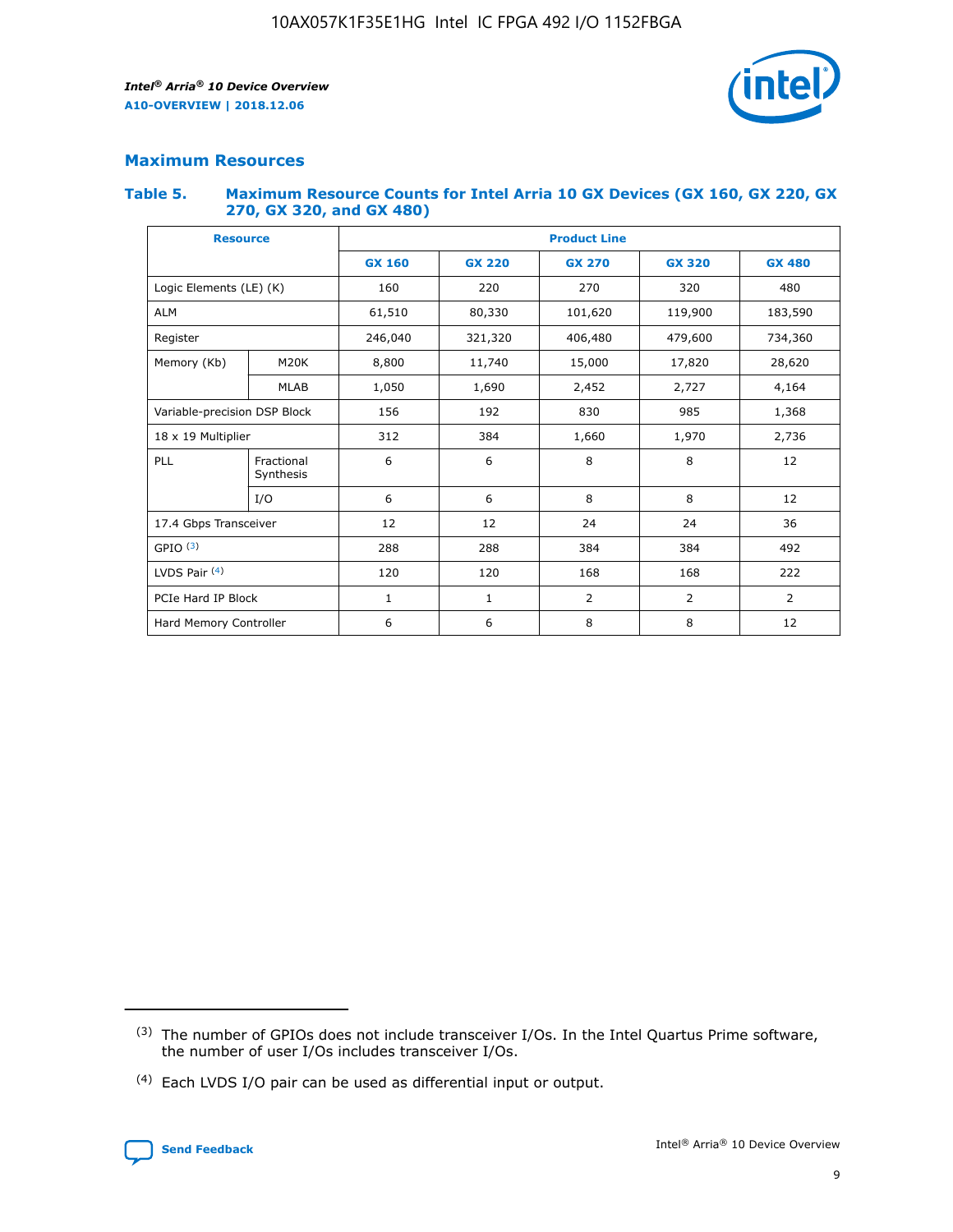

## **Table 6. Maximum Resource Counts for Intel Arria 10 GX Devices (GX 570, GX 660, GX 900, and GX 1150)**

|                              | <b>Resource</b>         | <b>Product Line</b> |                        |                |                |  |  |  |
|------------------------------|-------------------------|---------------------|------------------------|----------------|----------------|--|--|--|
|                              |                         | <b>GX 570</b>       | <b>GX 660</b>          | <b>GX 900</b>  | <b>GX 1150</b> |  |  |  |
| Logic Elements (LE) (K)      |                         | 570                 | 660                    | 900            | 1,150          |  |  |  |
| <b>ALM</b>                   |                         | 217,080             | 251,680                | 339,620        | 427,200        |  |  |  |
| Register                     |                         | 868,320             | 1,006,720<br>1,358,480 |                | 1,708,800      |  |  |  |
| Memory (Kb)                  | <b>M20K</b>             | 36,000              | 42,620                 | 48,460         | 54,260         |  |  |  |
|                              | <b>MLAB</b>             | 5,096               | 5,788                  | 9,386          | 12,984         |  |  |  |
| Variable-precision DSP Block |                         | 1,523               | 1,687                  | 1,518          | 1,518          |  |  |  |
| $18 \times 19$ Multiplier    |                         | 3,046               | 3,374                  | 3,036          | 3,036          |  |  |  |
| PLL                          | Fractional<br>Synthesis | 16                  | 16                     | 32             | 32             |  |  |  |
|                              | I/O                     | 16                  | 16                     | 16             | 16             |  |  |  |
| 17.4 Gbps Transceiver        |                         | 48                  | 48<br>96               |                | 96             |  |  |  |
| GPIO <sup>(3)</sup>          |                         | 696                 | 696                    | 768            | 768            |  |  |  |
| LVDS Pair $(4)$              |                         | 324                 | 324                    | 384            | 384            |  |  |  |
| PCIe Hard IP Block           |                         | 2                   | $\overline{2}$         | $\overline{4}$ | 4              |  |  |  |
| Hard Memory Controller       |                         | 16                  | 16                     | 16             | 16             |  |  |  |

# **Package Plan**

## **Table 7. Package Plan for Intel Arria 10 GX Devices (U19, F27, and F29)**

Refer to I/O and High Speed I/O in Intel Arria 10 Devices chapter for the number of 3 V I/O, LVDS I/O, and LVDS channels in each device package.

| <b>Product Line</b> | <b>U19</b><br>$(19 \text{ mm} \times 19 \text{ mm})$<br>484-pin UBGA) |          |             |         | <b>F27</b><br>(27 mm × 27 mm,<br>672-pin FBGA) |             | <b>F29</b><br>(29 mm × 29 mm,<br>780-pin FBGA) |          |             |  |
|---------------------|-----------------------------------------------------------------------|----------|-------------|---------|------------------------------------------------|-------------|------------------------------------------------|----------|-------------|--|
|                     | 3 V I/O                                                               | LVDS I/O | <b>XCVR</b> | 3 V I/O | LVDS I/O                                       | <b>XCVR</b> | 3 V I/O                                        | LVDS I/O | <b>XCVR</b> |  |
| GX 160              | 48                                                                    | 192      | 6           | 48      | 192                                            | 12          | 48                                             | 240      | 12          |  |
| GX 220              | 48                                                                    | 192      | 6           | 48      | 192                                            | 12          | 48                                             | 240      | 12          |  |
| GX 270              |                                                                       |          |             | 48      | 192                                            | 12          | 48                                             | 312      | 12          |  |
| GX 320              |                                                                       |          |             | 48      | 192                                            | 12          | 48                                             | 312      | 12          |  |
| GX 480              |                                                                       |          |             |         |                                                |             | 48                                             | 312      | 12          |  |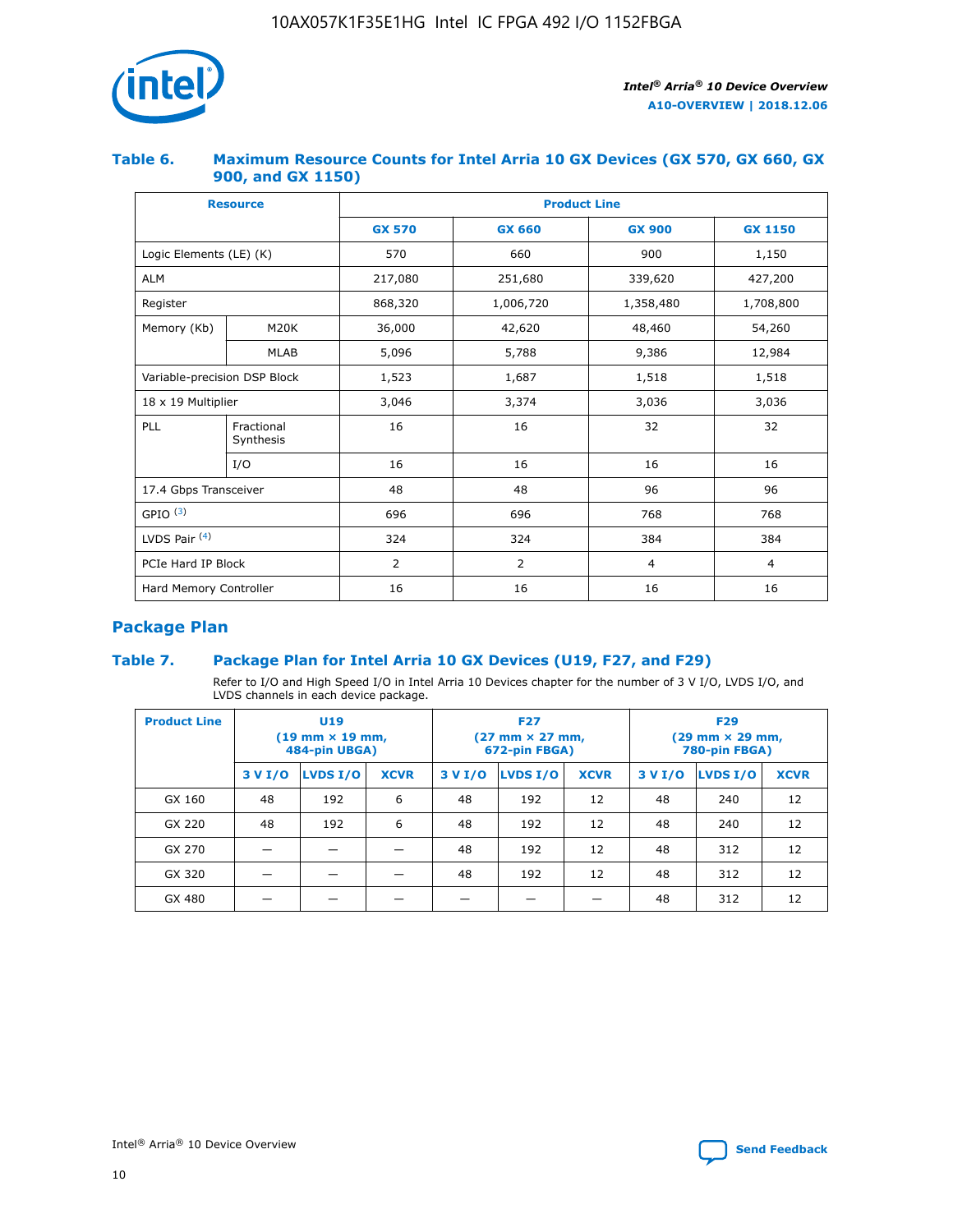

#### **Table 8. Package Plan for Intel Arria 10 GX Devices (F34, F35, NF40, and KF40)**

Refer to I/O and High Speed I/O in Intel Arria 10 Devices chapter for the number of 3 V I/O, LVDS I/O, and LVDS channels in each device package.

| <b>Product Line</b> | <b>F34</b><br>$(35 \text{ mm} \times 35 \text{ mm})$<br><b>1152-pin FBGA)</b> |                    | <b>F35</b><br>$(35 \text{ mm} \times 35 \text{ mm})$<br>1152-pin FBGA) |           | <b>KF40</b><br>$(40$ mm $\times$ 40 mm,<br><b>1517-pin FBGA)</b> |             |           | <b>NF40</b><br>$(40 \text{ mm} \times 40 \text{ mm})$<br>1517-pin FBGA) |             |           |                    |             |
|---------------------|-------------------------------------------------------------------------------|--------------------|------------------------------------------------------------------------|-----------|------------------------------------------------------------------|-------------|-----------|-------------------------------------------------------------------------|-------------|-----------|--------------------|-------------|
|                     | 3V<br>I/O                                                                     | <b>LVDS</b><br>I/O | <b>XCVR</b>                                                            | 3V<br>I/O | <b>LVDS</b><br>I/O                                               | <b>XCVR</b> | 3V<br>I/O | <b>LVDS</b><br>I/O                                                      | <b>XCVR</b> | 3V<br>I/O | <b>LVDS</b><br>I/O | <b>XCVR</b> |
| GX 270              | 48                                                                            | 336                | 24                                                                     | 48        | 336                                                              | 24          |           |                                                                         |             |           |                    |             |
| GX 320              | 48                                                                            | 336                | 24                                                                     | 48        | 336                                                              | 24          |           |                                                                         |             |           |                    |             |
| GX 480              | 48                                                                            | 444                | 24                                                                     | 48        | 348                                                              | 36          |           |                                                                         |             |           |                    |             |
| GX 570              | 48                                                                            | 444                | 24                                                                     | 48        | 348                                                              | 36          | 96        | 600                                                                     | 36          | 48        | 540                | 48          |
| GX 660              | 48                                                                            | 444                | 24                                                                     | 48        | 348                                                              | 36          | 96        | 600                                                                     | 36          | 48        | 540                | 48          |
| GX 900              |                                                                               | 504                | 24                                                                     | –         |                                                                  | -           |           |                                                                         |             |           | 600                | 48          |
| GX 1150             |                                                                               | 504                | 24                                                                     |           |                                                                  |             |           |                                                                         |             |           | 600                | 48          |

#### **Table 9. Package Plan for Intel Arria 10 GX Devices (RF40, NF45, SF45, and UF45)**

Refer to I/O and High Speed I/O in Intel Arria 10 Devices chapter for the number of 3 V I/O, LVDS I/O, and LVDS channels in each device package.

| <b>Product Line</b> | <b>RF40</b><br>$(40$ mm $\times$ 40 mm,<br>1517-pin FBGA) |                    | <b>NF45</b><br>$(45 \text{ mm} \times 45 \text{ mm})$<br><b>1932-pin FBGA)</b> |            |                    | <b>SF45</b><br>$(45 \text{ mm} \times 45 \text{ mm})$<br><b>1932-pin FBGA)</b> |            |                    | <b>UF45</b><br>$(45 \text{ mm} \times 45 \text{ mm})$<br><b>1932-pin FBGA)</b> |           |                    |             |
|---------------------|-----------------------------------------------------------|--------------------|--------------------------------------------------------------------------------|------------|--------------------|--------------------------------------------------------------------------------|------------|--------------------|--------------------------------------------------------------------------------|-----------|--------------------|-------------|
|                     | 3V<br>I/O                                                 | <b>LVDS</b><br>I/O | <b>XCVR</b>                                                                    | 3 V<br>I/O | <b>LVDS</b><br>I/O | <b>XCVR</b>                                                                    | 3 V<br>I/O | <b>LVDS</b><br>I/O | <b>XCVR</b>                                                                    | 3V<br>I/O | <b>LVDS</b><br>I/O | <b>XCVR</b> |
| GX 900              |                                                           | 342                | 66                                                                             | _          | 768                | 48                                                                             |            | 624                | 72                                                                             |           | 480                | 96          |
| GX 1150             |                                                           | 342                | 66                                                                             | _          | 768                | 48                                                                             |            | 624                | 72                                                                             |           | 480                | 96          |

#### **Related Information**

[I/O and High-Speed Differential I/O Interfaces in Intel Arria 10 Devices chapter, Intel](https://www.intel.com/content/www/us/en/programmable/documentation/sam1403482614086.html#sam1403482030321) [Arria 10 Device Handbook](https://www.intel.com/content/www/us/en/programmable/documentation/sam1403482614086.html#sam1403482030321)

Provides the number of 3 V and LVDS I/Os, and LVDS channels for each Intel Arria 10 device package.

# **Intel Arria 10 GT**

This section provides the available options, maximum resource counts, and package plan for the Intel Arria 10 GT devices.

The information in this section is correct at the time of publication. For the latest information and to get more details, refer to the Intel FPGA Product Selector.

#### **Related Information**

#### [Intel FPGA Product Selector](http://www.altera.com/products/selector/psg-selector.html)

Provides the latest information on Intel products.

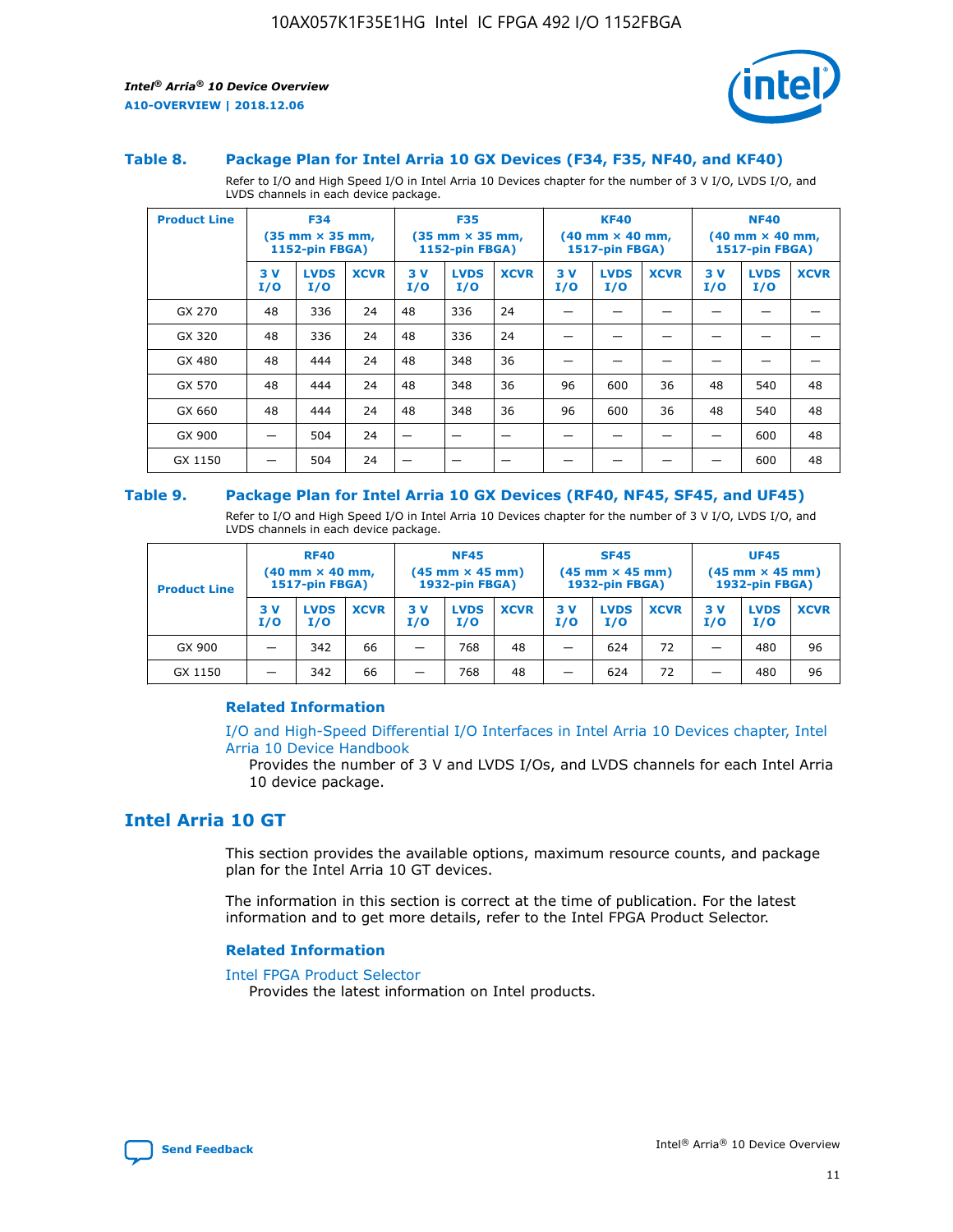

# **Available Options**

# **Figure 2. Sample Ordering Code and Available Options for Intel Arria 10 GT Devices**

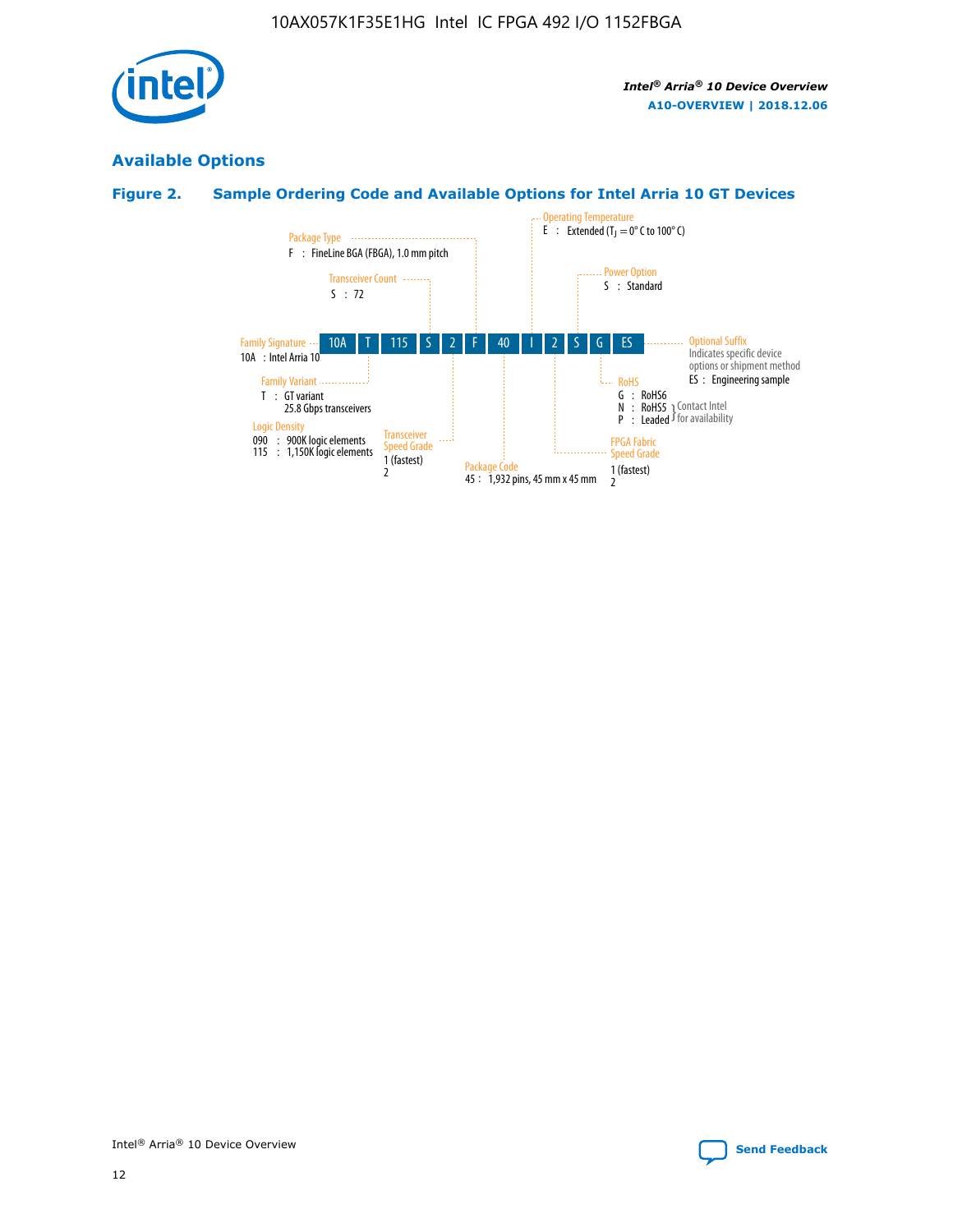

## **Maximum Resources**

#### **Table 10. Maximum Resource Counts for Intel Arria 10 GT Devices**

| <b>Resource</b>              |                      |                | <b>Product Line</b> |  |
|------------------------------|----------------------|----------------|---------------------|--|
|                              |                      | <b>GT 900</b>  | <b>GT 1150</b>      |  |
| Logic Elements (LE) (K)      |                      | 900            | 1,150               |  |
| <b>ALM</b>                   |                      | 339,620        | 427,200             |  |
| Register                     |                      | 1,358,480      | 1,708,800           |  |
| Memory (Kb)                  | M20K                 | 48,460         | 54,260              |  |
|                              | <b>MLAB</b>          | 9,386          | 12,984              |  |
| Variable-precision DSP Block |                      | 1,518          | 1,518               |  |
| 18 x 19 Multiplier           |                      | 3,036          | 3,036               |  |
| <b>PLL</b>                   | Fractional Synthesis | 32             | 32                  |  |
|                              | I/O                  | 16             | 16                  |  |
| Transceiver                  | 17.4 Gbps            | 72(5)          | 72(5)               |  |
|                              | 25.8 Gbps            | 6              | 6                   |  |
| GPIO <sup>(6)</sup>          |                      | 624            | 624                 |  |
| LVDS Pair $(7)$              |                      | 312            | 312                 |  |
| PCIe Hard IP Block           |                      | $\overline{4}$ | $\overline{4}$      |  |
| Hard Memory Controller       |                      | 16             | 16                  |  |

#### **Related Information**

#### [Intel Arria 10 GT Channel Usage](https://www.intel.com/content/www/us/en/programmable/documentation/nik1398707230472.html#nik1398707008178)

Configuring GT/GX channels in Intel Arria 10 GT devices.

## **Package Plan**

#### **Table 11. Package Plan for Intel Arria 10 GT Devices**

Refer to I/O and High Speed I/O in Intel Arria 10 Devices chapter for the number of 3 V I/O, LVDS I/O, and LVDS channels in each device package.

| <b>Product Line</b> | <b>SF45</b><br>(45 mm × 45 mm, 1932-pin FBGA) |                 |             |  |  |  |
|---------------------|-----------------------------------------------|-----------------|-------------|--|--|--|
|                     | 3 V I/O                                       | <b>LVDS I/O</b> | <b>XCVR</b> |  |  |  |
| GT 900              |                                               | 624             | 72          |  |  |  |
| GT 1150             |                                               | 624             | 72          |  |  |  |

<sup>(7)</sup> Each LVDS I/O pair can be used as differential input or output.



 $(5)$  If all 6 GT channels are in use, 12 of the GX channels are not usable.

<sup>(6)</sup> The number of GPIOs does not include transceiver I/Os. In the Intel Quartus Prime software, the number of user I/Os includes transceiver I/Os.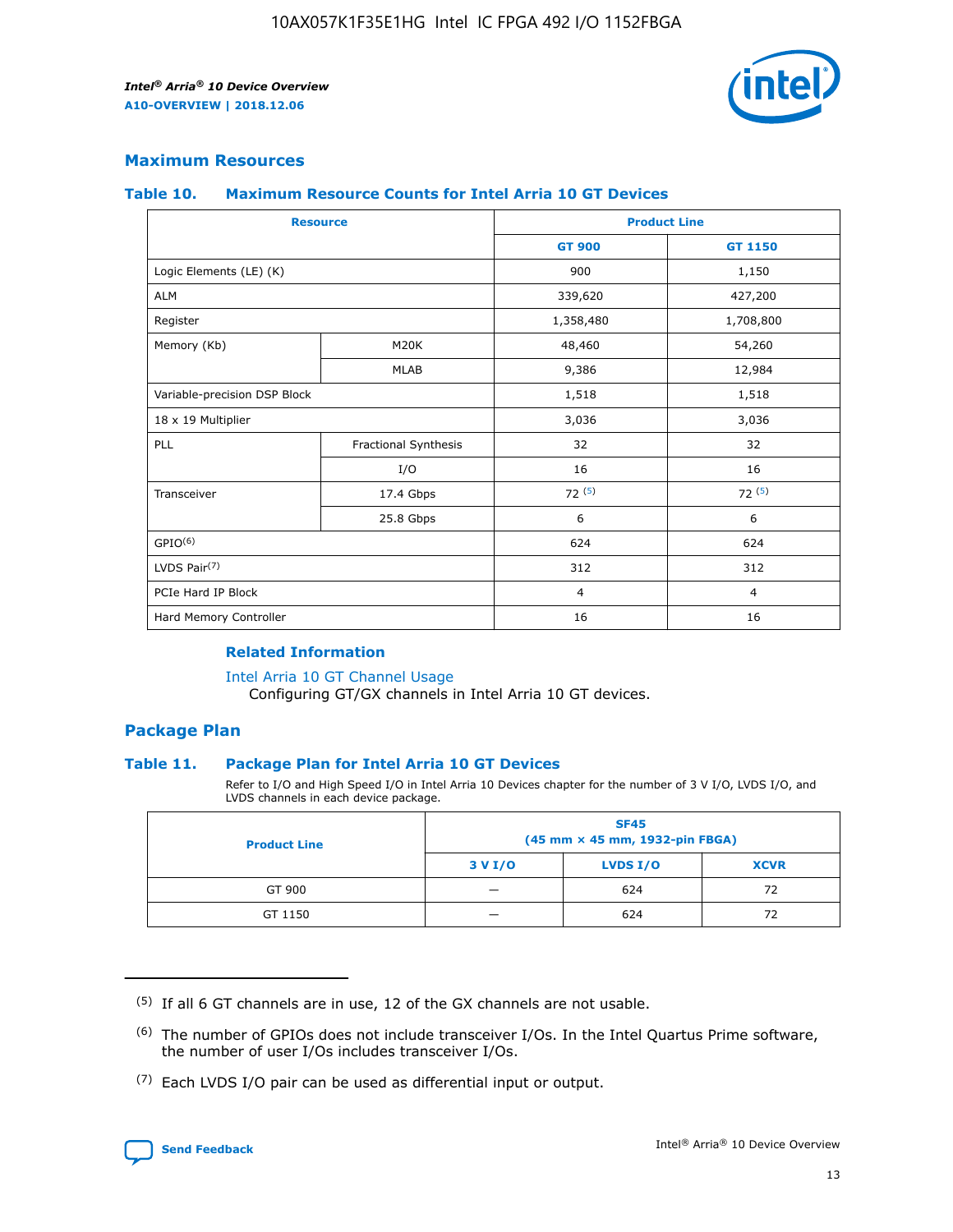

#### **Related Information**

[I/O and High-Speed Differential I/O Interfaces in Intel Arria 10 Devices chapter, Intel](https://www.intel.com/content/www/us/en/programmable/documentation/sam1403482614086.html#sam1403482030321) [Arria 10 Device Handbook](https://www.intel.com/content/www/us/en/programmable/documentation/sam1403482614086.html#sam1403482030321)

Provides the number of 3 V and LVDS I/Os, and LVDS channels for each Intel Arria 10 device package.

# **Intel Arria 10 SX**

This section provides the available options, maximum resource counts, and package plan for the Intel Arria 10 SX devices.

The information in this section is correct at the time of publication. For the latest information and to get more details, refer to the Intel FPGA Product Selector.

#### **Related Information**

[Intel FPGA Product Selector](http://www.altera.com/products/selector/psg-selector.html) Provides the latest information on Intel products.

#### **Available Options**

#### **Figure 3. Sample Ordering Code and Available Options for Intel Arria 10 SX Devices**



#### **Related Information**

[Transceiver Performance for Intel Arria 10 GX/SX Devices](https://www.intel.com/content/www/us/en/programmable/documentation/mcn1413182292568.html#mcn1413213965502) Provides more information about the transceiver speed grade.

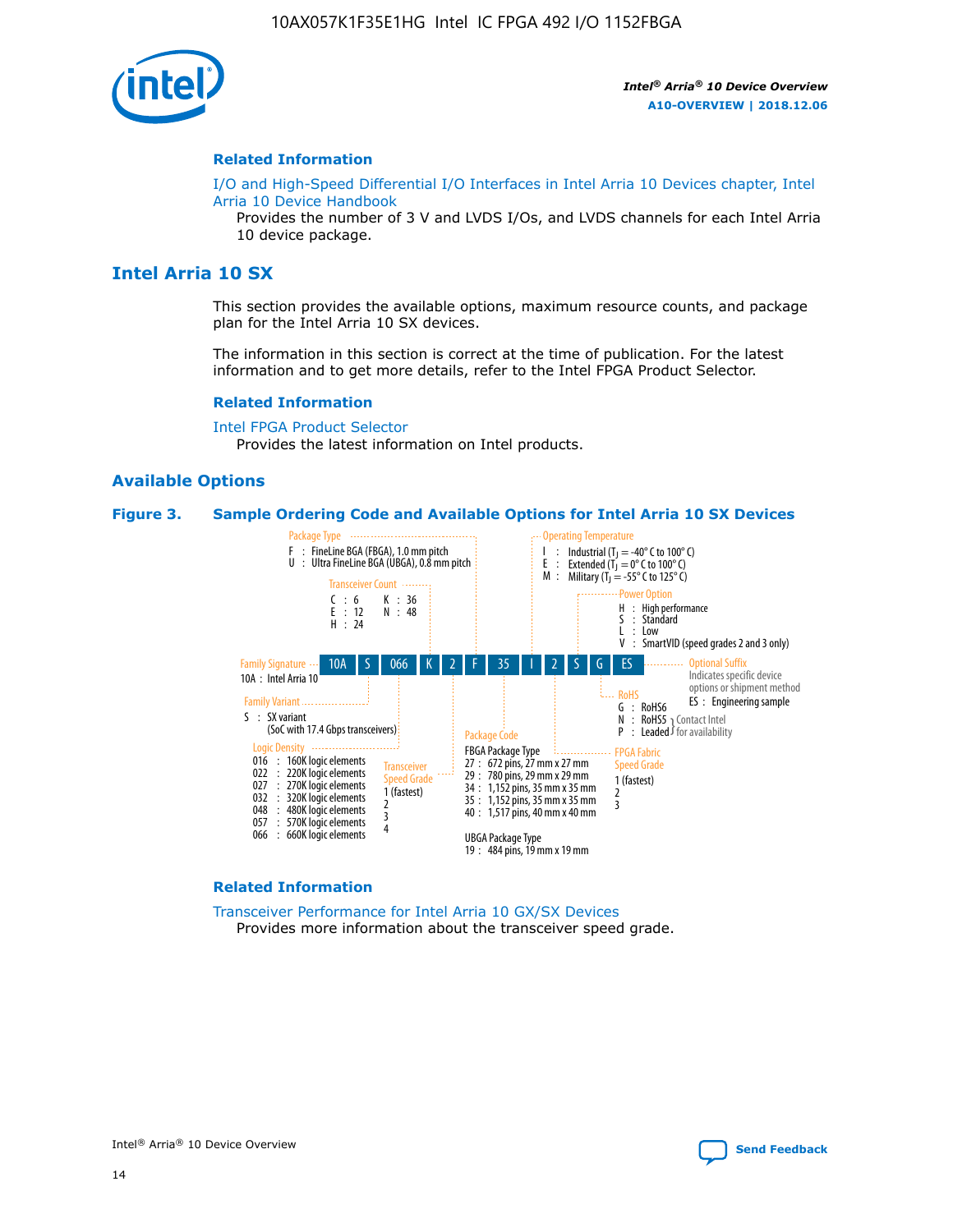

## **Maximum Resources**

#### **Table 12. Maximum Resource Counts for Intel Arria 10 SX Devices**

|                                   | <b>Resource</b>         | <b>Product Line</b> |               |                |                |                |                |                |  |  |  |
|-----------------------------------|-------------------------|---------------------|---------------|----------------|----------------|----------------|----------------|----------------|--|--|--|
|                                   |                         | <b>SX 160</b>       | <b>SX 220</b> | <b>SX 270</b>  | <b>SX 320</b>  | <b>SX 480</b>  | <b>SX 570</b>  | <b>SX 660</b>  |  |  |  |
| Logic Elements (LE) (K)           |                         | 160                 | 220           | 270            | 320            | 480            | 570            | 660            |  |  |  |
| <b>ALM</b>                        |                         | 61,510              | 80,330        | 101,620        | 119,900        | 183,590        | 217,080        | 251,680        |  |  |  |
| Register                          |                         | 246,040             | 321,320       | 406,480        | 479,600        | 734,360        | 868,320        | 1,006,720      |  |  |  |
| Memory (Kb)                       | M <sub>20</sub> K       | 8,800               | 11,740        | 15,000         | 17,820         | 28,620         | 36,000         | 42,620         |  |  |  |
|                                   | <b>MLAB</b>             | 1,050               | 1,690         | 2,452          | 2,727          | 4,164          | 5,096          | 5,788          |  |  |  |
| Variable-precision DSP Block      |                         | 156                 | 192           | 830            | 985            | 1,368          | 1,523          | 1,687          |  |  |  |
| 18 x 19 Multiplier                |                         | 312                 | 384           | 1,660          | 1,970          | 2,736          | 3,046          | 3,374          |  |  |  |
| <b>PLL</b>                        | Fractional<br>Synthesis | 6                   | 6             | 8              | 8              | 12             | 16             | 16             |  |  |  |
|                                   | I/O                     | 6                   | 6             | 8              | 8              | 12             | 16             | 16             |  |  |  |
| 17.4 Gbps Transceiver             |                         | 12                  | 12            | 24             | 24             | 36             | 48             | 48             |  |  |  |
| GPIO <sup>(8)</sup>               |                         | 288                 | 288           | 384            | 384            | 492            | 696            | 696            |  |  |  |
| LVDS Pair $(9)$                   |                         | 120                 | 120           | 168            | 168            | 174            | 324            | 324            |  |  |  |
| PCIe Hard IP Block                |                         | $\mathbf{1}$        | $\mathbf{1}$  | $\overline{2}$ | $\overline{2}$ | $\overline{2}$ | $\overline{2}$ | $\overline{2}$ |  |  |  |
| Hard Memory Controller            |                         | 6                   | 6             | 8              | 8              | 12             | 16             | 16             |  |  |  |
| ARM Cortex-A9 MPCore<br>Processor |                         | Yes                 | Yes           | Yes            | Yes            | Yes            | Yes            | Yes            |  |  |  |

## **Package Plan**

#### **Table 13. Package Plan for Intel Arria 10 SX Devices (U19, F27, F29, and F34)**

Refer to I/O and High Speed I/O in Intel Arria 10 Devices chapter for the number of 3 V I/O, LVDS I/O, and LVDS channels in each device package.

| <b>Product Line</b> | U19<br>$(19 \text{ mm} \times 19 \text{ mm})$<br>484-pin UBGA) |                    |             | <b>F27</b><br>$(27 \text{ mm} \times 27 \text{ mm})$ .<br>672-pin FBGA) |                    | <b>F29</b><br>$(29 \text{ mm} \times 29 \text{ mm})$ .<br>780-pin FBGA) |            |                    | <b>F34</b><br>$(35 \text{ mm} \times 35 \text{ mm})$<br><b>1152-pin FBGA)</b> |           |                    |             |
|---------------------|----------------------------------------------------------------|--------------------|-------------|-------------------------------------------------------------------------|--------------------|-------------------------------------------------------------------------|------------|--------------------|-------------------------------------------------------------------------------|-----------|--------------------|-------------|
|                     | 3V<br>I/O                                                      | <b>LVDS</b><br>I/O | <b>XCVR</b> | 3V<br>I/O                                                               | <b>LVDS</b><br>I/O | <b>XCVR</b>                                                             | 3 V<br>I/O | <b>LVDS</b><br>I/O | <b>XCVR</b>                                                                   | 3V<br>I/O | <b>LVDS</b><br>I/O | <b>XCVR</b> |
| SX 160              | 48                                                             | 144                | 6           | 48                                                                      | 192                | 12                                                                      | 48         | 240                | 12                                                                            |           |                    |             |
| SX 220              | 48                                                             | 144                | 6           | 48                                                                      | 192                | 12                                                                      | 48         | 240                | 12                                                                            |           |                    |             |
| SX 270              |                                                                |                    |             | 48                                                                      | 192                | 12                                                                      | 48         | 312                | 12                                                                            | 48        | 336                | 24          |
| SX 320              |                                                                |                    |             | 48                                                                      | 192                | 12                                                                      | 48         | 312                | 12                                                                            | 48        | 336                | 24          |
|                     |                                                                |                    |             |                                                                         |                    |                                                                         |            |                    |                                                                               |           |                    | continued   |

 $(8)$  The number of GPIOs does not include transceiver I/Os. In the Intel Quartus Prime software, the number of user I/Os includes transceiver I/Os.

 $(9)$  Each LVDS I/O pair can be used as differential input or output.

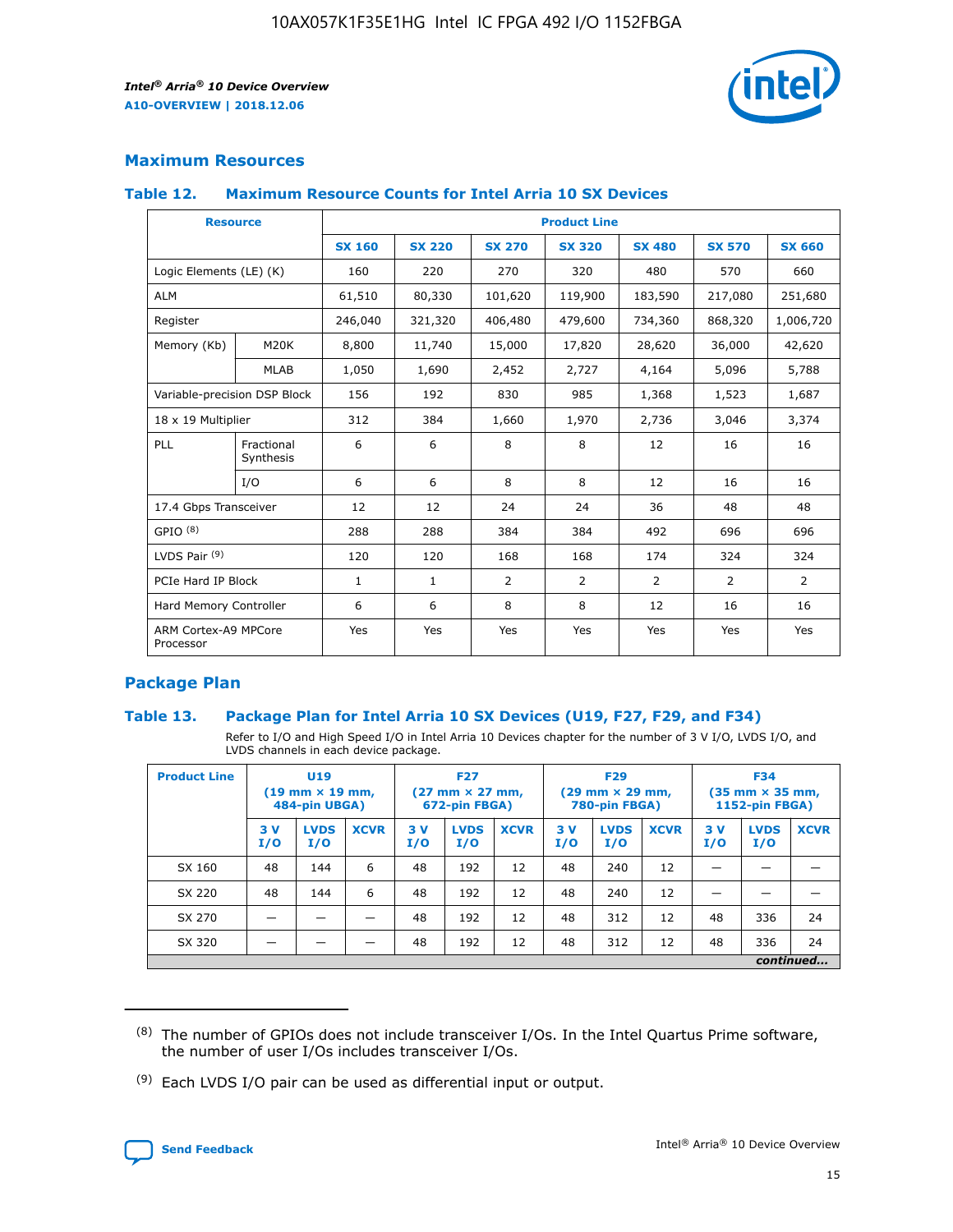

| <b>Product Line</b> | U <sub>19</sub><br>$(19 \text{ mm} \times 19 \text{ mm})$<br>484-pin UBGA) |                    | <b>F27</b><br>$(27 \text{ mm} \times 27 \text{ mm})$<br>672-pin FBGA) |           | <b>F29</b><br>$(29 \text{ mm} \times 29 \text{ mm})$<br>780-pin FBGA) |             |           | <b>F34</b><br>$(35 \text{ mm} \times 35 \text{ mm})$<br><b>1152-pin FBGA)</b> |             |           |                    |             |
|---------------------|----------------------------------------------------------------------------|--------------------|-----------------------------------------------------------------------|-----------|-----------------------------------------------------------------------|-------------|-----------|-------------------------------------------------------------------------------|-------------|-----------|--------------------|-------------|
|                     | 3 V<br>I/O                                                                 | <b>LVDS</b><br>I/O | <b>XCVR</b>                                                           | 3V<br>I/O | <b>LVDS</b><br>I/O                                                    | <b>XCVR</b> | 3V<br>I/O | <b>LVDS</b><br>I/O                                                            | <b>XCVR</b> | 3V<br>I/O | <b>LVDS</b><br>I/O | <b>XCVR</b> |
| SX 480              |                                                                            |                    |                                                                       |           |                                                                       |             | 48        | 312                                                                           | 12          | 48        | 444                | 24          |
| SX 570              |                                                                            |                    |                                                                       |           |                                                                       |             |           |                                                                               |             | 48        | 444                | 24          |
| SX 660              |                                                                            |                    |                                                                       |           |                                                                       |             |           |                                                                               |             | 48        | 444                | 24          |

## **Table 14. Package Plan for Intel Arria 10 SX Devices (F35, KF40, and NF40)**

Refer to I/O and High Speed I/O in Intel Arria 10 Devices chapter for the number of 3 V I/O, LVDS I/O, and LVDS channels in each device package.

| <b>Product Line</b> | <b>F35</b><br>$(35 \text{ mm} \times 35 \text{ mm})$<br><b>1152-pin FBGA)</b> |          |             |                                           | <b>KF40</b><br>(40 mm × 40 mm,<br>1517-pin FBGA) |    | <b>NF40</b><br>$(40 \text{ mm} \times 40 \text{ mm})$<br>1517-pin FBGA) |          |             |  |
|---------------------|-------------------------------------------------------------------------------|----------|-------------|-------------------------------------------|--------------------------------------------------|----|-------------------------------------------------------------------------|----------|-------------|--|
|                     | 3 V I/O                                                                       | LVDS I/O | <b>XCVR</b> | <b>LVDS I/O</b><br><b>XCVR</b><br>3 V I/O |                                                  |    | 3 V I/O                                                                 | LVDS I/O | <b>XCVR</b> |  |
| SX 270              | 48                                                                            | 336      | 24          |                                           |                                                  |    |                                                                         |          |             |  |
| SX 320              | 48                                                                            | 336      | 24          |                                           |                                                  |    |                                                                         |          |             |  |
| SX 480              | 48                                                                            | 348      | 36          |                                           |                                                  |    |                                                                         |          |             |  |
| SX 570              | 48                                                                            | 348      | 36          | 96                                        | 600                                              | 36 | 48                                                                      | 540      | 48          |  |
| SX 660              | 48                                                                            | 348      | 36          | 96                                        | 600                                              | 36 | 48                                                                      | 540      | 48          |  |

# **Related Information**

[I/O and High-Speed Differential I/O Interfaces in Intel Arria 10 Devices chapter, Intel](https://www.intel.com/content/www/us/en/programmable/documentation/sam1403482614086.html#sam1403482030321) [Arria 10 Device Handbook](https://www.intel.com/content/www/us/en/programmable/documentation/sam1403482614086.html#sam1403482030321)

Provides the number of 3 V and LVDS I/Os, and LVDS channels for each Intel Arria 10 device package.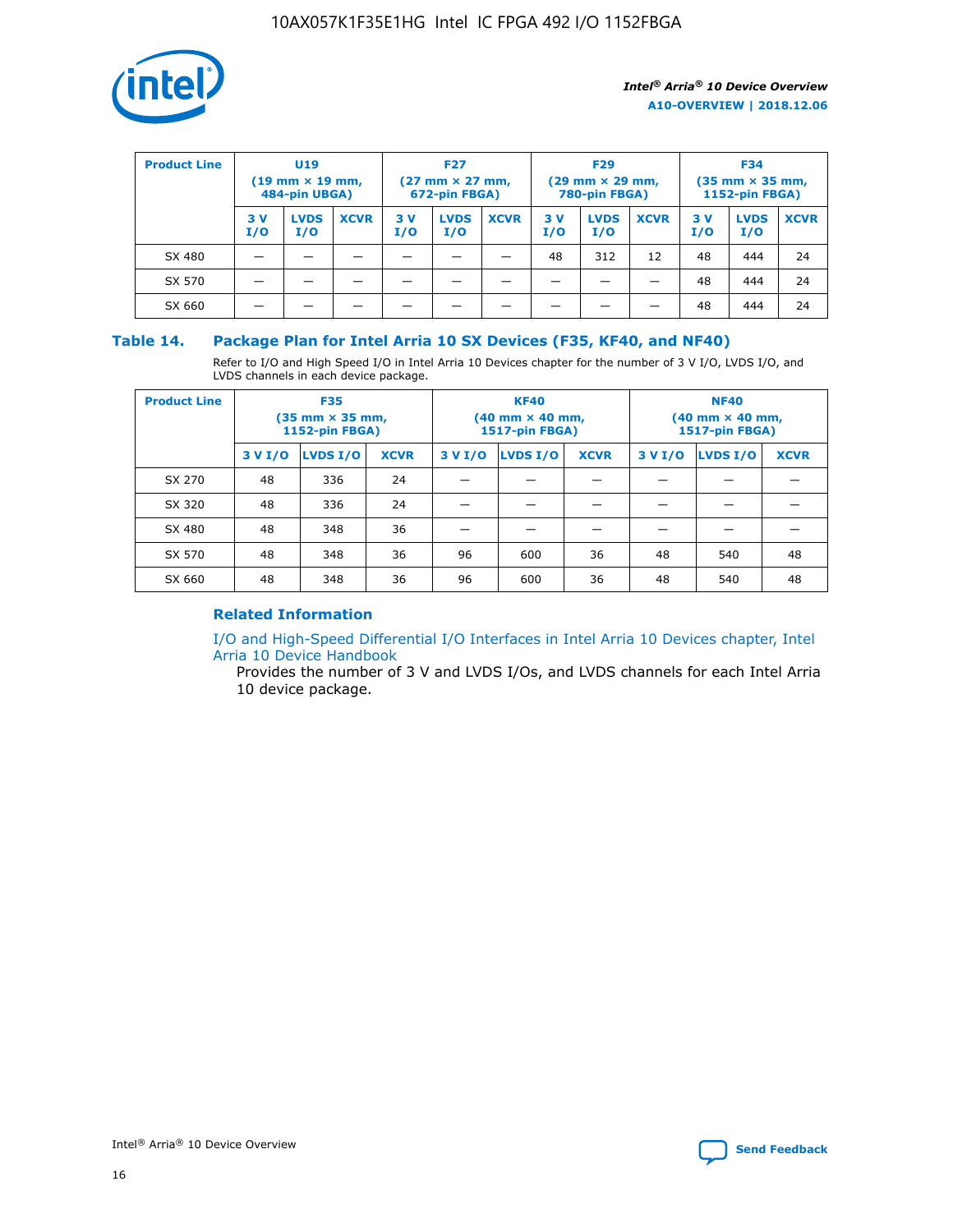

# **I/O Vertical Migration for Intel Arria 10 Devices**

#### **Figure 4. Migration Capability Across Intel Arria 10 Product Lines**

- The arrows indicate the migration paths. The devices included in each vertical migration path are shaded. Devices with fewer resources in the same path have lighter shades.
- To achieve the full I/O migration across product lines in the same migration path, restrict I/Os and transceivers usage to match the product line with the lowest I/O and transceiver counts.
- An LVDS I/O bank in the source device may be mapped to a 3 V I/O bank in the target device. To use memory interface clock frequency higher than 533 MHz, assign external memory interface pins only to banks that are LVDS I/O in both devices.
- There may be nominal 0.15 mm package height difference between some product lines in the same package type.
	- **Variant Product Line Package U19 F27 F29 F34 F35 KF40 NF40 RF40 NF45 SF45 UF45** Intel® Arria® 10 GX GX 160 GX 220 GX 270 GX 320 GX 480 GX 570 GX 660 GX 900 GX 1150 Intel Arria 10 GT GT 900 GT 1150 Intel Arria 10 SX SX 160 SX 220 SX 270 SX 320 SX 480 SX 570 SX 660
- Some migration paths are not shown in the Intel Quartus Prime software **Pin Migration View**.

*Note:* To verify the pin migration compatibility, use the **Pin Migration View** window in the Intel Quartus Prime software Pin Planner.

# **Adaptive Logic Module**

Intel Arria 10 devices use a 20 nm ALM as the basic building block of the logic fabric.

The ALM architecture is the same as the previous generation FPGAs, allowing for efficient implementation of logic functions and easy conversion of IP between the device generations.

The ALM, as shown in following figure, uses an 8-input fracturable look-up table (LUT) with four dedicated registers to help improve timing closure in register-rich designs and achieve an even higher design packing capability than the traditional two-register per LUT architecture.

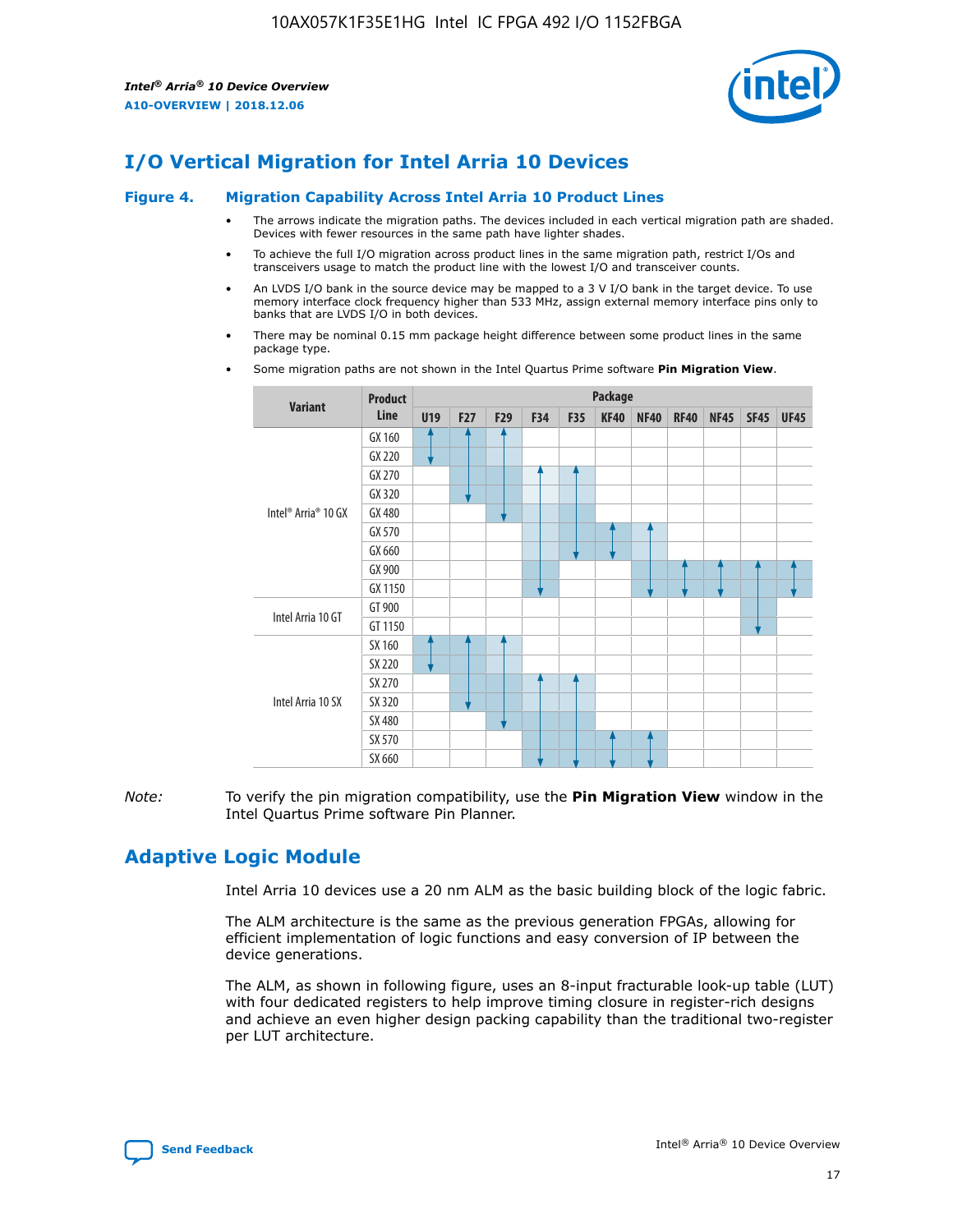

**Figure 5. ALM for Intel Arria 10 Devices**



The Intel Quartus Prime software optimizes your design according to the ALM logic structure and automatically maps legacy designs into the Intel Arria 10 ALM architecture.

# **Variable-Precision DSP Block**

The Intel Arria 10 variable precision DSP blocks support fixed-point arithmetic and floating-point arithmetic.

Features for fixed-point arithmetic:

- High-performance, power-optimized, and fully registered multiplication operations
- 18-bit and 27-bit word lengths
- Two 18 x 19 multipliers or one 27 x 27 multiplier per DSP block
- Built-in addition, subtraction, and 64-bit double accumulation register to combine multiplication results
- Cascading 19-bit or 27-bit when pre-adder is disabled and cascading 18-bit when pre-adder is used to form the tap-delay line for filtering applications
- Cascading 64-bit output bus to propagate output results from one block to the next block without external logic support
- Hard pre-adder supported in 19-bit and 27-bit modes for symmetric filters
- Internal coefficient register bank in both 18-bit and 27-bit modes for filter implementation
- 18-bit and 27-bit systolic finite impulse response (FIR) filters with distributed output adder
- Biased rounding support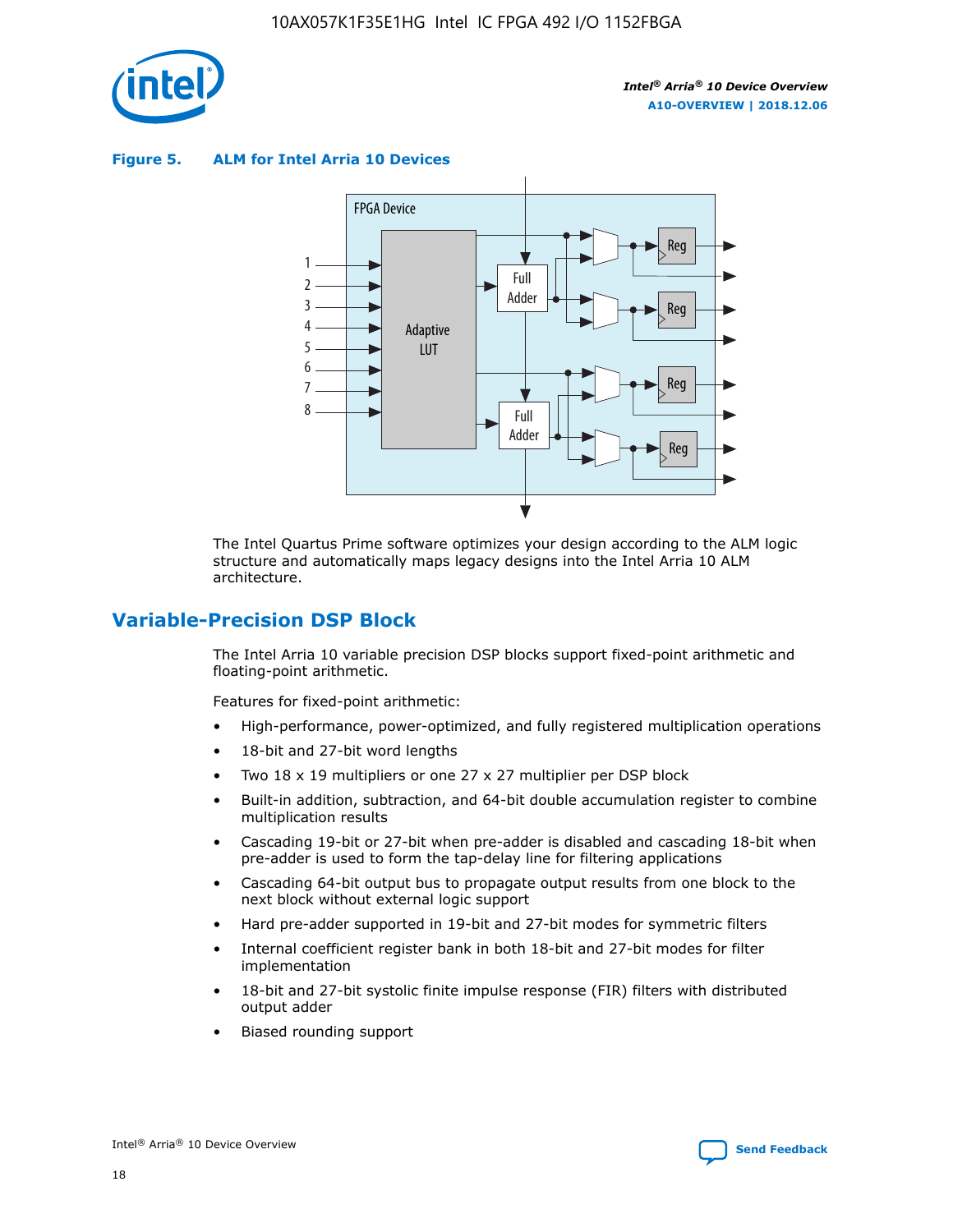

Features for floating-point arithmetic:

- A completely hardened architecture that supports multiplication, addition, subtraction, multiply-add, and multiply-subtract
- Multiplication with accumulation capability and a dynamic accumulator reset control
- Multiplication with cascade summation capability
- Multiplication with cascade subtraction capability
- Complex multiplication
- Direct vector dot product
- Systolic FIR filter

#### **Table 15. Variable-Precision DSP Block Configurations for Intel Arria 10 Devices**

| <b>Usage Example</b>                                       | <b>Multiplier Size (Bit)</b>    | <b>DSP Block Resources</b> |
|------------------------------------------------------------|---------------------------------|----------------------------|
| Medium precision fixed point                               | Two 18 x 19                     |                            |
| High precision fixed or Single precision<br>floating point | One 27 x 27                     |                            |
| Fixed point FFTs                                           | One 19 x 36 with external adder |                            |
| Very high precision fixed point                            | One 36 x 36 with external adder |                            |
| Double precision floating point                            | One 54 x 54 with external adder | 4                          |

#### **Table 16. Resources for Fixed-Point Arithmetic in Intel Arria 10 Devices**

The table lists the variable-precision DSP resources by bit precision for each Intel Arria 10 device.

| <b>Variant</b>  | <b>Product Line</b> | <b>Variable-</b><br>precision<br><b>DSP Block</b> | <b>Independent Input and Output</b><br><b>Multiplications Operator</b> |                                     | $18 \times 19$<br><b>Multiplier</b><br><b>Adder Sum</b> | $18 \times 18$<br><b>Multiplier</b><br><b>Adder</b> |
|-----------------|---------------------|---------------------------------------------------|------------------------------------------------------------------------|-------------------------------------|---------------------------------------------------------|-----------------------------------------------------|
|                 |                     |                                                   | 18 x 19<br><b>Multiplier</b>                                           | $27 \times 27$<br><b>Multiplier</b> | <b>Mode</b>                                             | <b>Summed with</b><br>36 bit Input                  |
| AIntel Arria 10 | GX 160              | 156                                               | 312                                                                    | 156                                 | 156                                                     | 156                                                 |
| GX              | GX 220              | 192                                               | 384                                                                    | 192                                 | 192                                                     | 192                                                 |
|                 | GX 270              | 830                                               | 1,660                                                                  | 830                                 | 830                                                     | 830                                                 |
|                 | GX 320              | 984                                               | 1,968                                                                  | 984                                 | 984                                                     | 984                                                 |
|                 | GX 480              | 1,368                                             | 2,736                                                                  | 1,368                               | 1,368                                                   | 1,368                                               |
|                 | GX 570              | 1,523                                             | 3,046                                                                  | 1,523                               | 1,523                                                   | 1,523                                               |
|                 | GX 660              | 1,687                                             | 3,374                                                                  | 1,687                               | 1,687                                                   | 1,687                                               |
|                 | GX 900              | 1,518                                             | 3,036                                                                  | 1,518                               | 1,518                                                   | 1,518                                               |
|                 | GX 1150             | 1,518                                             | 3,036                                                                  | 1,518                               | 1,518                                                   | 1,518                                               |
| Intel Arria 10  | GT 900              | 1,518                                             | 3,036                                                                  | 1,518                               | 1,518                                                   | 1,518                                               |
| GT              | GT 1150             | 1,518                                             | 3,036                                                                  | 1,518                               | 1,518                                                   | 1,518                                               |
| Intel Arria 10  | SX 160              | 156                                               | 312                                                                    | 156                                 | 156                                                     | 156                                                 |
| <b>SX</b>       | SX 220              | 192                                               | 384                                                                    | 192                                 | 192                                                     | 192                                                 |
|                 | SX 270              | 830                                               | 1,660                                                                  | 830                                 | 830                                                     | 830                                                 |
|                 |                     |                                                   |                                                                        |                                     |                                                         | continued                                           |

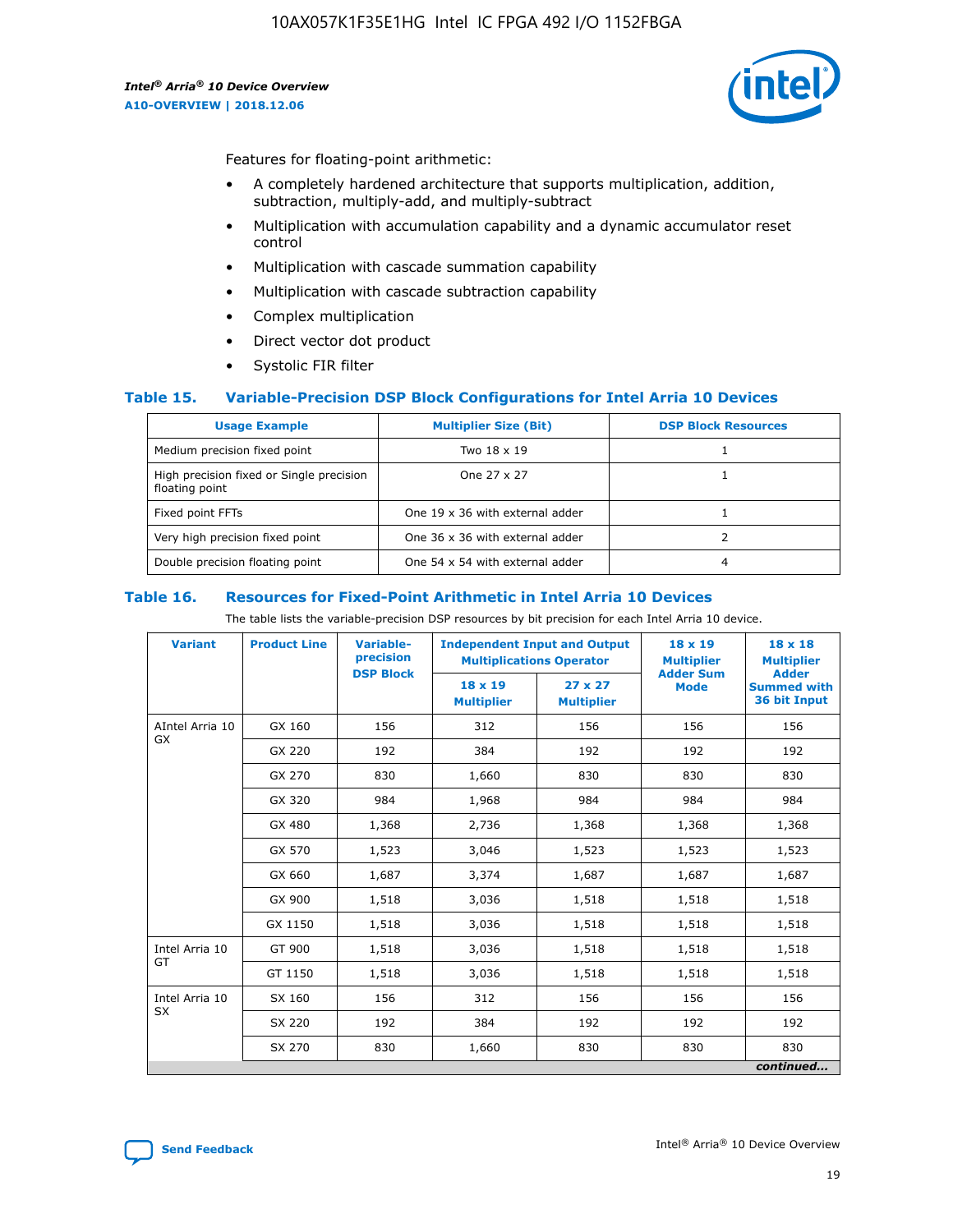

| <b>Variant</b> | <b>Product Line</b> | <b>Variable-</b><br>precision |                                     | <b>Independent Input and Output</b><br><b>Multiplications Operator</b> | $18 \times 19$<br><b>Multiplier</b> | $18 \times 18$<br><b>Multiplier</b>                |
|----------------|---------------------|-------------------------------|-------------------------------------|------------------------------------------------------------------------|-------------------------------------|----------------------------------------------------|
|                |                     | <b>DSP Block</b>              | $18 \times 19$<br><b>Multiplier</b> | $27 \times 27$<br><b>Multiplier</b>                                    | <b>Adder Sum</b><br><b>Mode</b>     | <b>Adder</b><br><b>Summed with</b><br>36 bit Input |
|                | SX 320              | 984                           | 1,968                               | 984                                                                    | 984                                 | 984                                                |
|                | SX 480              | 1,368                         | 2,736                               | 1,368                                                                  | 1,368                               | 1,368                                              |
|                | SX 570              | 1,523                         | 3,046                               | 1,523                                                                  | 1,523                               | 1,523                                              |
|                | SX 660              | 1,687                         | 3,374                               | 1,687                                                                  | 1,687                               | 1,687                                              |

# **Table 17. Resources for Floating-Point Arithmetic in Intel Arria 10 Devices**

The table lists the variable-precision DSP resources by bit precision for each Intel Arria 10 device.

| <b>Variant</b> | <b>Product Line</b> | <b>Variable-</b><br>precision<br><b>DSP Block</b> | <b>Single</b><br><b>Precision</b><br><b>Floating-Point</b><br><b>Multiplication</b><br><b>Mode</b> | <b>Single-Precision</b><br><b>Floating-Point</b><br><b>Adder Mode</b> | Single-<br><b>Precision</b><br><b>Floating-Point</b><br><b>Multiply</b><br><b>Accumulate</b><br><b>Mode</b> | <b>Peak</b><br><b>Giga Floating-</b><br><b>Point</b><br><b>Operations</b><br>per Second<br>(GFLOPs) |
|----------------|---------------------|---------------------------------------------------|----------------------------------------------------------------------------------------------------|-----------------------------------------------------------------------|-------------------------------------------------------------------------------------------------------------|-----------------------------------------------------------------------------------------------------|
| Intel Arria 10 | GX 160              | 156                                               | 156                                                                                                | 156                                                                   | 156                                                                                                         | 140                                                                                                 |
| GX             | GX 220              | 192                                               | 192                                                                                                | 192                                                                   | 192                                                                                                         | 173                                                                                                 |
|                | GX 270              | 830                                               | 830                                                                                                | 830                                                                   | 830                                                                                                         | 747                                                                                                 |
|                | GX 320              | 984                                               | 984                                                                                                | 984                                                                   | 984                                                                                                         | 886                                                                                                 |
|                | GX 480              | 1,369                                             | 1,368                                                                                              | 1,368                                                                 | 1,368                                                                                                       | 1,231                                                                                               |
|                | GX 570              | 1,523                                             | 1,523                                                                                              | 1,523                                                                 | 1,523                                                                                                       | 1,371                                                                                               |
|                | GX 660              | 1,687                                             | 1,687                                                                                              | 1,687                                                                 | 1,687                                                                                                       | 1,518                                                                                               |
|                | GX 900              | 1,518                                             | 1,518                                                                                              | 1,518                                                                 | 1,518                                                                                                       | 1,366                                                                                               |
|                | GX 1150             | 1,518                                             | 1,518                                                                                              | 1,518                                                                 | 1,518                                                                                                       | 1,366                                                                                               |
| Intel Arria 10 | GT 900              | 1,518                                             | 1,518                                                                                              | 1,518                                                                 | 1,518                                                                                                       | 1,366                                                                                               |
| GT             | GT 1150             | 1,518                                             | 1,518                                                                                              | 1,518                                                                 | 1,518                                                                                                       | 1,366                                                                                               |
| Intel Arria 10 | SX 160              | 156                                               | 156                                                                                                | 156                                                                   | 156                                                                                                         | 140                                                                                                 |
| <b>SX</b>      | SX 220              | 192                                               | 192                                                                                                | 192                                                                   | 192                                                                                                         | 173                                                                                                 |
|                | SX 270              | 830                                               | 830                                                                                                | 830                                                                   | 830                                                                                                         | 747                                                                                                 |
|                | SX 320              | 984                                               | 984                                                                                                | 984                                                                   | 984                                                                                                         | 886                                                                                                 |
|                | SX 480              | 1,369                                             | 1,368                                                                                              | 1,368                                                                 | 1,368                                                                                                       | 1,231                                                                                               |
|                | SX 570              | 1,523                                             | 1,523                                                                                              | 1,523                                                                 | 1,523                                                                                                       | 1,371                                                                                               |
|                | SX 660              | 1,687                                             | 1,687                                                                                              | 1,687                                                                 | 1,687                                                                                                       | 1,518                                                                                               |

# **Embedded Memory Blocks**

The embedded memory blocks in the devices are flexible and designed to provide an optimal amount of small- and large-sized memory arrays to fit your design requirements.

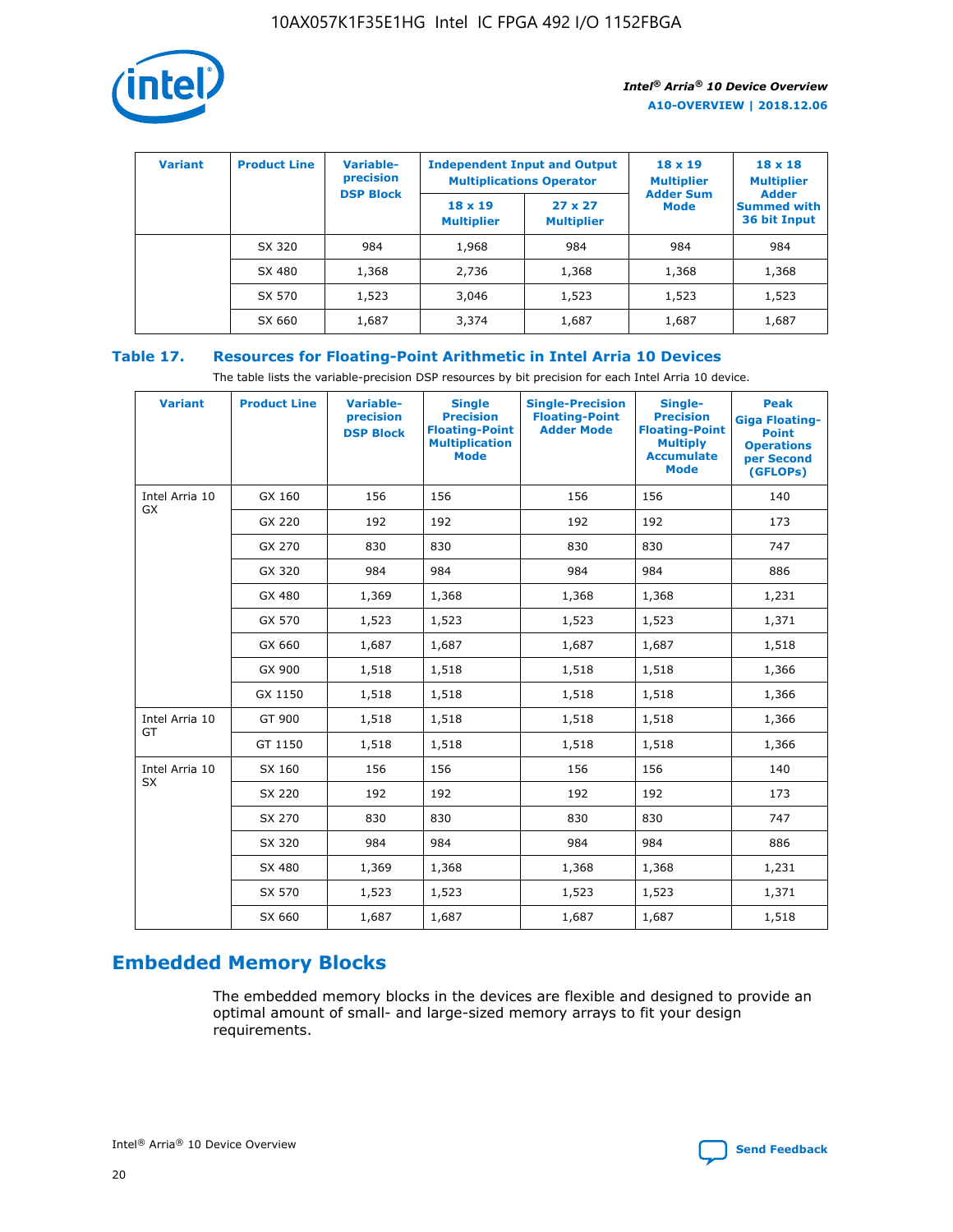

# **Types of Embedded Memory**

The Intel Arria 10 devices contain two types of memory blocks:

- 20 Kb M20K blocks—blocks of dedicated memory resources. The M20K blocks are ideal for larger memory arrays while still providing a large number of independent ports.
- 640 bit memory logic array blocks (MLABs)—enhanced memory blocks that are configured from dual-purpose logic array blocks (LABs). The MLABs are ideal for wide and shallow memory arrays. The MLABs are optimized for implementation of shift registers for digital signal processing (DSP) applications, wide and shallow FIFO buffers, and filter delay lines. Each MLAB is made up of ten adaptive logic modules (ALMs). In the Intel Arria 10 devices, you can configure these ALMs as ten 32 x 2 blocks, giving you one 32 x 20 simple dual-port SRAM block per MLAB.

# **Embedded Memory Capacity in Intel Arria 10 Devices**

|                   | <b>Product</b> |              | <b>M20K</b>         | <b>MLAB</b>  |                     | <b>Total RAM Bit</b> |
|-------------------|----------------|--------------|---------------------|--------------|---------------------|----------------------|
| <b>Variant</b>    | <b>Line</b>    | <b>Block</b> | <b>RAM Bit (Kb)</b> | <b>Block</b> | <b>RAM Bit (Kb)</b> | (Kb)                 |
| Intel Arria 10 GX | GX 160         | 440          | 8,800               | 1,680        | 1,050               | 9,850                |
|                   | GX 220         | 587          | 11,740              | 2,703        | 1,690               | 13,430               |
|                   | GX 270         | 750          | 15,000              | 3,922        | 2,452               | 17,452               |
|                   | GX 320         | 891          | 17,820              | 4,363        | 2,727               | 20,547               |
|                   | GX 480         | 1,431        | 28,620              | 6,662        | 4,164               | 32,784               |
|                   | GX 570         | 1,800        | 36,000              | 8,153        | 5,096               | 41,096               |
|                   | GX 660         | 2,131        | 42,620              | 9,260        | 5,788               | 48,408               |
|                   | GX 900         | 2,423        | 48,460              | 15,017       | 9,386               | 57,846               |
|                   | GX 1150        | 2,713        | 54,260              | 20,774       | 12,984              | 67,244               |
| Intel Arria 10 GT | GT 900         | 2,423        | 48,460              | 15,017       | 9,386               | 57,846               |
|                   | GT 1150        | 2,713        | 54,260              | 20,774       | 12,984              | 67,244               |
| Intel Arria 10 SX | SX 160         | 440          | 8,800               | 1,680        | 1,050               | 9,850                |
|                   | SX 220         | 587          | 11,740              | 2,703        | 1,690               | 13,430               |
|                   | SX 270         | 750          | 15,000              | 3,922        | 2,452               | 17,452               |
|                   | SX 320         | 891          | 17,820              | 4,363        | 2,727               | 20,547               |
|                   | SX 480         | 1,431        | 28,620              | 6,662        | 4,164               | 32,784               |
|                   | SX 570         | 1,800        | 36,000              | 8,153        | 5,096               | 41,096               |
|                   | SX 660         | 2,131        | 42,620              | 9,260        | 5,788               | 48,408               |

#### **Table 18. Embedded Memory Capacity and Distribution in Intel Arria 10 Devices**

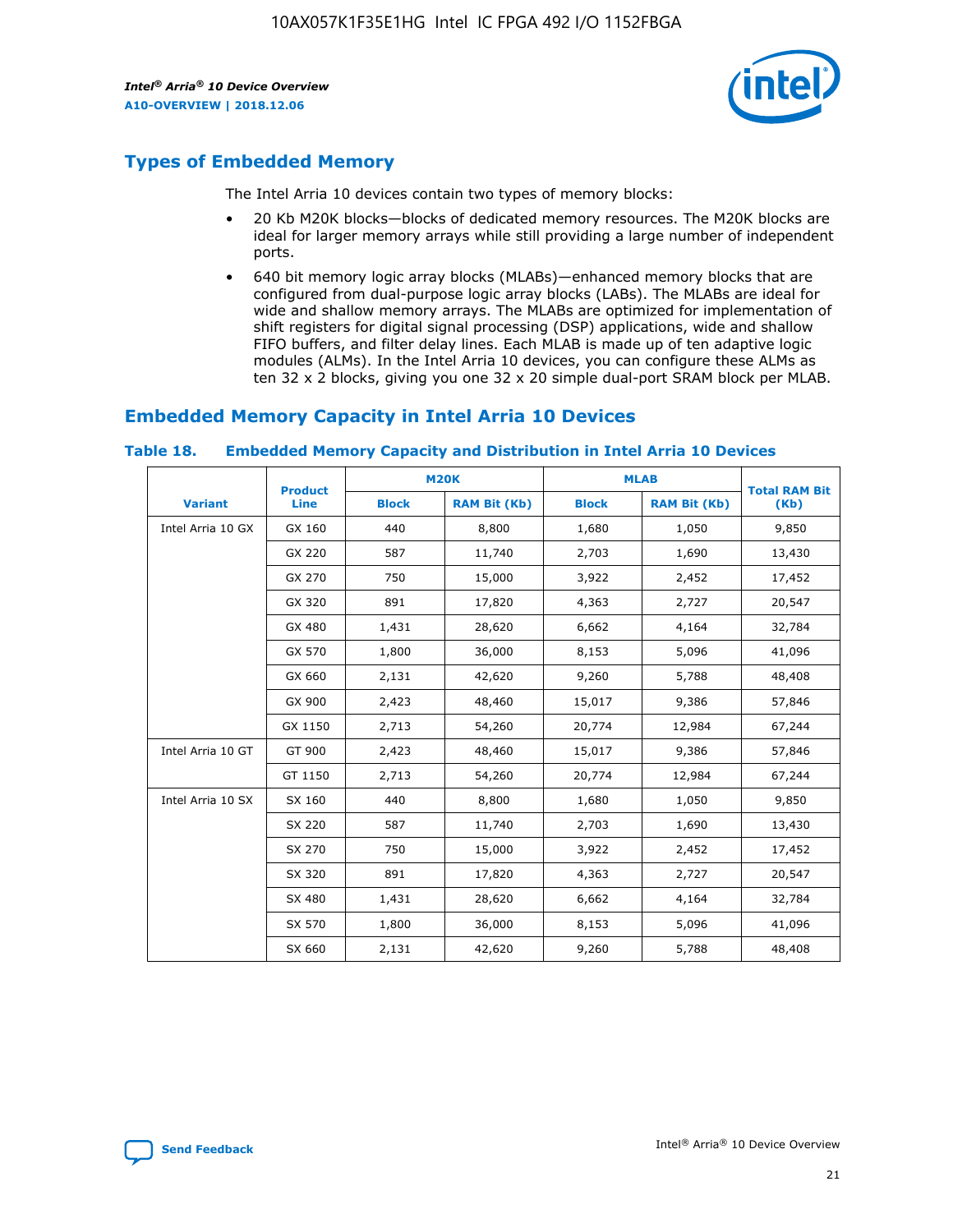

# **Embedded Memory Configurations for Single-port Mode**

#### **Table 19. Single-port Embedded Memory Configurations for Intel Arria 10 Devices**

This table lists the maximum configurations supported for single-port RAM and ROM modes.

| <b>Memory Block</b> | Depth (bits) | <b>Programmable Width</b> |
|---------------------|--------------|---------------------------|
| MLAB                | 32           | x16, x18, or x20          |
|                     | 64(10)       | x8, x9, x10               |
| M20K                | 512          | x40, x32                  |
|                     | 1K           | x20, x16                  |
|                     | 2K           | x10, x8                   |
|                     | 4K           | x5, x4                    |
|                     | 8K           | x2                        |
|                     | 16K          | x1                        |

# **Clock Networks and PLL Clock Sources**

The clock network architecture is based on Intel's global, regional, and peripheral clock structure. This clock structure is supported by dedicated clock input pins, fractional clock synthesis PLLs, and integer I/O PLLs.

# **Clock Networks**

The Intel Arria 10 core clock networks are capable of up to 800 MHz fabric operation across the full industrial temperature range. For the external memory interface, the clock network supports the hard memory controller with speeds up to 2,400 Mbps in a quarter-rate transfer.

To reduce power consumption, the Intel Quartus Prime software identifies all unused sections of the clock network and powers them down.

## **Fractional Synthesis and I/O PLLs**

Intel Arria 10 devices contain up to 32 fractional synthesis PLLs and up to 16 I/O PLLs that are available for both specific and general purpose uses in the core:

- Fractional synthesis PLLs—located in the column adjacent to the transceiver blocks
- I/O PLLs—located in each bank of the 48 I/Os

## **Fractional Synthesis PLLs**

You can use the fractional synthesis PLLs to:

- Reduce the number of oscillators that are required on your board
- Reduce the number of clock pins that are used in the device by synthesizing multiple clock frequencies from a single reference clock source

<sup>(10)</sup> Supported through software emulation and consumes additional MLAB blocks.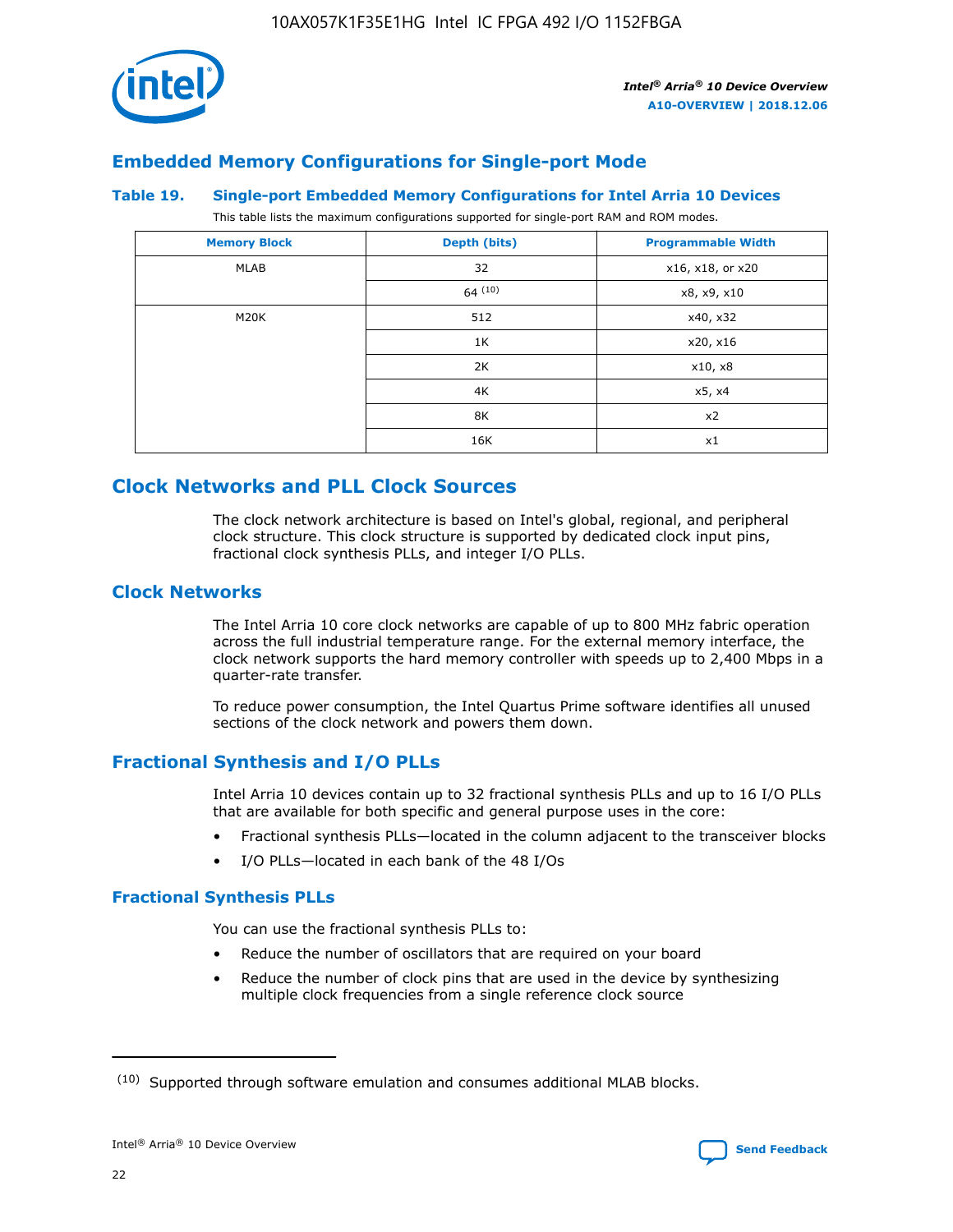

The fractional synthesis PLLs support the following features:

- Reference clock frequency synthesis for transceiver CMU and Advanced Transmit (ATX) PLLs
- Clock network delay compensation
- Zero-delay buffering
- Direct transmit clocking for transceivers
- Independently configurable into two modes:
	- Conventional integer mode equivalent to the general purpose PLL
	- Enhanced fractional mode with third order delta-sigma modulation
- PLL cascading

## **I/O PLLs**

The integer mode I/O PLLs are located in each bank of 48 I/Os. You can use the I/O PLLs to simplify the design of external memory and high-speed LVDS interfaces.

In each I/O bank, the I/O PLLs are adjacent to the hard memory controllers and LVDS SERDES. Because these PLLs are tightly coupled with the I/Os that need to use them, it makes it easier to close timing.

You can use the I/O PLLs for general purpose applications in the core such as clock network delay compensation and zero-delay buffering.

Intel Arria 10 devices support PLL-to-PLL cascading.

# **FPGA General Purpose I/O**

Intel Arria 10 devices offer highly configurable GPIOs. Each I/O bank contains 48 general purpose I/Os and a high-efficiency hard memory controller.

The following list describes the features of the GPIOs:

- Consist of 3 V I/Os for high-voltage application and LVDS I/Os for differential signaling
	- Up to two 3 V I/O banks, available in some devices, that support up to 3 V I/O standards
	- LVDS I/O banks that support up to 1.8 V I/O standards
- Support a wide range of single-ended and differential I/O interfaces
- LVDS speeds up to 1.6 Gbps
- Each LVDS pair of pins has differential input and output buffers, allowing you to configure the LVDS direction for each pair.
- Programmable bus hold and weak pull-up
- Programmable differential output voltage  $(V_{OD})$  and programmable pre-emphasis

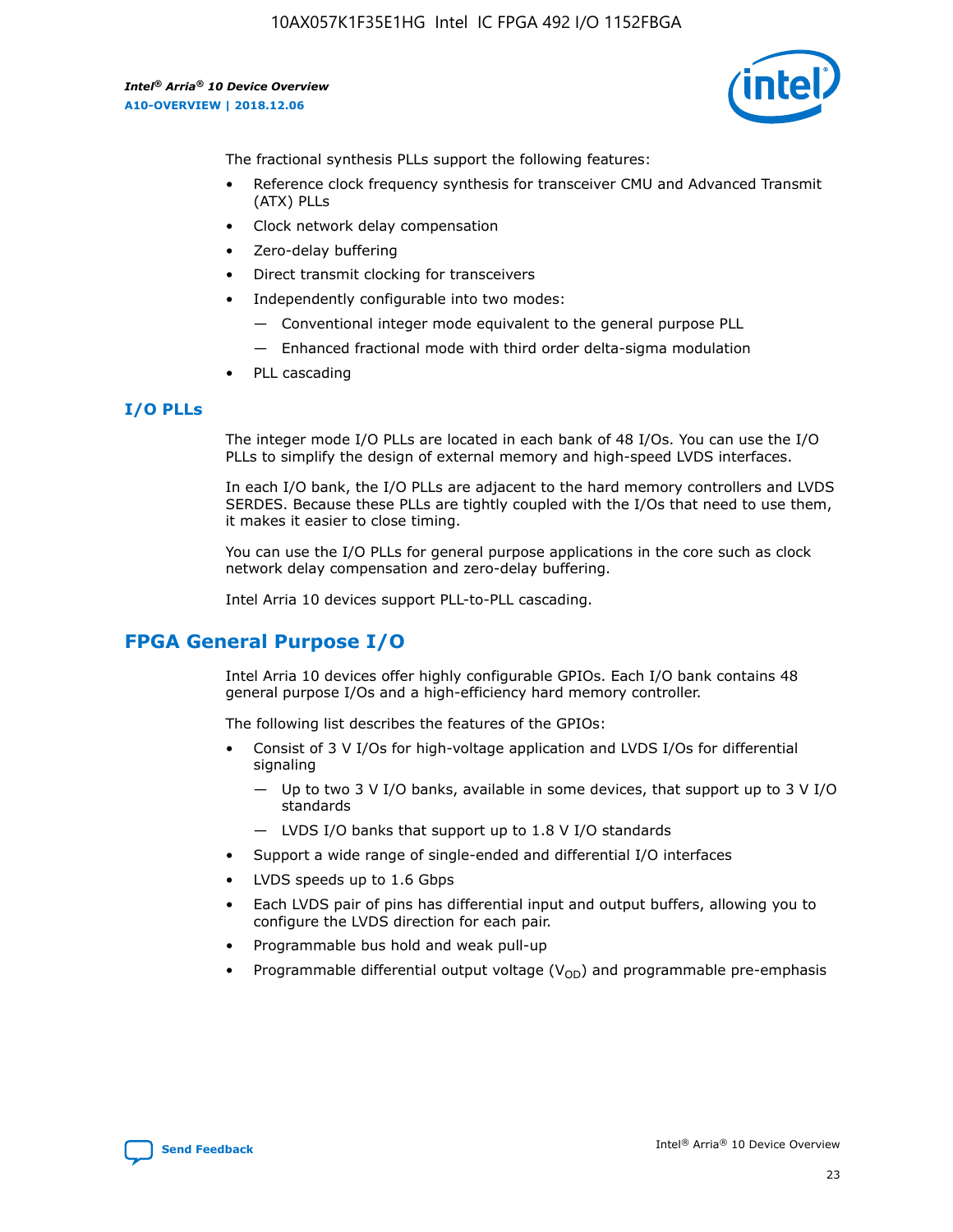

- Series (R<sub>S</sub>) and parallel (R<sub>T</sub>) on-chip termination (OCT) for all I/O banks with OCT calibration to limit the termination impedance variation
- On-chip dynamic termination that has the ability to swap between series and parallel termination, depending on whether there is read or write on a common bus for signal integrity
- Easy timing closure support using the hard read FIFO in the input register path, and delay-locked loop (DLL) delay chain with fine and coarse architecture

# **External Memory Interface**

Intel Arria 10 devices offer massive external memory bandwidth, with up to seven 32 bit DDR4 memory interfaces running at up to 2,400 Mbps. This bandwidth provides additional ease of design, lower power, and resource efficiencies of hardened highperformance memory controllers.

The memory interface within Intel Arria 10 FPGAs and SoCs delivers the highest performance and ease of use. You can configure up to a maximum width of 144 bits when using the hard or soft memory controllers. If required, you can bypass the hard memory controller and use a soft controller implemented in the user logic.

Each I/O contains a hardened DDR read/write path (PHY) capable of performing key memory interface functionality such as read/write leveling, FIFO buffering to lower latency and improve margin, timing calibration, and on-chip termination.

The timing calibration is aided by the inclusion of hard microcontrollers based on Intel's Nios® II technology, specifically tailored to control the calibration of multiple memory interfaces. This calibration allows the Intel Arria 10 device to compensate for any changes in process, voltage, or temperature either within the Intel Arria 10 device itself, or within the external memory device. The advanced calibration algorithms ensure maximum bandwidth and robust timing margin across all operating conditions.

In addition to parallel memory interfaces, Intel Arria 10 devices support serial memory technologies such as the Hybrid Memory Cube (HMC). The HMC is supported by the Intel Arria 10 high-speed serial transceivers which connect up to four HMC links, with each link running at data rates up to 15 Gbps.

#### **Related Information**

#### [External Memory Interface Spec Estimator](http://www.altera.com/technology/memory/estimator/mem-emif-index.html)

Provides a parametric tool that allows you to find and compare the performance of the supported external memory interfaces in IntelFPGAs.

# **Memory Standards Supported by Intel Arria 10 Devices**

The I/Os are designed to provide high performance support for existing and emerging external memory standards.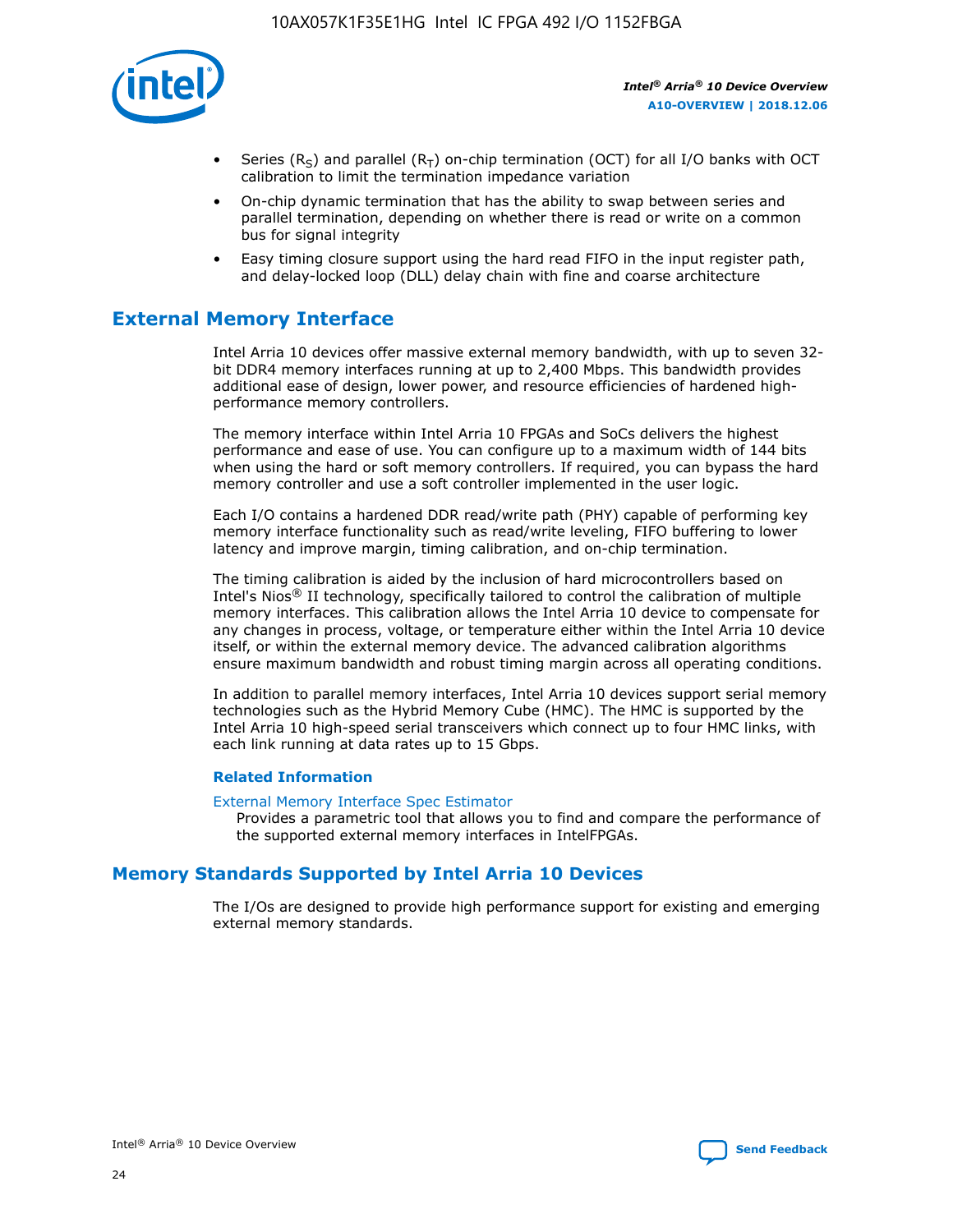

#### **Table 20. Memory Standards Supported by the Hard Memory Controller**

This table lists the overall capability of the hard memory controller. For specific details, refer to the External Memory Interface Spec Estimator and Intel Arria 10 Device Datasheet.

| <b>Memory Standard</b> | <b>Rate Support</b> | <b>Ping Pong PHY Support</b> | <b>Maximum Frequency</b><br>(MHz) |
|------------------------|---------------------|------------------------------|-----------------------------------|
| <b>DDR4 SDRAM</b>      | Quarter rate        | Yes                          | 1,067                             |
|                        |                     |                              | 1,200                             |
| <b>DDR3 SDRAM</b>      | Half rate           | Yes                          | 533                               |
|                        |                     |                              | 667                               |
|                        | Quarter rate        | Yes                          | 1,067                             |
|                        |                     |                              | 1,067                             |
| <b>DDR3L SDRAM</b>     | Half rate           | Yes                          | 533                               |
|                        |                     |                              | 667                               |
|                        | Quarter rate        | Yes                          | 933                               |
|                        |                     |                              | 933                               |
| LPDDR3 SDRAM           | Half rate           |                              | 533                               |
|                        | Quarter rate        |                              | 800                               |

#### **Table 21. Memory Standards Supported by the Soft Memory Controller**

| <b>Memory Standard</b>      | <b>Rate Support</b> | <b>Maximum Frequency</b><br>(MHz) |
|-----------------------------|---------------------|-----------------------------------|
| <b>RLDRAM 3 (11)</b>        | Quarter rate        | 1,200                             |
| ODR IV SRAM <sup>(11)</sup> | Quarter rate        | 1,067                             |
| <b>ODR II SRAM</b>          | Full rate           | 333                               |
|                             | Half rate           | 633                               |
| <b>ODR II+ SRAM</b>         | Full rate           | 333                               |
|                             | Half rate           | 633                               |
| <b>ODR II+ Xtreme SRAM</b>  | Full rate           | 333                               |
|                             | Half rate           | 633                               |

#### **Table 22. Memory Standards Supported by the HPS Hard Memory Controller**

The hard processor system (HPS) is available in Intel Arria 10 SoC devices only.

| <b>Memory Standard</b> | <b>Rate Support</b> | <b>Maximum Frequency</b><br>(MHz) |
|------------------------|---------------------|-----------------------------------|
| <b>DDR4 SDRAM</b>      | Half rate           | 1,200                             |
| <b>DDR3 SDRAM</b>      | Half rate           | 1,067                             |
| <b>DDR3L SDRAM</b>     | Half rate           | 933                               |

<sup>(11)</sup> Intel Arria 10 devices support this external memory interface using hard PHY with soft memory controller.

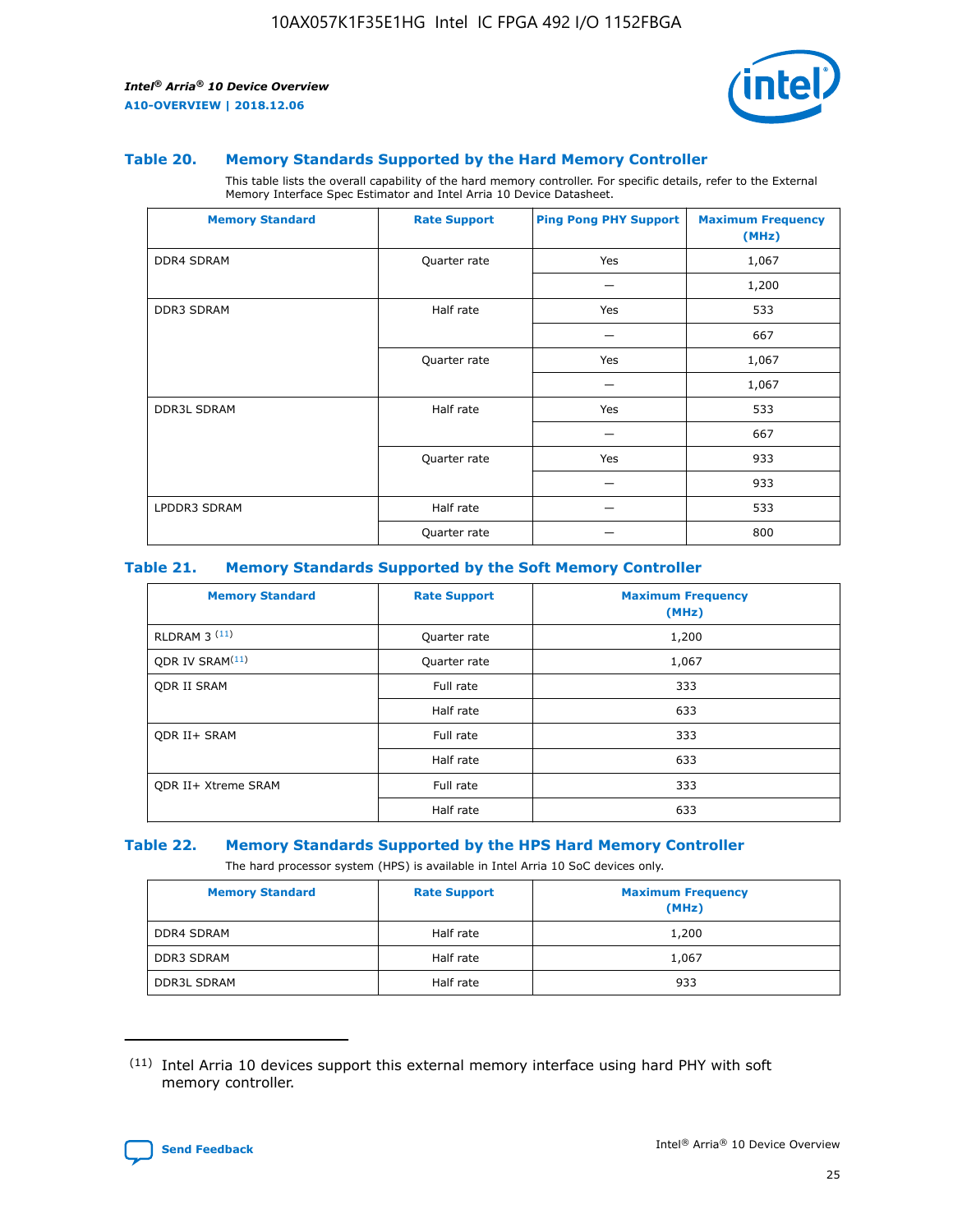

#### **Related Information**

#### [Intel Arria 10 Device Datasheet](https://www.intel.com/content/www/us/en/programmable/documentation/mcn1413182292568.html#mcn1413182153340)

Lists the memory interface performance according to memory interface standards, rank or chip select configurations, and Intel Arria 10 device speed grades.

# **PCIe Gen1, Gen2, and Gen3 Hard IP**

Intel Arria 10 devices contain PCIe hard IP that is designed for performance and ease-of-use:

- Includes all layers of the PCIe stack—transaction, data link and physical layers.
- Supports PCIe Gen3, Gen2, and Gen1 Endpoint and Root Port in x1, x2, x4, or x8 lane configuration.
- Operates independently from the core logic—optional configuration via protocol (CvP) allows the PCIe link to power up and complete link training in less than 100 ms while the Intel Arria 10 device completes loading the programming file for the rest of the FPGA.
- Provides added functionality that makes it easier to support emerging features such as Single Root I/O Virtualization (SR-IOV) and optional protocol extensions.
- Provides improved end-to-end datapath protection using ECC.
- Supports FPGA configuration via protocol (CvP) using PCIe at Gen3, Gen2, or Gen1 speed.

#### **Related Information**

PCS Features on page 30

# **Enhanced PCS Hard IP for Interlaken and 10 Gbps Ethernet**

# **Interlaken Support**

The Intel Arria 10 enhanced PCS hard IP provides integrated Interlaken PCS supporting rates up to 25.8 Gbps per lane.

The Interlaken PCS is based on the proven functionality of the PCS developed for Intel's previous generation FPGAs, which demonstrated interoperability with Interlaken ASSP vendors and third-party IP suppliers. The Interlaken PCS is present in every transceiver channel in Intel Arria 10 devices.

#### **Related Information**

PCS Features on page 30

## **10 Gbps Ethernet Support**

The Intel Arria 10 enhanced PCS hard IP supports 10GBASE-R PCS compliant with IEEE 802.3 10 Gbps Ethernet (10GbE). The integrated hard IP support for 10GbE and the 10 Gbps transceivers save external PHY cost, board space, and system power.

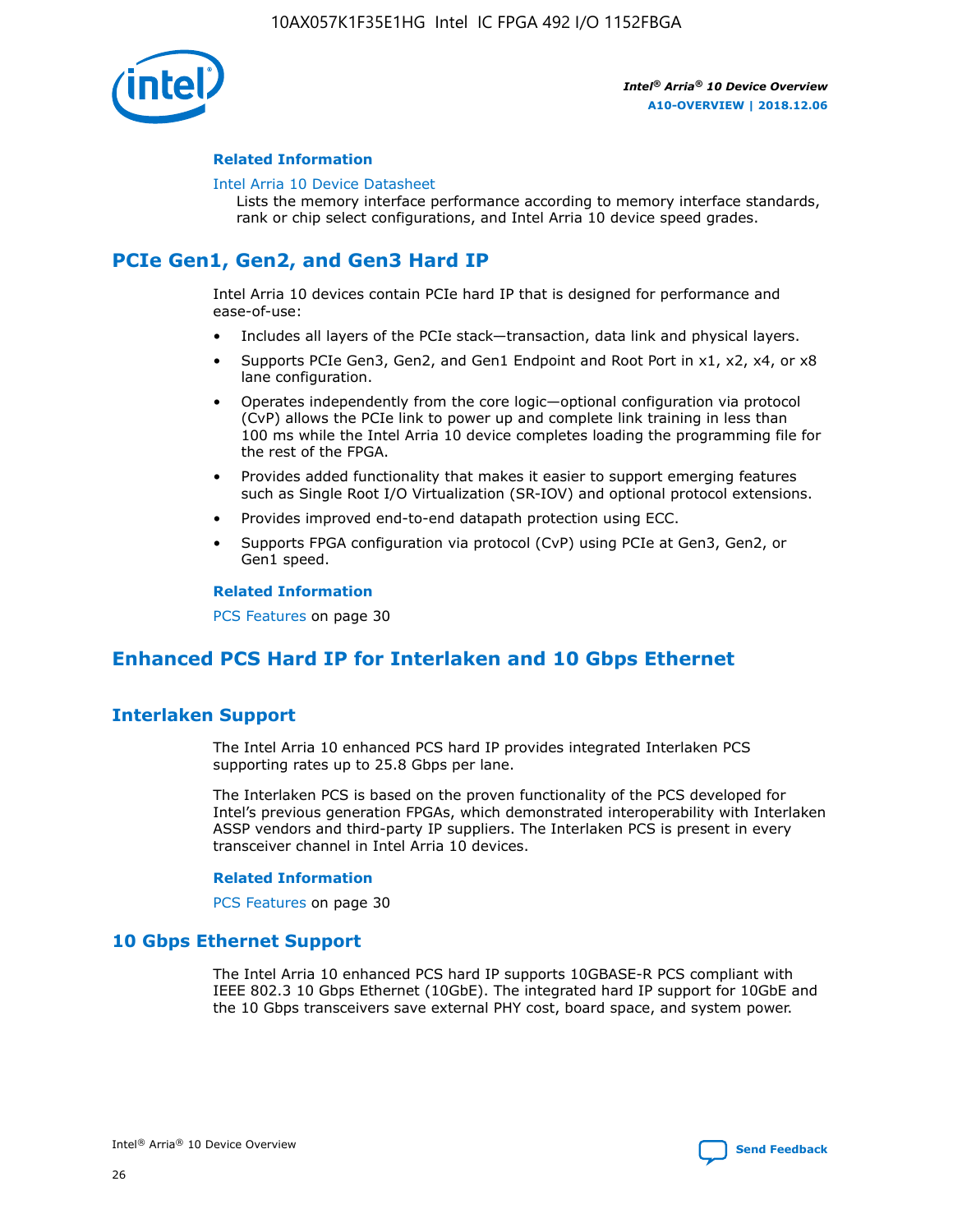

The scalable hard IP supports multiple independent 10GbE ports while using a single PLL for all the 10GBASE-R PCS instantiations, which saves on core logic resources and clock networks:

- Simplifies multiport 10GbE systems compared to XAUI interfaces that require an external XAUI-to-10G PHY.
- Incorporates Electronic Dispersion Compensation (EDC), which enables direct connection to standard 10 Gbps XFP and SFP+ pluggable optical modules.
- Supports backplane Ethernet applications and includes a hard 10GBASE-KR Forward Error Correction (FEC) circuit that you can use for 10 Gbps and 40 Gbps applications.

The 10 Gbps Ethernet PCS hard IP and 10GBASE-KR FEC are present in every transceiver channel.

#### **Related Information**

PCS Features on page 30

# **Low Power Serial Transceivers**

Intel Arria 10 FPGAs and SoCs include lowest power transceivers that deliver high bandwidth, throughput and low latency.

Intel Arria 10 devices deliver the industry's lowest power consumption per transceiver channel:

- 12.5 Gbps transceivers at as low as 242 mW
- 10 Gbps transceivers at as low as 168 mW
- 6 Gbps transceivers at as low as 117 mW

Intel Arria 10 transceivers support various data rates according to application:

- Chip-to-chip and chip-to-module applications—from 1 Gbps up to 25.8 Gbps
- Long reach and backplane applications—from 1 Gbps up to 12.5 with advanced adaptive equalization
- Critical power sensitive applications—from 1 Gbps up to 11.3 Gbps using lower power modes

The combination of 20 nm process technology and architectural advances provide the following benefits:

- Significant reduction in die area and power consumption
- Increase of up to two times in transceiver I/O density compared to previous generation devices while maintaining optimal signal integrity
- Up to 72 total transceiver channels—you can configure up to 6 of these channels to run as fast as 25.8 Gbps
- All channels feature continuous data rate support up to the maximum rated speed

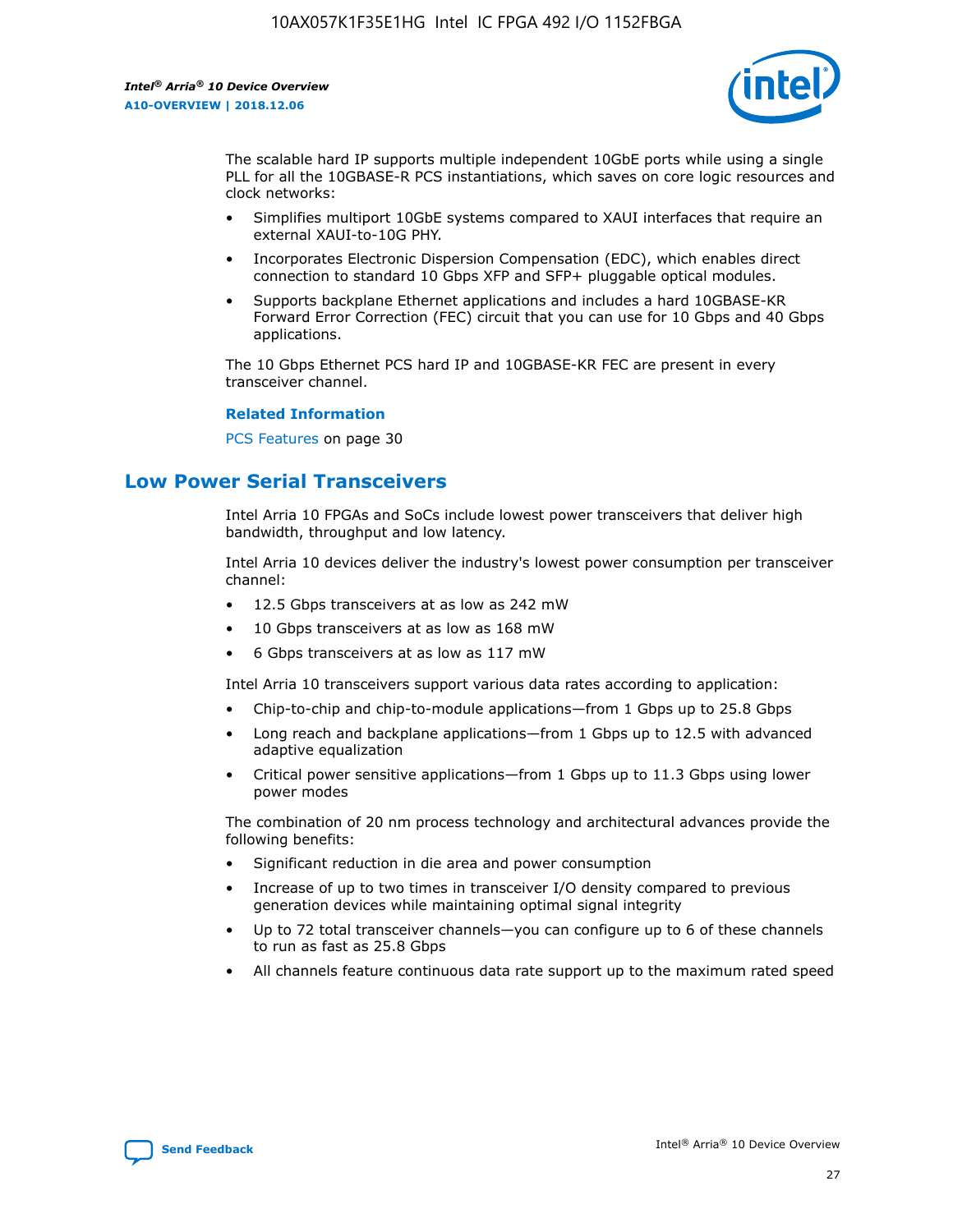

# Transceiver PMA TX/RX PCS ATX PLL Transceiver PMA TX/RX PCS fPLL Network Flexible Clock Distribution Network PCS Transceiver PMA TX/RX FPGA **Clock Distribution** Fabric PCS Transceiver PMA TX/RX ATX Flexible PLL PCS Transceiver PMA TX/RX ▲ fPLL Transceiver PMA TX/RX PCS 4

## **Figure 6. Intel Arria 10 Transceiver Block Architecture**

## **Transceiver Channels**

All transceiver channels feature a dedicated Physical Medium Attachment (PMA) and a hardened Physical Coding Sublayer (PCS).

- The PMA provides primary interfacing capabilities to physical channels.
- The PCS typically handles encoding/decoding, word alignment, and other preprocessing functions before transferring data to the FPGA core fabric.

A transceiver channel consists of a PMA and a PCS block. Most transceiver banks have 6 channels. There are some transceiver banks that contain only 3 channels.

A wide variety of bonded and non-bonded data rate configurations is possible using a highly configurable clock distribution network. Up to 80 independent transceiver data rates can be configured.

The following figures are graphical representations of top views of the silicon die, which correspond to reverse views for flip chip packages. Different Intel Arria 10 devices may have different floorplans than the ones shown in the figures.

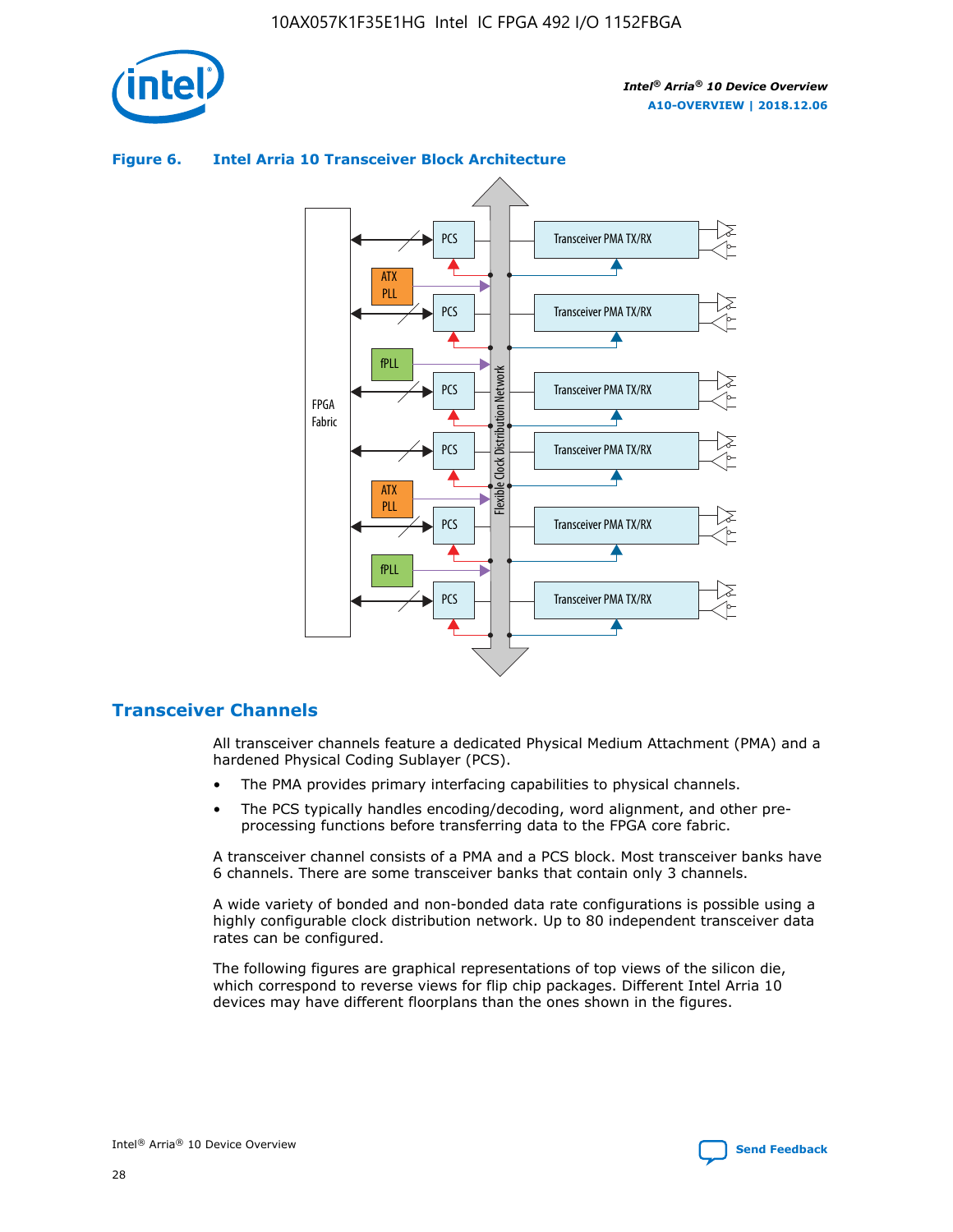

## **Figure 7. Device Chip Overview for Intel Arria 10 GX and GT Devices**





## **PMA Features**

Intel Arria 10 transceivers provide exceptional signal integrity at data rates up to 25.8 Gbps. Clocking options include ultra-low jitter ATX PLLs (LC tank based), clock multiplier unit (CMU) PLLs, and fractional PLLs.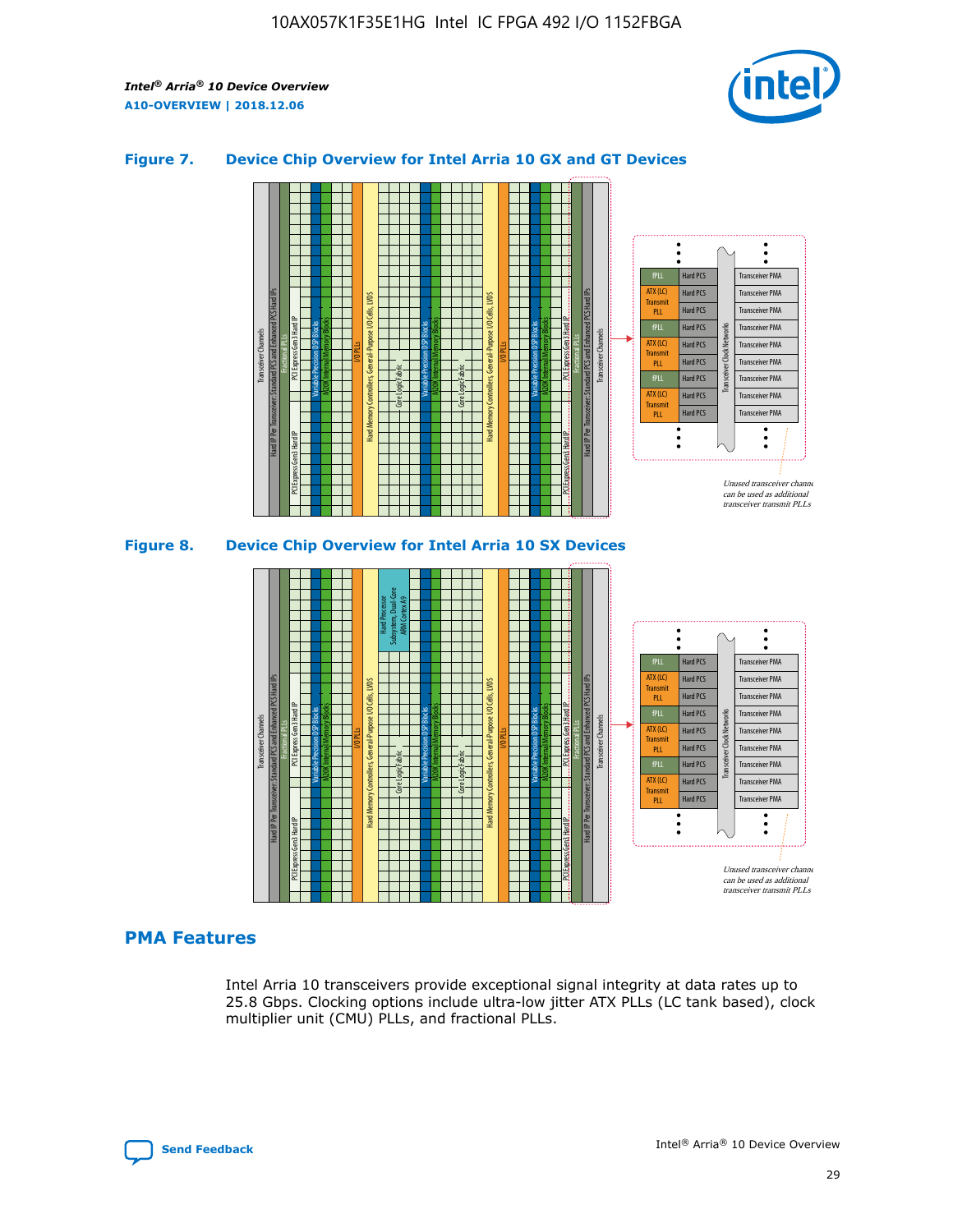

Each transceiver channel contains a channel PLL that can be used as the CMU PLL or clock data recovery (CDR) PLL. In CDR mode, the channel PLL recovers the receiver clock and data in the transceiver channel. Up to 80 independent data rates can be configured on a single Intel Arria 10 device.

# **Table 23. PMA Features of the Transceivers in Intel Arria 10 Devices**

| <b>Feature</b>                                             | <b>Capability</b>                                                                                                                                                                                                             |
|------------------------------------------------------------|-------------------------------------------------------------------------------------------------------------------------------------------------------------------------------------------------------------------------------|
| Chip-to-Chip Data Rates                                    | 1 Gbps to 17.4 Gbps (Intel Arria 10 GX devices)<br>1 Gbps to 25.8 Gbps (Intel Arria 10 GT devices)                                                                                                                            |
| <b>Backplane Support</b>                                   | Drive backplanes at data rates up to 12.5 Gbps                                                                                                                                                                                |
| <b>Optical Module Support</b>                              | SFP+/SFP, XFP, CXP, QSFP/QSFP28, CFP/CFP2/CFP4                                                                                                                                                                                |
| Cable Driving Support                                      | SFP+ Direct Attach, PCI Express over cable, eSATA                                                                                                                                                                             |
| Transmit Pre-Emphasis                                      | 4-tap transmit pre-emphasis and de-emphasis to compensate for system channel loss                                                                                                                                             |
| Continuous Time Linear<br>Equalizer (CTLE)                 | Dual mode, high-gain, and high-data rate, linear receive equalization to compensate for<br>system channel loss                                                                                                                |
| Decision Feedback Equalizer<br>(DFE)                       | 7-fixed and 4-floating tap DFE to equalize backplane channel loss in the presence of<br>crosstalk and noisy environments                                                                                                      |
| Variable Gain Amplifier                                    | Optimizes the signal amplitude prior to the CDR sampling and operates in fixed and<br>adaptive modes                                                                                                                          |
| Altera Digital Adaptive<br>Parametric Tuning (ADAPT)       | Fully digital adaptation engine to automatically adjust all link equalization parameters-<br>including CTLE, DFE, and variable gain amplifier blocks—that provide optimal link margin<br>without intervention from user logic |
| Precision Signal Integrity<br>Calibration Engine (PreSICE) | Hardened calibration controller to quickly calibrate all transceiver control parameters on<br>power-up, which provides the optimal signal integrity and jitter performance                                                    |
| Advanced Transmit (ATX)<br>PLL                             | Low jitter ATX (LC tank based) PLLs with continuous tuning range to cover a wide range of<br>standard and proprietary protocols                                                                                               |
| <b>Fractional PLLs</b>                                     | On-chip fractional frequency synthesizers to replace on-board crystal oscillators and reduce<br>system cost                                                                                                                   |
| Digitally Assisted Analog<br><b>CDR</b>                    | Superior jitter tolerance with fast lock time                                                                                                                                                                                 |
| Dynamic Partial<br>Reconfiguration                         | Allows independent control of the Avalon memory-mapped interface of each transceiver<br>channel for the highest transceiver flexibility                                                                                       |
| Multiple PCS-PMA and PCS-<br>PLD interface widths          | 8-, 10-, 16-, 20-, 32-, 40-, or 64-bit interface widths for flexibility of deserialization width,<br>encoding, and reduced latency                                                                                            |

# **PCS Features**

This table summarizes the Intel Arria 10 transceiver PCS features. You can use the transceiver PCS to support a wide range of protocols ranging from 1 Gbps to 25.8 Gbps.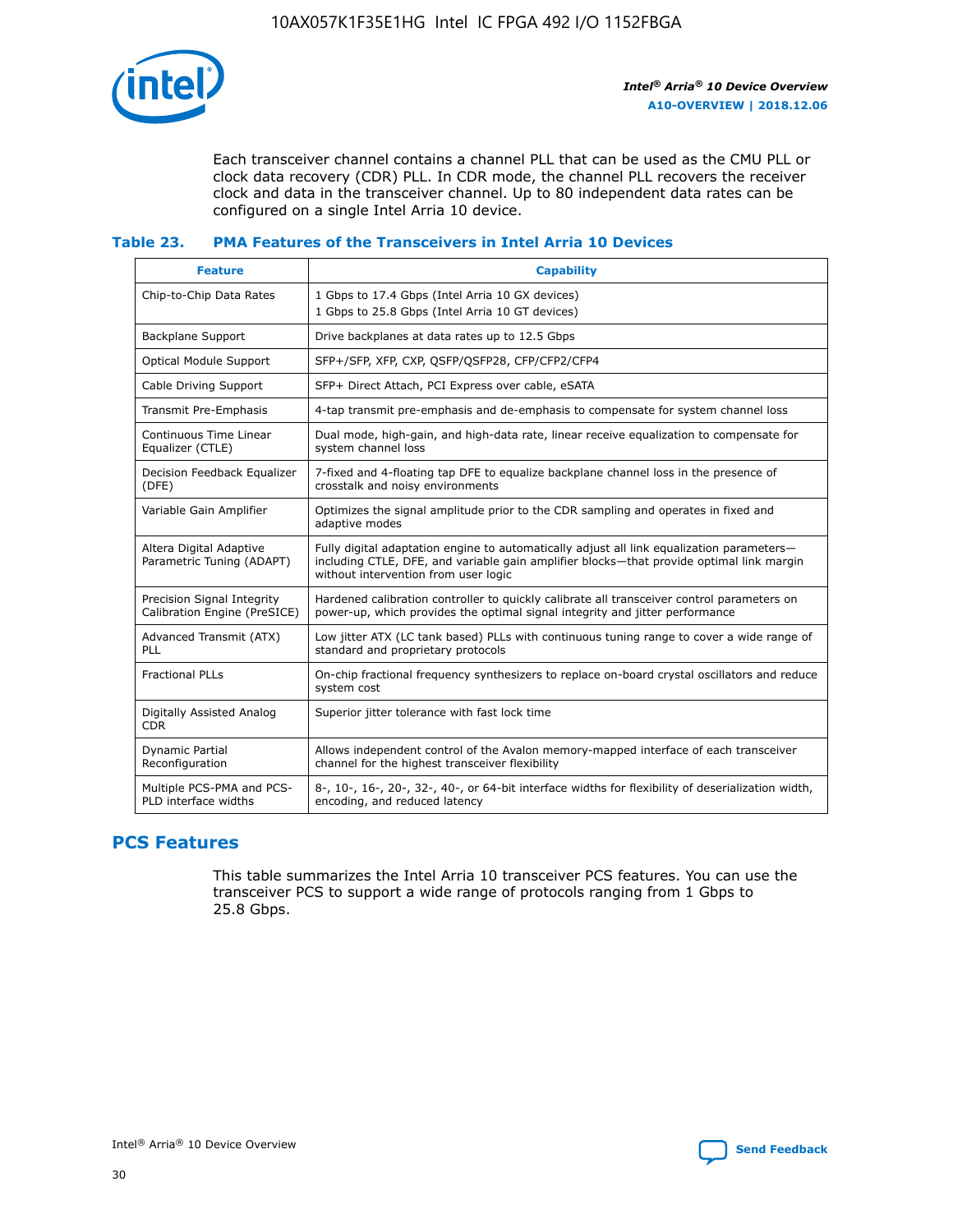

| <b>PCS</b>          | <b>Description</b>                                                                                                                                                                                                                                                                                                                                                                                             |
|---------------------|----------------------------------------------------------------------------------------------------------------------------------------------------------------------------------------------------------------------------------------------------------------------------------------------------------------------------------------------------------------------------------------------------------------|
| Standard PCS        | Operates at a data rate up to 12 Gbps<br>Supports protocols such as PCI-Express, CPRI 4.2+, GigE, IEEE 1588 in Hard PCS<br>Implements other protocols using Basic/Custom (Standard PCS) transceiver<br>configuration rules.                                                                                                                                                                                    |
| <b>Enhanced PCS</b> | Performs functions common to most serial data industry standards, such as word<br>alignment, encoding/decoding, and framing, before data is sent or received off-chip<br>through the PMA<br>• Handles data transfer to and from the FPGA fabric<br>Handles data transfer internally to and from the PMA<br>Provides frequency compensation<br>Performs channel bonding for multi-channel low skew applications |
| PCIe Gen3 PCS       | Supports the seamless switching of Data and Clock between the Gen1, Gen2, and Gen3<br>data rates<br>Provides support for PIPE 3.0 features<br>Supports the PIPE interface with the Hard IP enabled, as well as with the Hard IP<br>bypassed                                                                                                                                                                    |

#### **Related Information**

- PCIe Gen1, Gen2, and Gen3 Hard IP on page 26
- Interlaken Support on page 26
- 10 Gbps Ethernet Support on page 26

# **PCS Protocol Support**

This table lists some of the protocols supported by the Intel Arria 10 transceiver PCS. For more information about the blocks in the transmitter and receiver data paths, refer to the related information.

| <b>Protocol</b>                                 | <b>Data Rate</b><br>(Gbps) | <b>Transceiver IP</b>       | <b>PCS Support</b>                      |
|-------------------------------------------------|----------------------------|-----------------------------|-----------------------------------------|
| PCIe Gen3 x1, x2, x4, x8                        | 8.0                        | Native PHY (PIPE)           | Standard PCS and PCIe<br>Gen3 PCS       |
| PCIe Gen2 x1, x2, x4, x8                        | 5.0                        | Native PHY (PIPE)           | <b>Standard PCS</b>                     |
| PCIe Gen1 x1, x2, x4, x8                        | 2.5                        | Native PHY (PIPE)           | Standard PCS                            |
| 1000BASE-X Gigabit Ethernet                     | 1.25                       | Native PHY                  | <b>Standard PCS</b>                     |
| 1000BASE-X Gigabit Ethernet with<br>IEEE 1588v2 | 1.25                       | Native PHY                  | Standard PCS                            |
| 10GBASE-R                                       | 10.3125                    | Native PHY                  | <b>Enhanced PCS</b>                     |
| 10GBASE-R with IEEE 1588v2                      | 10.3125                    | Native PHY                  | <b>Enhanced PCS</b>                     |
| 10GBASE-R with KR FEC                           | 10.3125                    | Native PHY                  | <b>Enhanced PCS</b>                     |
| 10GBASE-KR and 1000BASE-X                       | 10.3125                    | 1G/10GbE and 10GBASE-KR PHY | Standard PCS and<br><b>Enhanced PCS</b> |
| Interlaken (CEI-6G/11G)                         | 3.125 to 17.4              | Native PHY                  | <b>Enhanced PCS</b>                     |
| SFI-S/SFI-5.2                                   | 11.2                       | Native PHY                  | <b>Enhanced PCS</b>                     |
| $10G$ SDI                                       | 10.692                     | Native PHY                  | <b>Enhanced PCS</b>                     |
|                                                 |                            |                             | continued                               |

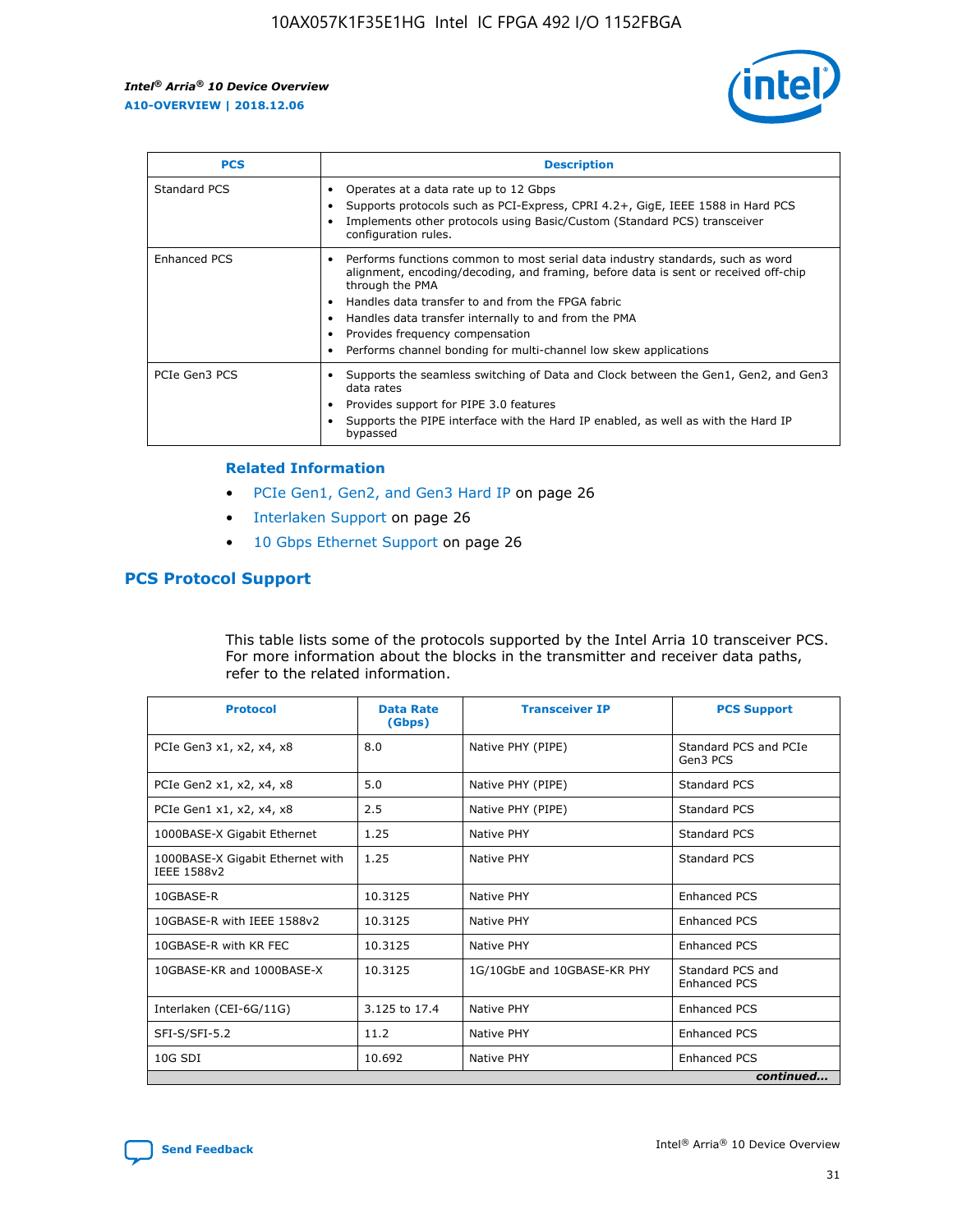

| <b>Protocol</b>      | <b>Data Rate</b><br>(Gbps) | <b>Transceiver IP</b> | <b>PCS Support</b> |
|----------------------|----------------------------|-----------------------|--------------------|
| CPRI 6.0 (64B/66B)   | 0.6144 to<br>10.1376       | Native PHY            | Enhanced PCS       |
| CPRI 4.2 (8B/10B)    | 0.6144 to<br>9.8304        | Native PHY            | Standard PCS       |
| OBSAI RP3 v4.2       | 0.6144 to 6.144            | Native PHY            | Standard PCS       |
| SD-SDI/HD-SDI/3G-SDI | $0.143(12)$ to<br>2.97     | Native PHY            | Standard PCS       |

## **Related Information**

#### [Intel Arria 10 Transceiver PHY User Guide](https://www.intel.com/content/www/us/en/programmable/documentation/nik1398707230472.html#nik1398707091164)

Provides more information about the supported transceiver protocols and PHY IP, the PMA architecture, and the standard, enhanced, and PCIe Gen3 PCS architecture.

# **SoC with Hard Processor System**

Each SoC device combines an FPGA fabric and a hard processor system (HPS) in a single device. This combination delivers the flexibility of programmable logic with the power and cost savings of hard IP in these ways:

- Reduces board space, system power, and bill of materials cost by eliminating a discrete embedded processor
- Allows you to differentiate the end product in both hardware and software, and to support virtually any interface standard
- Extends the product life and revenue through in-field hardware and software updates

<sup>(12)</sup> The 0.143 Gbps data rate is supported using oversampling of user logic that you must implement in the FPGA fabric.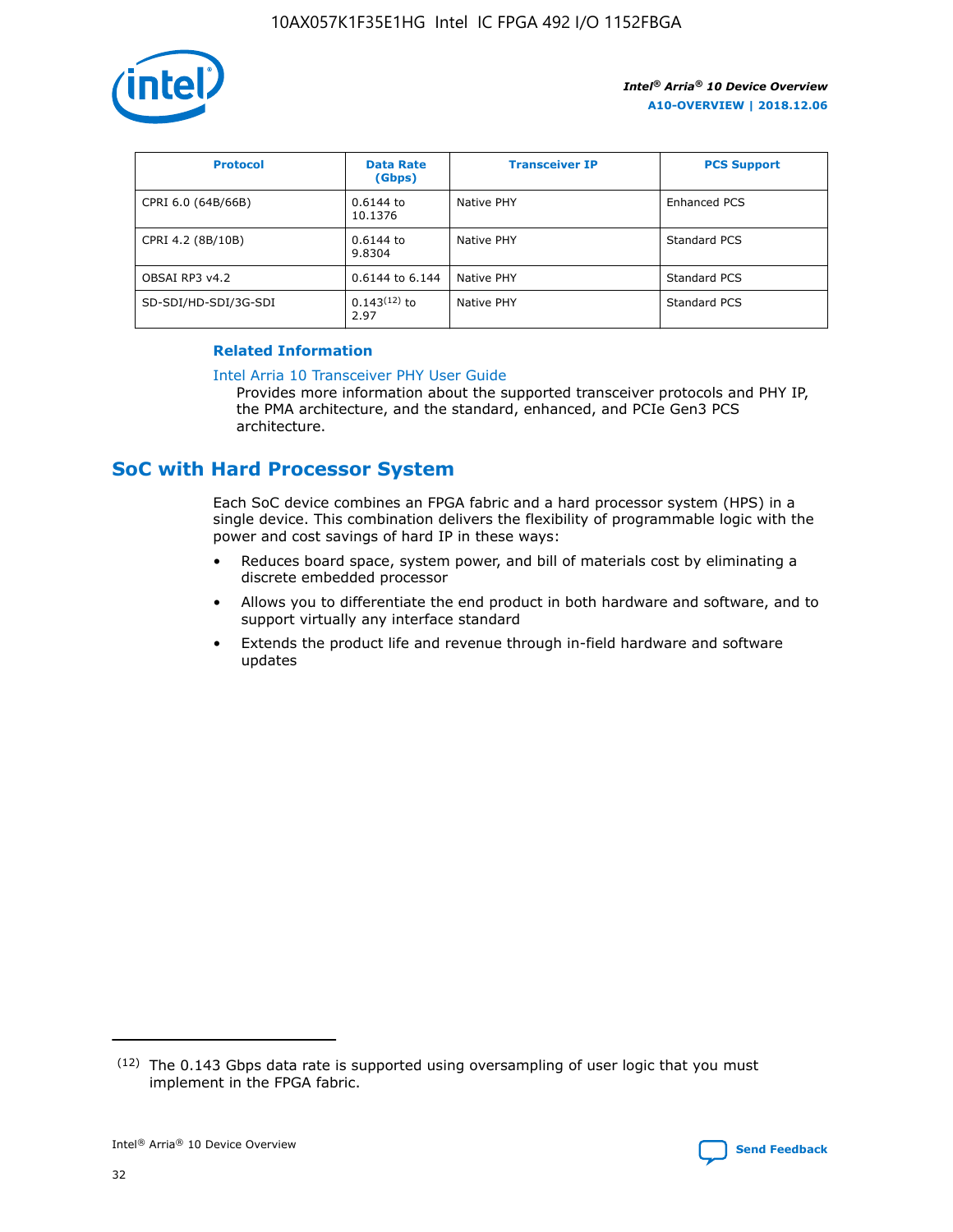

#### **Figure 9. HPS Block Diagram**

This figure shows a block diagram of the HPS with the dual ARM Cortex-A9 MPCore processor.



# **Key Advantages of 20-nm HPS**

The 20-nm HPS strikes a balance between enabling maximum software compatibility with 28-nm SoCs while still improving upon the 28-nm HPS architecture. These improvements address the requirements of the next generation target markets such as wireless and wireline communications, compute and storage equipment, broadcast and military in terms of performance, memory bandwidth, connectivity via backplane and security.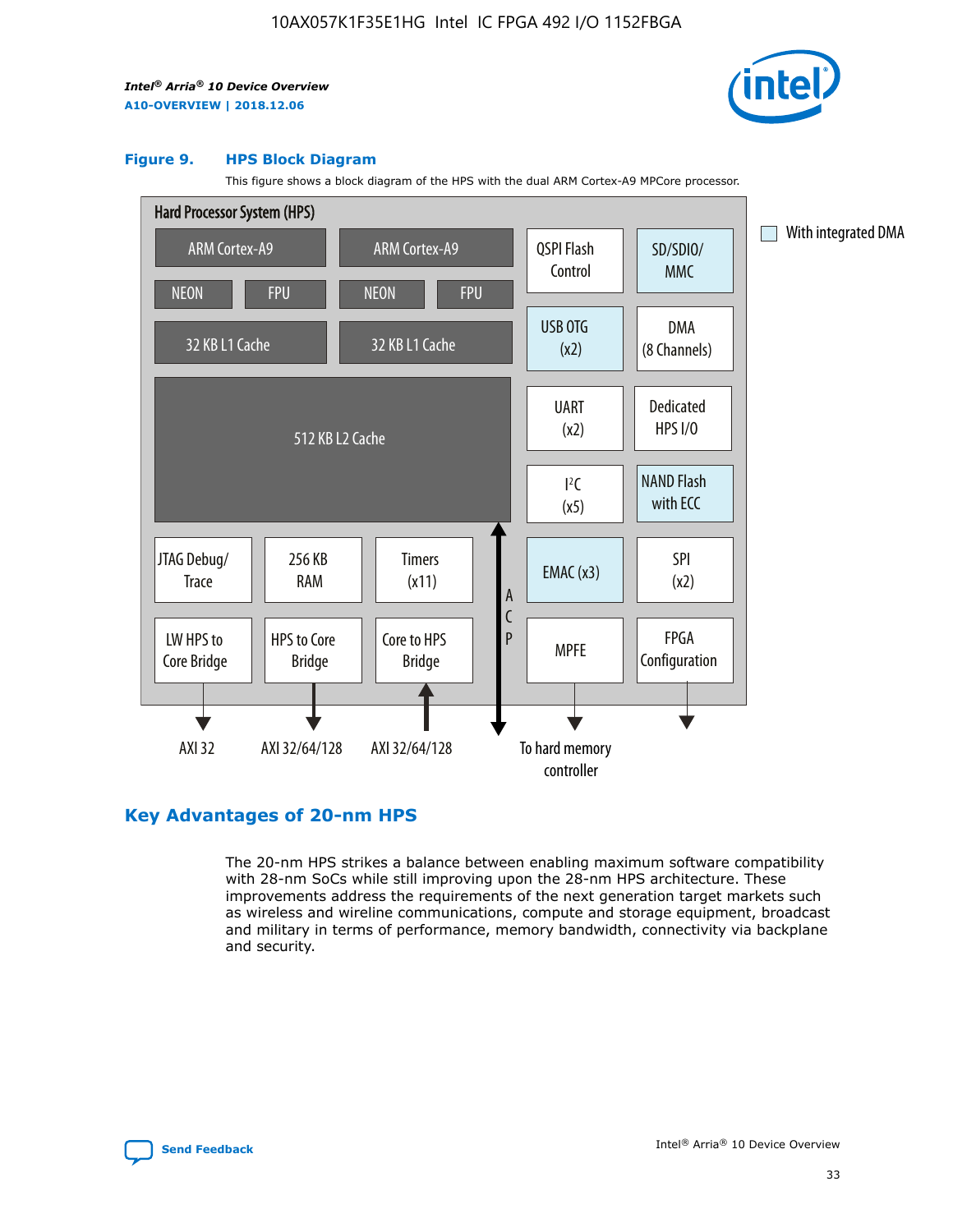

## **Table 24. Improvements in 20 nm HPS**

This table lists the key improvements of the 20 nm HPS compared to the 28 nm HPS.

| Advantages/<br><b>Improvements</b>                          | <b>Description</b>                                                                                                                                                                                                                                                                                                                                                                                                                                                                                                                                                                                                                                                                                                                                                                                                                                                                                                      |
|-------------------------------------------------------------|-------------------------------------------------------------------------------------------------------------------------------------------------------------------------------------------------------------------------------------------------------------------------------------------------------------------------------------------------------------------------------------------------------------------------------------------------------------------------------------------------------------------------------------------------------------------------------------------------------------------------------------------------------------------------------------------------------------------------------------------------------------------------------------------------------------------------------------------------------------------------------------------------------------------------|
| Increased performance and<br>overdrive capability           | While the nominal processor frequency is 1.2 GHz, the 20 nm HPS offers an "overdrive"<br>feature which enables a higher processor operating frequency. This requires a higher supply<br>voltage value that is unique to the HPS and may require a separate regulator.                                                                                                                                                                                                                                                                                                                                                                                                                                                                                                                                                                                                                                                   |
| Increased processor memory<br>bandwidth and DDR4<br>support | Up to 64-bit DDR4 memory at 2,400 Mbps support is available for the processor. The hard<br>memory controller for the HPS comprises a multi-port front end that manages connections<br>to a single port memory controller. The multi-port front end allows logic core and the HPS<br>to share ports and thereby the available bandwidth of the memory controller.                                                                                                                                                                                                                                                                                                                                                                                                                                                                                                                                                        |
| Flexible I/O sharing                                        | An advanced I/O pin muxing scheme allows improved sharing of I/O between the HPS and<br>the core logic. The following types of I/O are available for SoC:<br>17 dedicated I/Os-physically located inside the HPS block and are not accessible to<br>logic within the core. The 17 dedicated I/Os are used for HPS clock, resets, and<br>interfacing with boot devices, QSPI, and SD/MMC.<br>48 direct shared I/O-located closest to the HPS block and are ideal for high speed HPS<br>peripherals such as EMAC, USB, and others. There is one bank of 48 I/Os that supports<br>direct sharing where the 48 I/Os can be shared 12 I/Os at a time.<br>Standard (shared) I/O-all standard I/Os can be shared by the HPS peripherals and any<br>logic within the core. For designs where more than 48 I/Os are reguired to fully use all<br>the peripherals in the HPS, these I/Os can be connected through the core logic. |
| <b>EMAC</b> core                                            | Three EMAC cores are available in the HPS. The EMAC cores enable an application to<br>support two redundant Ethernet connections; for example, backplane, or two EMAC cores<br>for managing IEEE 1588 time stamp information while allowing a third EMAC core for debug<br>and configuration. All three EMACs can potentially share the same time stamps, simplifying<br>the 1588 time stamping implementation. A new serial time stamp interface allows core<br>logic to access and read the time stamp values. The integrated EMAC controllers can be<br>connected to external Ethernet PHY through the provided MDIO or I <sup>2</sup> C interface.                                                                                                                                                                                                                                                                  |
| On-chip memory                                              | The on-chip memory is updated to 256 KB support and can support larger data sets and<br>real time algorithms.                                                                                                                                                                                                                                                                                                                                                                                                                                                                                                                                                                                                                                                                                                                                                                                                           |
| <b>ECC</b> enhancements                                     | Improvements in L2 Cache ECC management allow identification of errors down to the<br>address level. ECC enhancements also enable improved error injection and status reporting<br>via the introduction of new memory mapped access to syndrome and data signals.                                                                                                                                                                                                                                                                                                                                                                                                                                                                                                                                                                                                                                                       |
| HPS to FPGA Interconnect<br>Backbone                        | Although the HPS and the Logic Core can operate independently, they are tightly coupled<br>via a high-bandwidth system interconnect built from high-performance ARM AMBA AXI bus<br>bridges. IP bus masters in the FPGA fabric have access to HPS bus slaves via the FPGA-to-<br>HPS interconnect. Similarly, HPS bus masters have access to bus slaves in the core fabric<br>via the HPS-to-FPGA bridge. Both bridges are AMBA AXI-3 compliant and support<br>simultaneous read and write transactions. Up to three masters within the core fabric can<br>share the HPS SDRAM controller with the processor. Additionally, the processor can be used<br>to configure the core fabric under program control via a dedicated 32-bit configuration port.                                                                                                                                                                  |
| FPGA configuration and HPS<br>booting                       | The FPGA fabric and HPS in the SoCs are powered independently. You can reduce the clock<br>frequencies or gate the clocks to reduce dynamic power.<br>You can configure the FPGA fabric and boot the HPS independently, in any order, providing<br>you with more design flexibility.                                                                                                                                                                                                                                                                                                                                                                                                                                                                                                                                                                                                                                    |
| Security                                                    | New security features have been introduced for anti-tamper management, secure boot,<br>encryption (AES), and authentication (SHA).                                                                                                                                                                                                                                                                                                                                                                                                                                                                                                                                                                                                                                                                                                                                                                                      |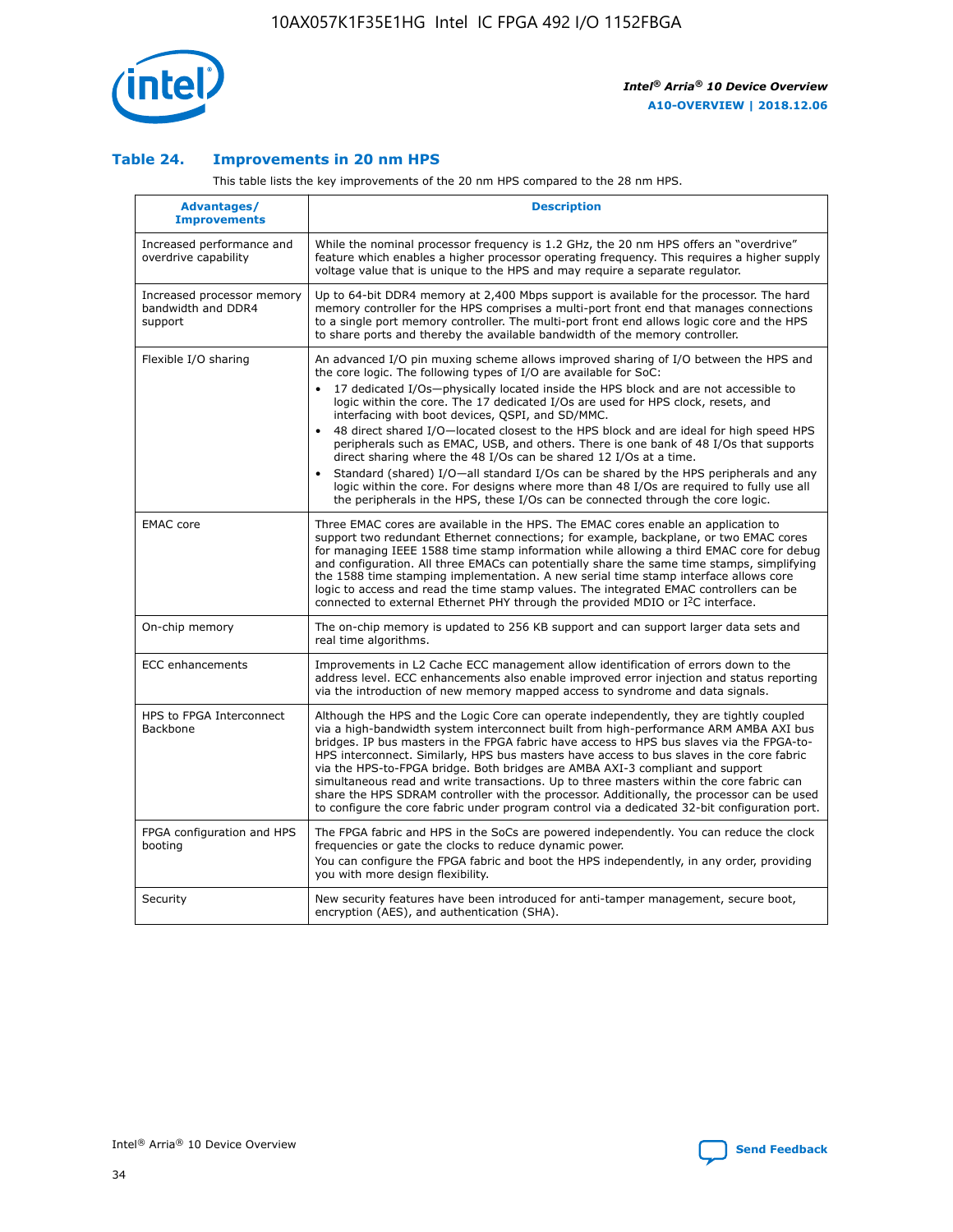

# **Features of the HPS**

The HPS has the following features:

- 1.2-GHz, dual-core ARM Cortex-A9 MPCore processor with up to 1.5-GHz via overdrive
	- ARMv7-A architecture that runs 32-bit ARM instructions, 16-bit and 32-bit Thumb instructions, and 8-bit Java byte codes in Jazelle style
	- Superscalar, variable length, out-of-order pipeline with dynamic branch prediction
	- Instruction Efficiency 2.5 MIPS/MHz, which provides total performance of 7500 MIPS at 1.5 GHz
- Each processor core includes:
	- 32 KB of L1 instruction cache, 32 KB of L1 data cache
	- Single- and double-precision floating-point unit and NEON media engine
	- CoreSight debug and trace technology
	- Snoop Control Unit (SCU) and Acceleration Coherency Port (ACP)
- 512 KB of shared L2 cache
- 256 KB of scratch RAM
- Hard memory controller with support for DDR3, DDR4 and optional error correction code (ECC) support
- Multiport Front End (MPFE) Scheduler interface to the hard memory controller
- 8-channel direct memory access (DMA) controller
- QSPI flash controller with SIO, DIO, QIO SPI Flash support
- NAND flash controller (ONFI 1.0 or later) with DMA and ECC support, updated to support 8 and 16-bit Flash devices and new command DMA to offload CPU for fast power down recovery
- Updated SD/SDIO/MMC controller to eMMC 4.5 with DMA with CE-ATA digital command support
- 3 10/100/1000 Ethernet media access control (MAC) with DMA
- 2 USB On-the-Go (OTG) controllers with DMA
- $\bullet$  5 I<sup>2</sup>C controllers (3 can be used by EMAC for MIO to external PHY)
- 2 UART 16550 Compatible controllers
- 4 serial peripheral interfaces (SPI) (2 Master, 2 Slaves)
- 62 programmable general-purpose I/Os, which includes 48 direct share I/Os that allows the HPS peripherals to connect directly to the FPGA I/Os
- 7 general-purpose timers
- 4 watchdog timers
- Anti-tamper, Secure Boot, Encryption (AES) and Authentication (SHA)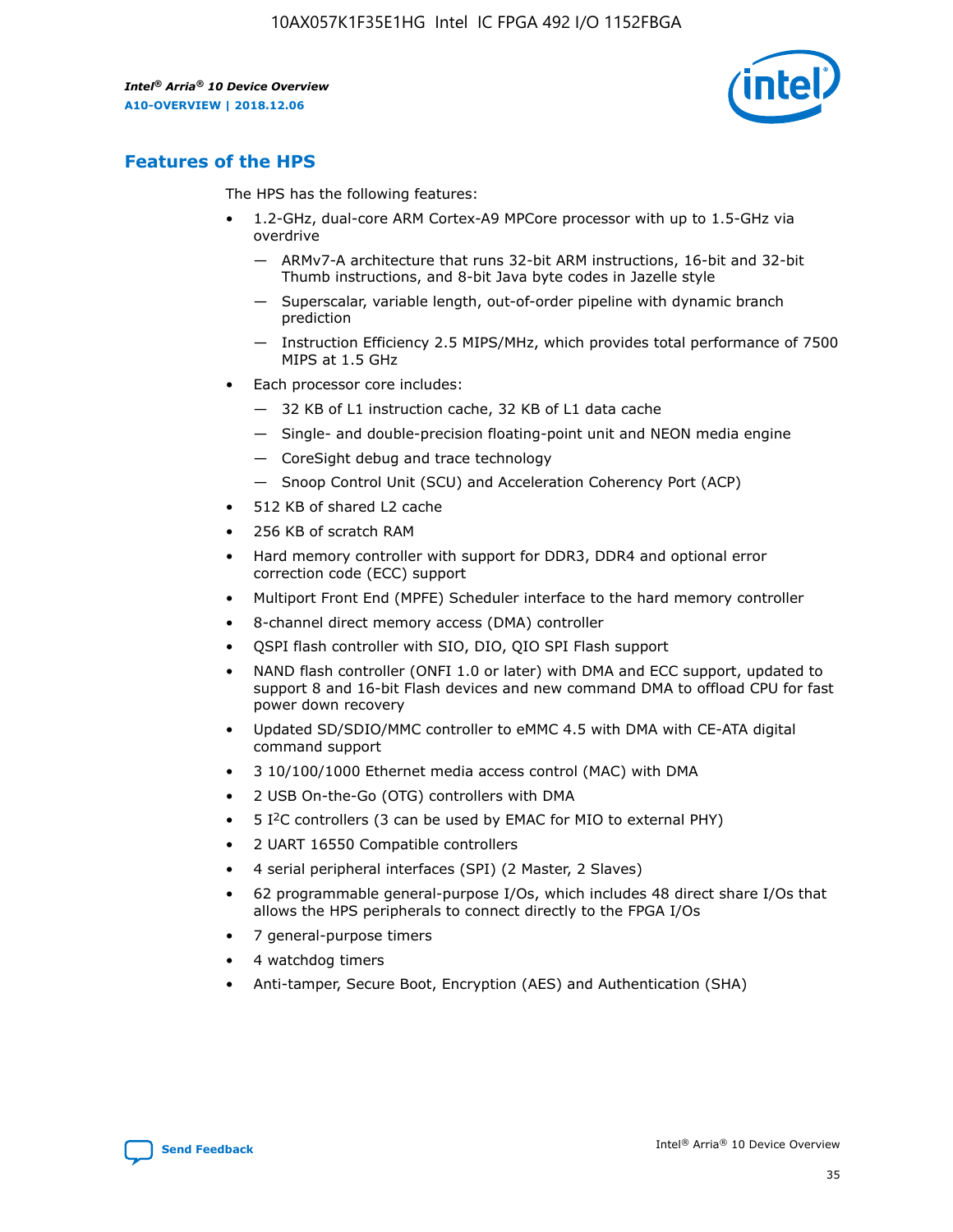

## **System Peripherals and Debug Access Port**

Each Ethernet MAC, USB OTG, NAND flash controller, and SD/MMC controller module has an integrated DMA controller. For modules without an integrated DMA controller, an additional DMA controller module provides up to eight channels of high-bandwidth data transfers. Peripherals that communicate off-chip are multiplexed with other peripherals at the HPS pin level. This allows you to choose which peripherals interface with other devices on your PCB.

The debug access port provides interfaces to industry standard JTAG debug probes and supports ARM CoreSight debug and core traces to facilitate software development.

#### **HPS–FPGA AXI Bridges**

The HPS–FPGA bridges, which support the Advanced Microcontroller Bus Architecture (AMBA) Advanced eXtensible Interface (AXI™) specifications, consist of the following bridges:

- FPGA-to-HPS AMBA AXI bridge—a high-performance bus supporting 32, 64, and 128 bit data widths that allows the FPGA fabric to issue transactions to slaves in the HPS.
- HPS-to-FPGA Avalon/AMBA AXI bridge—a high-performance bus supporting 32, 64, and 128 bit data widths that allows the HPS to issue transactions to slaves in the FPGA fabric.
- Lightweight HPS-to-FPGA AXI bridge—a lower latency 32 bit width bus that allows the HPS to issue transactions to soft peripherals in the FPGA fabric. This bridge is primarily used for control and status register (CSR) accesses to peripherals in the FPGA fabric.

The HPS–FPGA AXI bridges allow masters in the FPGA fabric to communicate with slaves in the HPS logic, and vice versa. For example, the HPS-to-FPGA AXI bridge allows you to share memories instantiated in the FPGA fabric with one or both microprocessors in the HPS, while the FPGA-to-HPS AXI bridge allows logic in the FPGA fabric to access the memory and peripherals in the HPS.

Each HPS–FPGA bridge also provides asynchronous clock crossing for data transferred between the FPGA fabric and the HPS.

#### **HPS SDRAM Controller Subsystem**

The HPS SDRAM controller subsystem contains a multiport SDRAM controller and DDR PHY that are shared between the FPGA fabric (through the FPGA-to-HPS SDRAM interface), the level 2 (L2) cache, and the level 3 (L3) system interconnect. The FPGA-to-HPS SDRAM interface supports AMBA AXI and Avalon® Memory-Mapped (Avalon-MM) interface standards, and provides up to six individual ports for access by masters implemented in the FPGA fabric.

The HPS SDRAM controller supports up to 3 masters (command ports), 3x 64-bit read data ports and 3x 64-bit write data ports.

To maximize memory performance, the SDRAM controller subsystem supports command and data reordering, deficit round-robin arbitration with aging, and high-priority bypass features.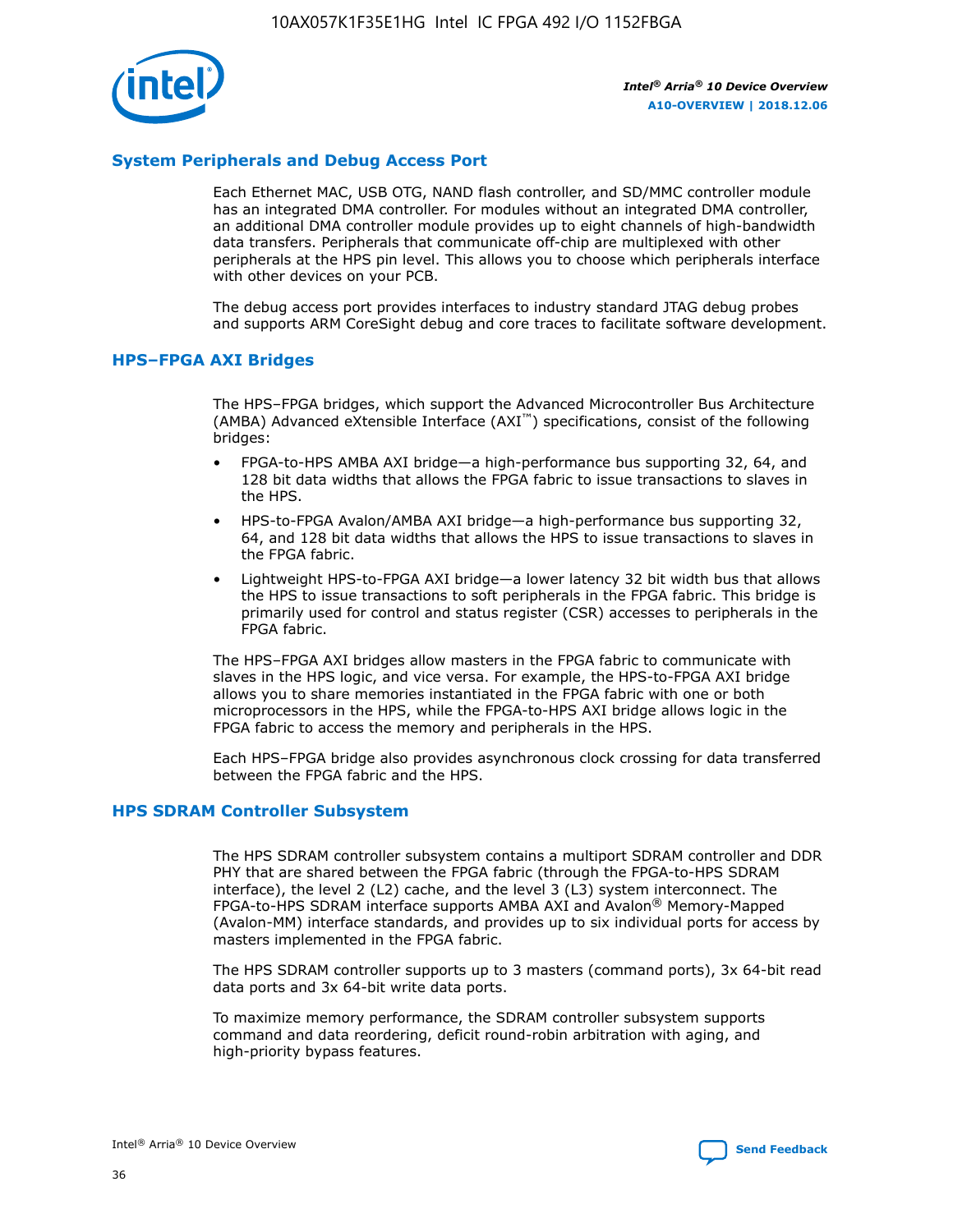

# **FPGA Configuration and HPS Booting**

The FPGA fabric and HPS in the SoC FPGA must be powered at the same time. You can reduce the clock frequencies or gate the clocks to reduce dynamic power.

Once powered, the FPGA fabric and HPS can be configured independently thus providing you with more design flexibility:

- You can boot the HPS independently. After the HPS is running, the HPS can fully or partially reconfigure the FPGA fabric at any time under software control. The HPS can also configure other FPGAs on the board through the FPGA configuration controller.
- Configure the FPGA fabric first, and then boot the HPS from memory accessible to the FPGA fabric.

## **Hardware and Software Development**

For hardware development, you can configure the HPS and connect your soft logic in the FPGA fabric to the HPS interfaces using the Platform Designer system integration tool in the Intel Quartus Prime software.

For software development, the ARM-based SoC FPGA devices inherit the rich software development ecosystem available for the ARM Cortex-A9 MPCore processor. The software development process for Intel SoC FPGAs follows the same steps as those for other SoC devices from other manufacturers. Support for Linux\*, VxWorks\*, and other operating systems are available for the SoC FPGAs. For more information on the operating systems support availability, contact the Intel FPGA sales team.

You can begin device-specific firmware and software development on the Intel SoC FPGA Virtual Target. The Virtual Target is a fast PC-based functional simulation of a target development system—a model of a complete development board. The Virtual Target enables the development of device-specific production software that can run unmodified on actual hardware.

# **Dynamic and Partial Reconfiguration**

The Intel Arria 10 devices support dynamic and partial reconfiguration. You can use dynamic and partial reconfiguration simultaneously to enable seamless reconfiguration of both the device core and transceivers.

# **Dynamic Reconfiguration**

You can reconfigure the PMA and PCS blocks while the device continues to operate. This feature allows you to change the data rates, protocol, and analog settings of a channel in a transceiver bank without affecting on-going data transfer in other transceiver banks. This feature is ideal for applications that require dynamic multiprotocol or multirate support.

# **Partial Reconfiguration**

Using partial reconfiguration, you can reconfigure some parts of the device while keeping the device in operation.

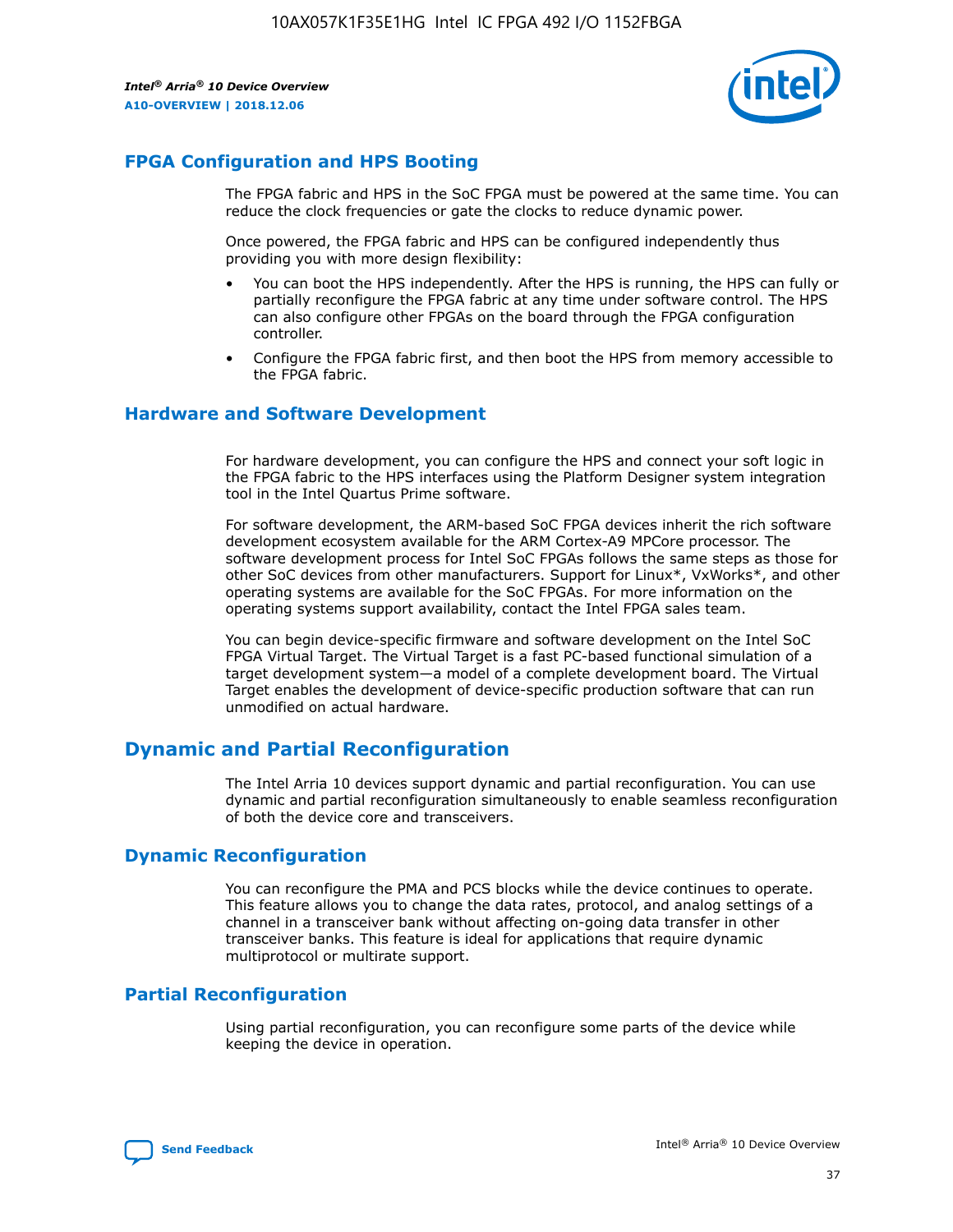

Instead of placing all device functions in the FPGA fabric, you can store some functions that do not run simultaneously in external memory and load them only when required. This capability increases the effective logic density of the device, and lowers cost and power consumption.

In the Intel solution, you do not have to worry about intricate device architecture to perform a partial reconfiguration. The partial reconfiguration capability is built into the Intel Quartus Prime design software, making such time-intensive task simple.

Intel Arria 10 devices support partial reconfiguration in the following configuration options:

- Using an internal host:
	- All supported configuration modes where the FPGA has access to external memory devices such as serial and parallel flash memory.
	- Configuration via Protocol [CvP (PCIe)]
- Using an external host—passive serial (PS), fast passive parallel (FPP) x8, FPP x16, and FPP x32 I/O interface.

# **Enhanced Configuration and Configuration via Protocol**

## **Table 25. Configuration Schemes and Features of Intel Arria 10 Devices**

Intel Arria 10 devices support 1.8 V programming voltage and several configuration schemes.

| <b>Scheme</b>                                                          | <b>Data</b><br><b>Width</b> | <b>Max Clock</b><br>Rate<br>(MHz) | <b>Max Data</b><br>Rate<br>(Mbps)<br>(13) | <b>Decompression</b> | <b>Design</b><br>Security <sup>(1</sup><br>4) | <b>Partial</b><br>Reconfiguration<br>(15) | <b>Remote</b><br><b>System</b><br><b>Update</b> |
|------------------------------------------------------------------------|-----------------------------|-----------------------------------|-------------------------------------------|----------------------|-----------------------------------------------|-------------------------------------------|-------------------------------------------------|
| <b>JTAG</b>                                                            | 1 bit                       | 33                                | 33                                        |                      |                                               | Yes(16)                                   |                                                 |
| Active Serial (AS)<br>through the<br>EPCO-L<br>configuration<br>device | 1 bit,<br>4 bits            | 100                               | 400                                       | Yes                  | Yes                                           | Yes(16)                                   | Yes                                             |
| Passive serial (PS)<br>through CPLD or<br>external<br>microcontroller  | 1 bit                       | 100                               | 100                                       | Yes                  | Yes                                           | Yes <sup>(16)</sup>                       | Parallel<br>Flash<br>Loader<br>(PFL) IP<br>core |
|                                                                        |                             |                                   |                                           |                      |                                               |                                           | continued                                       |

<sup>(13)</sup> Enabling either compression or design security features affects the maximum data rate. Refer to the Intel Arria 10 Device Datasheet for more information.

<sup>(14)</sup> Encryption and compression cannot be used simultaneously.

 $(15)$  Partial reconfiguration is an advanced feature of the device family. If you are interested in using partial reconfiguration, contact Intel for support.

 $(16)$  Partial configuration can be performed only when it is configured as internal host.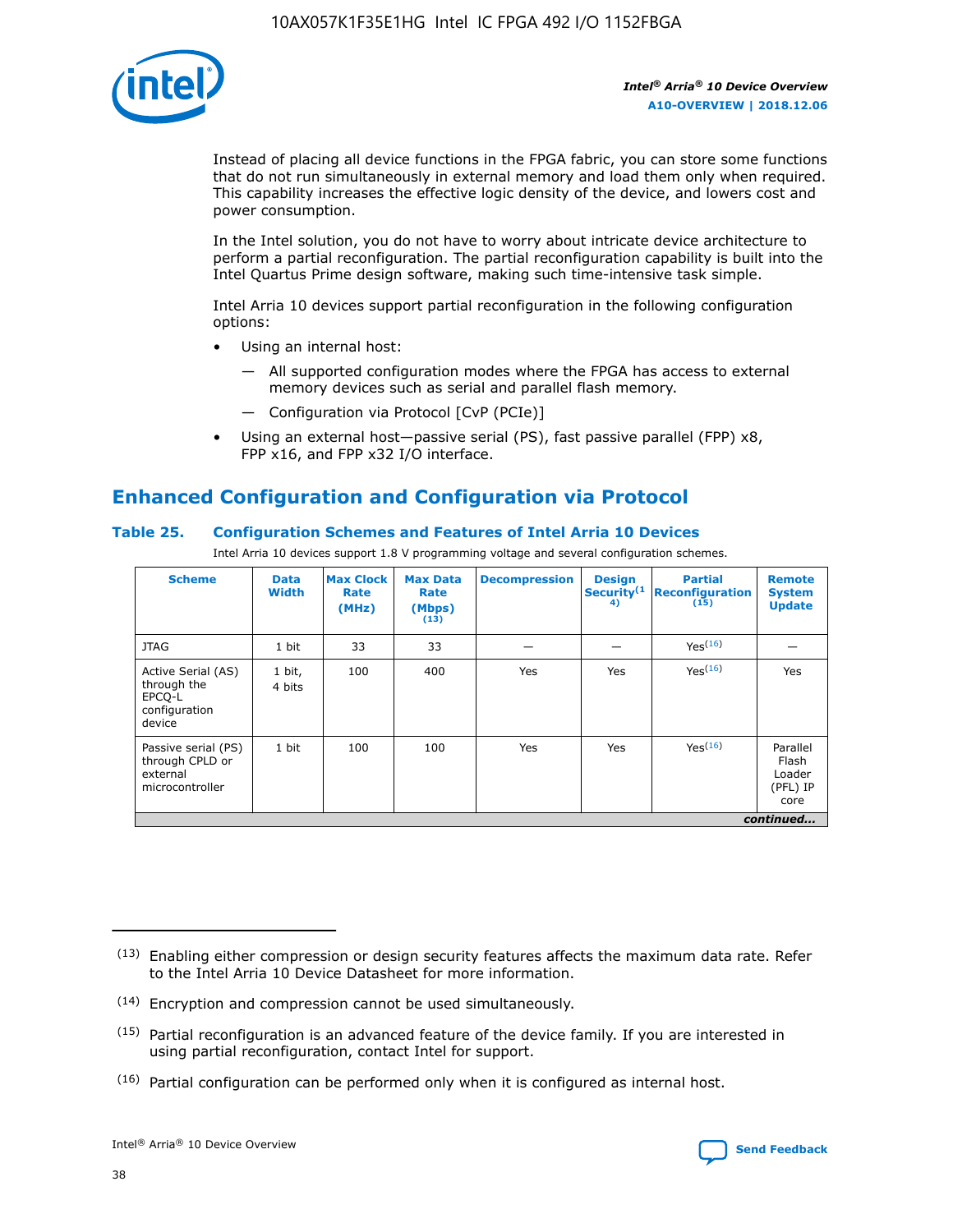

| <b>Scheme</b>                                   | <b>Data</b><br><b>Width</b> | <b>Max Clock</b><br>Rate<br>(MHz) | <b>Max Data</b><br>Rate<br>(Mbps)<br>(13) | <b>Decompression</b> | <b>Design</b><br>Security <sup>(1</sup><br>4) | <b>Partial</b><br><b>Reconfiguration</b><br>(15) | <b>Remote</b><br><b>System</b><br><b>Update</b> |
|-------------------------------------------------|-----------------------------|-----------------------------------|-------------------------------------------|----------------------|-----------------------------------------------|--------------------------------------------------|-------------------------------------------------|
| Fast passive                                    | 8 bits                      | 100                               | 3200                                      | Yes                  | Yes                                           | Yes <sup>(17)</sup>                              | PFL IP                                          |
| parallel (FPP)<br>through CPLD or               | 16 bits                     |                                   |                                           | Yes                  | Yes                                           |                                                  | core                                            |
| external<br>microcontroller                     | 32 bits                     |                                   |                                           | Yes                  | Yes                                           |                                                  |                                                 |
| Configuration via                               | 16 bits                     | 100                               | 3200                                      | Yes                  | Yes                                           | Yes <sup>(17)</sup>                              |                                                 |
| <b>HPS</b>                                      | 32 bits                     |                                   |                                           | Yes                  | Yes                                           |                                                  |                                                 |
| Configuration via<br>Protocol [CvP<br>$(PCIe*)$ | x1, x2,<br>x4, x8<br>lanes  |                                   | 8000                                      | Yes                  | Yes                                           | Yes <sup>(16)</sup>                              |                                                 |

You can configure Intel Arria 10 devices through PCIe using Configuration via Protocol (CvP). The Intel Arria 10 CvP implementation conforms to the PCIe 100 ms power-up-to-active time requirement.

#### **Related Information**

[Configuration via Protocol \(CvP\) Implementation in Intel FPGAs User Guide](https://www.intel.com/content/www/us/en/programmable/documentation/dsu1441819344145.html#dsu1442269728522) Provides more information about the CvP configuration scheme.

# **SEU Error Detection and Correction**

Intel Arria 10 devices offer robust and easy-to-use single-event upset (SEU) error detection and correction circuitry.

The detection and correction circuitry includes protection for Configuration RAM (CRAM) programming bits and user memories. The CRAM is protected by a continuously running CRC error detection circuit with integrated ECC that automatically corrects one or two errors and detects higher order multi-bit errors. When more than two errors occur, correction is available through reloading of the core programming file, providing a complete design refresh while the FPGA continues to operate.

The physical layout of the Intel Arria 10 CRAM array is optimized to make the majority of multi-bit upsets appear as independent single-bit or double-bit errors which are automatically corrected by the integrated CRAM ECC circuitry. In addition to the CRAM protection, the M20K memory blocks also include integrated ECC circuitry and are layout-optimized for error detection and correction. The MLAB does not have ECC.

(14) Encryption and compression cannot be used simultaneously.

<sup>(17)</sup> Supported at a maximum clock rate of 100 MHz.



 $(13)$  Enabling either compression or design security features affects the maximum data rate. Refer to the Intel Arria 10 Device Datasheet for more information.

 $(15)$  Partial reconfiguration is an advanced feature of the device family. If you are interested in using partial reconfiguration, contact Intel for support.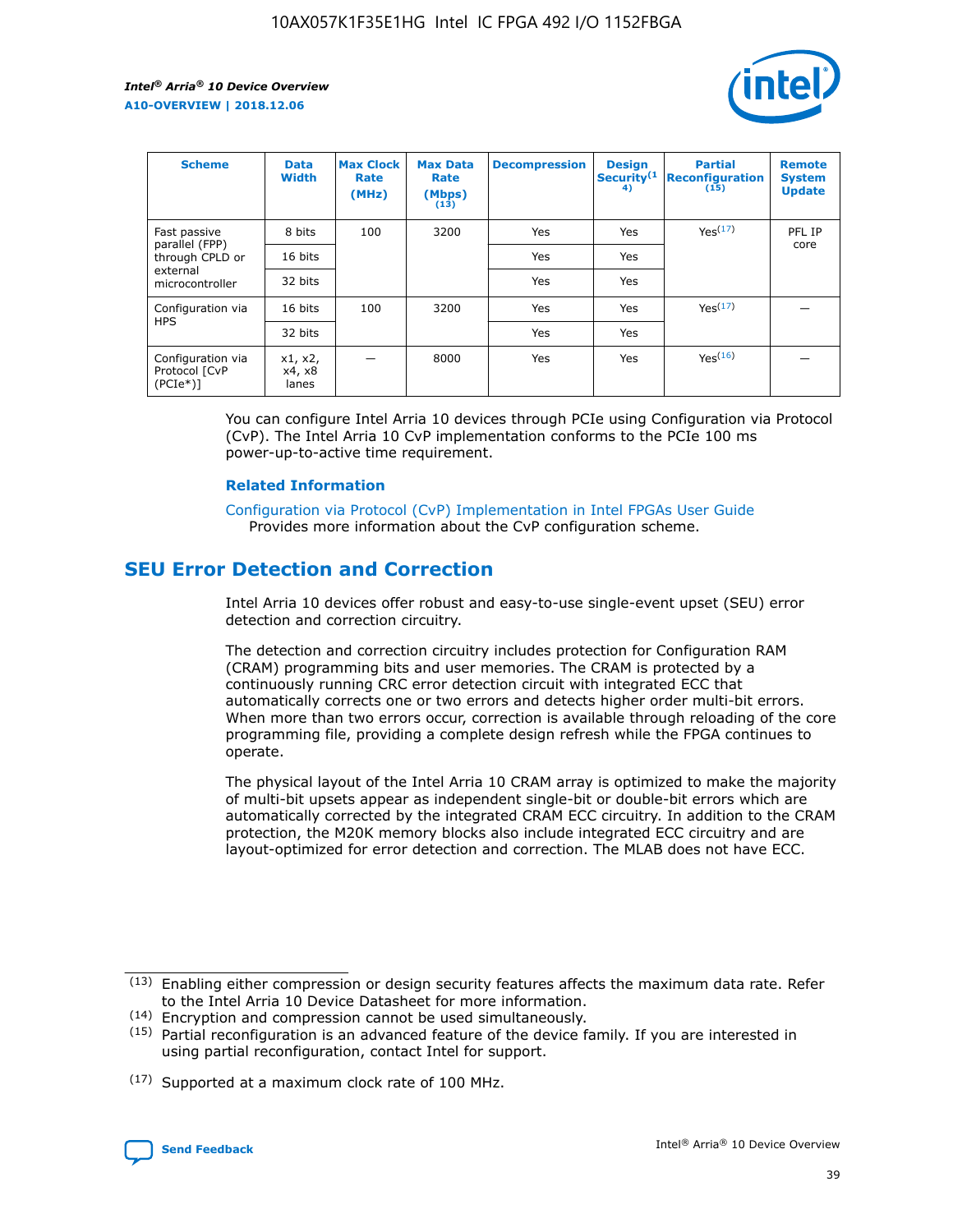

# **Power Management**

Intel Arria 10 devices leverage the advanced 20 nm process technology, a low 0.9 V core power supply, an enhanced core architecture, and several optional power reduction techniques to reduce total power consumption by as much as 40% compared to Arria V devices and as much as 60% compared to Stratix V devices.

The optional power reduction techniques in Intel Arria 10 devices include:

- **SmartVID**—a code is programmed into each device during manufacturing that allows a smart regulator to operate the device at lower core  $V_{CC}$  while maintaining performance
- **Programmable Power Technology**—non-critical timing paths are identified by the Intel Quartus Prime software and the logic in these paths is biased for low power instead of high performance
- **Low Static Power Options**—devices are available with either standard static power or low static power while maintaining performance

Furthermore, Intel Arria 10 devices feature Intel's industry-leading low power transceivers and include a number of hard IP blocks that not only reduce logic resources but also deliver substantial power savings compared to soft implementations. In general, hard IP blocks consume up to 90% less power than the equivalent soft logic implementations.

# **Incremental Compilation**

The Intel Quartus Prime software incremental compilation feature reduces compilation time and helps preserve performance to ease timing closure. The incremental compilation feature enables the partial reconfiguration flow for Intel Arria 10 devices.

Incremental compilation supports top-down, bottom-up, and team-based design flows. This feature facilitates modular, hierarchical, and team-based design flows where different designers compile their respective design sections in parallel. Furthermore, different designers or IP providers can develop and optimize different blocks of the design independently. These blocks can then be imported into the top level project.

# **Document Revision History for Intel Arria 10 Device Overview**

| <b>Document</b><br><b>Version</b> | <b>Changes</b>                                                                                                                                                                                                                                                              |
|-----------------------------------|-----------------------------------------------------------------------------------------------------------------------------------------------------------------------------------------------------------------------------------------------------------------------------|
| 2018.12.06                        | Added links to Intel Arria 10 device errata documents.<br>Removed automotive temperature option from the Intel Arria 10 GX devices.<br>Removed -3 fabric speed grade from the Intel Arria 10 GT devices.<br>Updated power options for the Intel Arria 10 GX and GT devices. |
| 2018.04.09                        | Updated the lowest $V_{CC}$ from 0.83 V to 0.82 V in the topic listing a summary of the device features.                                                                                                                                                                    |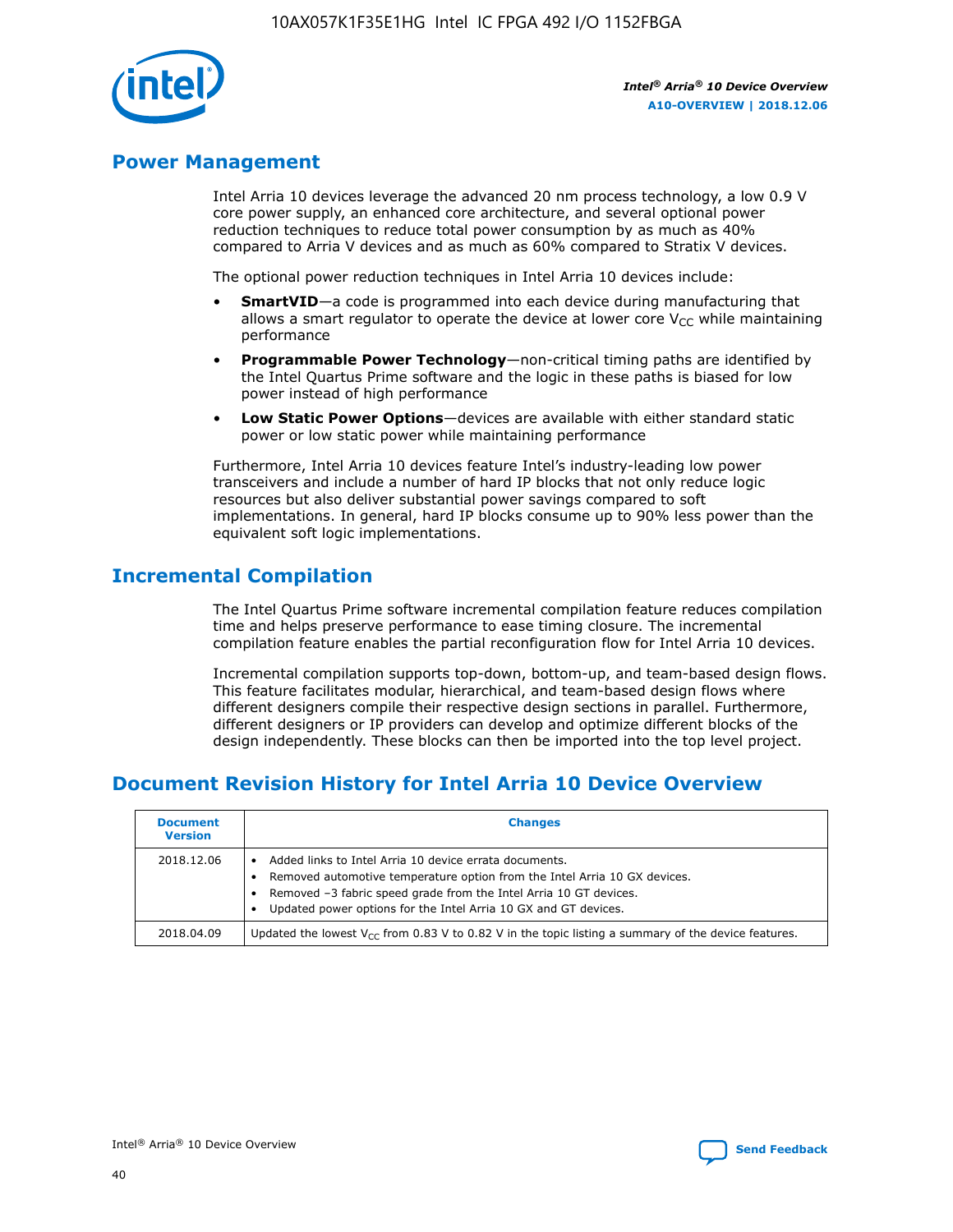*Intel® Arria® 10 Device Overview* **A10-OVERVIEW | 2018.12.06**



| <b>Date</b>    | <b>Version</b> | <b>Changes</b>                                                                                                                                                                                                                                                                                                                                                                                                                                                                                                                                                                                                                                                                                                                                                                                                                                                                                                                                                                         |
|----------------|----------------|----------------------------------------------------------------------------------------------------------------------------------------------------------------------------------------------------------------------------------------------------------------------------------------------------------------------------------------------------------------------------------------------------------------------------------------------------------------------------------------------------------------------------------------------------------------------------------------------------------------------------------------------------------------------------------------------------------------------------------------------------------------------------------------------------------------------------------------------------------------------------------------------------------------------------------------------------------------------------------------|
| January 2018   | 2018.01.17     | Updated the maximum data rate for HPS (Intel Arria 10 SX devices<br>external memory interface DDR3 controller from 2,166 Mbps to 2,133<br>Mbps.<br>Updated maximum frequency supported for half rate QDRII and QDRII<br>+ SRAM to 633 MHz in Memory Standards Supported by the Soft<br>Memory Controller table.<br>Updated transceiver backplane capability to 12.5 Gbps.<br>$\bullet$<br>Removed transceiver speed grade 5 in Sample Ordering Core and<br>$\bullet$<br>Available Options for Intel Arria 10 GX Devices figure.<br>Removed package code 40, low static power, SmartVID, industrial, and<br>military operating temperature support from Sample Ordering Core and<br>Available Options for Intel Arria 10 GT Devices figure.<br>Updated short reach transceiver rate for Intel Arria 10 GT devices to<br>25.8 Gbps.<br>Removed On-Die Instrumentation - EyeQ and Jitter Margin Tool<br>support from PMA Features of the Transceivers in Intel Arria 10 Devices<br>table. |
| September 2017 | 2017.09.20     | Updated the maximum speed of the DDR4 external memory interface from<br>1,333 MHz/2,666 Mbps to 1,200 MHz/2,400 Mbps.                                                                                                                                                                                                                                                                                                                                                                                                                                                                                                                                                                                                                                                                                                                                                                                                                                                                  |
| July 2017      | 2017.07.13     | Corrected the automotive temperature range in the figure showing the<br>available options for the Intel Arria 10 GX devices from "-40°C to 100°C"<br>to "-40°C to 125°C".                                                                                                                                                                                                                                                                                                                                                                                                                                                                                                                                                                                                                                                                                                                                                                                                              |
| July 2017      | 2017.07.06     | Added automotive temperature option to Intel Arria 10 GX device family.                                                                                                                                                                                                                                                                                                                                                                                                                                                                                                                                                                                                                                                                                                                                                                                                                                                                                                                |
| May 2017       | 2017.05.08     | Corrected protocol names with "1588" to "IEEE 1588v2".<br>$\bullet$<br>Updated the vertical migration table to remove vertical migration<br>$\bullet$<br>between Intel Arria 10 GX and Intel Arria 10 SX device variants.<br>Removed all "Preliminary" marks.<br>$\bullet$                                                                                                                                                                                                                                                                                                                                                                                                                                                                                                                                                                                                                                                                                                             |
| March 2017     | 2017.03.15     | Removed the topic about migration from Intel Arria 10 to Intel Stratix<br>$\bullet$<br>10 devices.<br>Rebranded as Intel.<br>$\bullet$                                                                                                                                                                                                                                                                                                                                                                                                                                                                                                                                                                                                                                                                                                                                                                                                                                                 |
| October 2016   | 2016.10.31     | Removed package F36 from Intel Arria 10 GX devices.<br>Updated Intel Arria 10 GT sample ordering code and maximum GX<br>$\bullet$<br>transceiver count. Intel Arria 10 GT devices are available only in the<br>SF45 package option with a maximum of 72 transceivers.                                                                                                                                                                                                                                                                                                                                                                                                                                                                                                                                                                                                                                                                                                                  |
| May 2016       | 2016.05.02     | Updated the FPGA Configuration and HPS Booting topic.<br>$\bullet$<br>Remove V <sub>CC</sub> PowerManager from the Summary of Features, Power<br>Management and Arria 10 Device Variants and packages topics. This<br>feature is no longer supported in Arria 10 devices.<br>Removed LPDDR3 from the Memory Standards Supported by the HPS<br>Hard Memory Controller table in the Memory Standards Supported by<br>Intel Arria 10 Devices topic. This standard is only supported by the<br>FPGA.<br>Removed transceiver speed grade 5 from the Device Variants and<br>Packages topic for Arria 10 GX and SX devices.                                                                                                                                                                                                                                                                                                                                                                   |
| February 2016  | 2016.02.11     | Changed the maximum Arria 10 GT datarate to 25.8 Gbps and the<br>minimum datarate to 1 Gbps globally.<br>Revised the state for Core clock networks in the Summary of Features<br>$\bullet$<br>topic.<br>Changed the transceiver parameters in the "Summary of Features for<br>$\bullet$<br>Arria 10 Devices" table.<br>• Changed the transceiver parameters in the "Maximum Resource Counts<br>for Arria 10 GT Devices" table.<br>Changed the package availability for GT devices in the "Package Plan<br>for Arria 10 GT Devices" table.<br>Changed the package configurations for GT devices in the "Migration"<br>Capability Across Arria 10 Product Lines" figure.<br>continued                                                                                                                                                                                                                                                                                                    |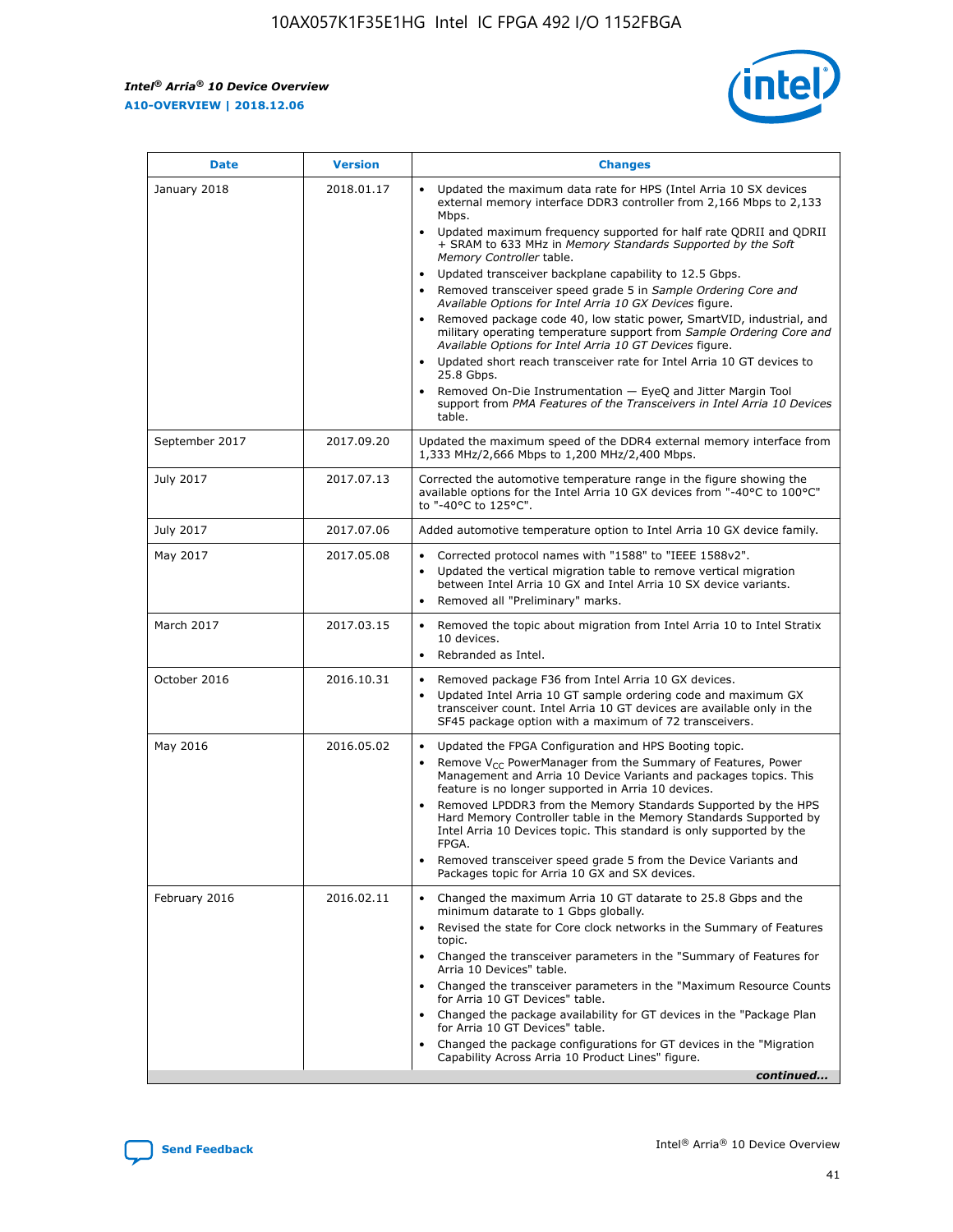

| <b>Date</b>   | <b>Version</b> | <b>Changes</b>                                                                                                                                                               |
|---------------|----------------|------------------------------------------------------------------------------------------------------------------------------------------------------------------------------|
|               |                | Changed transceiver parameters in the "Low Power Serial Transceivers"<br>$\bullet$<br>section.                                                                               |
|               |                | • Changed the transceiver descriptions in the "Device Variants for the<br>Arria 10 Device Family" table.                                                                     |
|               |                | • Changed the "Sample Ordering Code and Available Options for Arria 10<br>GT Devices" figure.                                                                                |
|               |                | Changed the datarates for GT devices in the "PMA Features" section.                                                                                                          |
|               |                | Changed the datarates for GT devices in the "PCS Features" section.<br>$\bullet$                                                                                             |
| December 2015 | 2015.12.14     | Updated the number of M20K memory blocks for Arria 10 GX 660 from<br>2133 to 2131 and corrected the total RAM bit from 48,448 Kb to<br>48,408 Kb.                            |
|               |                | Corrected the number of DSP blocks for Arria 10 GX 660 from 1688 to<br>$\bullet$<br>1687 in the table listing floating-point arithmetic resources.                           |
| November 2015 | 2015.11.02     | Updated the maximum resources for Arria 10 GX 220, GX 320, GX 480,<br>GX 660, SX 220, SX 320, SX 480, and SX 660.                                                            |
|               |                | Updated resource count for Arria 10 GX 320, GX 480, GX 660, SX 320,<br>SX 480, a SX 660 devices in Number of Multipliers in Intel Arria 10<br><b>Devices</b> table.          |
|               |                | Updated the available options for Arria 10 GX, GT, and SX.<br>$\bullet$                                                                                                      |
|               |                | Changed instances of Quartus II to Quartus Prime.<br>$\bullet$                                                                                                               |
| June 2015     | 2015.06.15     | Corrected label for Intel Arria 10 GT product lines in the vertical migration<br>figure.                                                                                     |
| May 2015      | 2015.05.15     | Corrected the DDR3 half rate and quarter rate maximum frequencies in the<br>table that lists the memory standards supported by the Intel Arria 10 hard<br>memory controller. |
| May 2015      | 2015.05.04     | • Added support for 13.5G JESD204b in the Summary of Features table.                                                                                                         |
|               |                | Added a link to Arria 10 GT Channel Usage in the Arria 10 GT Package<br>$\bullet$<br>Plan topic.                                                                             |
|               |                | • Added a note to the table, Maximum Resource Counts for Arria 10 GT<br>devices.                                                                                             |
|               |                | • Updated the power requirements of the transceivers in the Low Power<br>Serial Transceivers topic.                                                                          |
| January 2015  | 2015.01.23     | • Added floating point arithmetic features in the Summary of Features<br>table.                                                                                              |
|               |                | • Updated the total embedded memory from 38.38 megabits (Mb) to<br>65.6 Mb.                                                                                                  |
|               |                | • Updated the table that lists the memory standards supported by Intel<br>Arria 10 devices.                                                                                  |
|               |                | Removed support for DDR3U, LPDDR3 SDRAM, RLDRAM 2, and DDR2.                                                                                                                 |
|               |                | Moved RLDRAM 3 support from hard memory controller to soft memory<br>controller. RLDRAM 3 support uses hard PHY with soft memory<br>controller.                              |
|               |                | Added soft memory controller support for QDR IV.                                                                                                                             |
|               |                | Updated the maximum resource count table to include the number of<br>hard memory controllers available in each device variant.                                               |
|               |                | Updated the transceiver PCS data rate from 12.5 Gbps to 12 Gbps.                                                                                                             |
|               |                | Updated the max clock rate of PS, FPP x8, FPP x16, and Configuration<br>via HPS from 125 MHz to 100 MHz.                                                                     |
|               |                | Added a feature for fractional synthesis PLLs: PLL cascading.                                                                                                                |
|               |                | Updated the HPS programmable general-purpose I/Os from 54 to 62.<br>$\bullet$                                                                                                |
|               |                | continued                                                                                                                                                                    |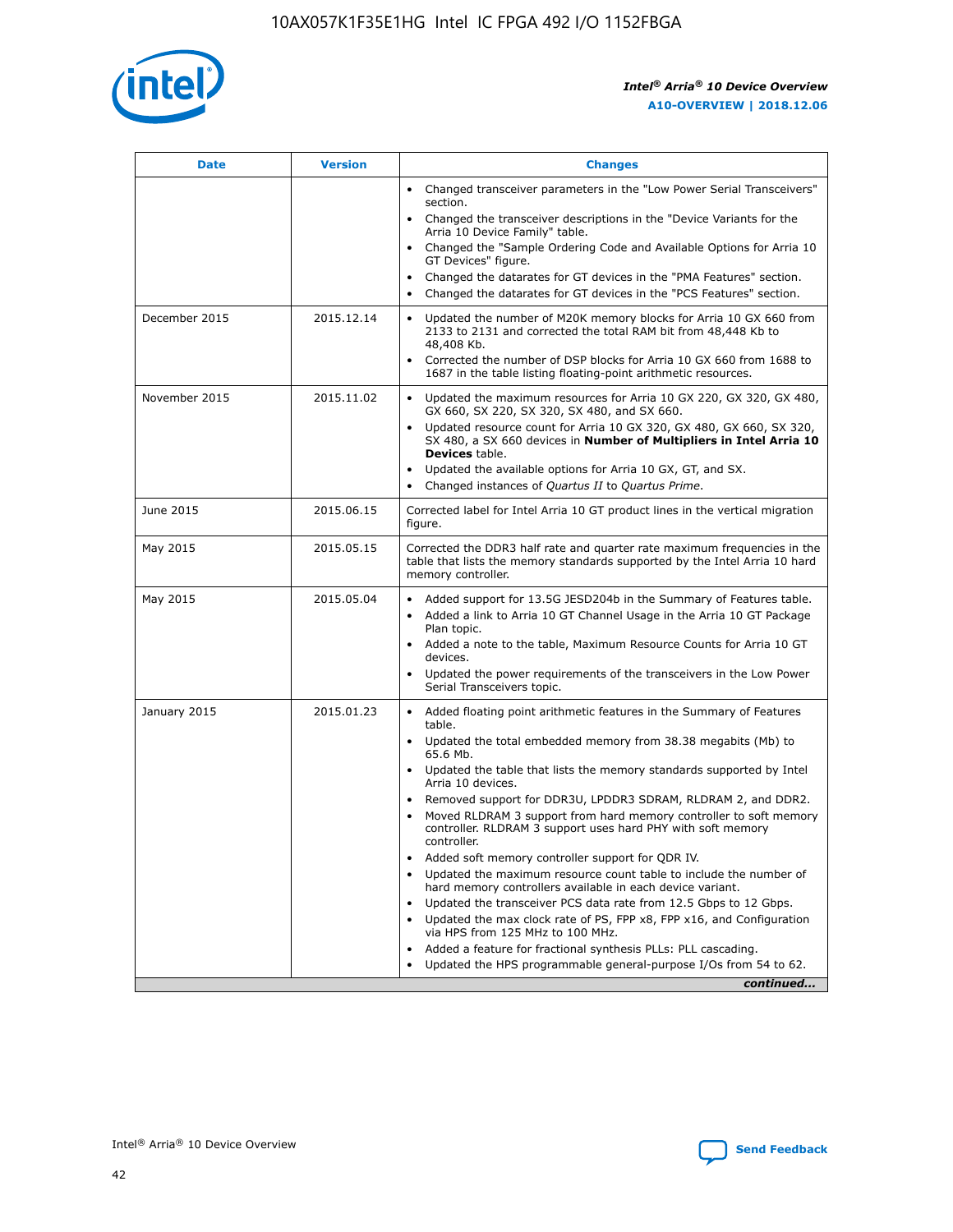r



| <b>Date</b>    | <b>Version</b> | <b>Changes</b>                                                                                                                                                                                                                                                                                                                                                                                                                                                                                                                                      |
|----------------|----------------|-----------------------------------------------------------------------------------------------------------------------------------------------------------------------------------------------------------------------------------------------------------------------------------------------------------------------------------------------------------------------------------------------------------------------------------------------------------------------------------------------------------------------------------------------------|
| September 2014 | 2014.09.30     | Corrected the 3 V I/O and LVDS I/O counts for F35 and F36 packages<br>$\bullet$<br>of Arria 10 GX.<br>Corrected the 3 V I/O, LVDS I/O, and transceiver counts for the NF40<br>$\bullet$<br>package of the Arria GX 570 and 660.<br>Removed 3 V I/O, LVDS I/O, and transceiver counts for the NF40<br>package of the Arria GX 900 and 1150. The NF40 package is not<br>available for Arria 10 GX 900 and 1150.                                                                                                                                       |
| August 2014    | 2014.08.18     | Updated Memory (Kb) M20K maximum resources for Arria 10 GX 660<br>devices from 42,660 to 42,620.<br>Added GPIO columns consisting of LVDS I/O Bank and 3V I/O Bank in<br>$\bullet$<br>the Package Plan table.<br>Added how to use memory interface clock frequency higher than 533<br>$\bullet$<br>MHz in the I/O vertical migration.<br>Added information to clarify that RLDRAM3 support uses hard PHY with<br>$\bullet$<br>soft memory controller.<br>Added variable precision DSP blocks support for floating-point<br>$\bullet$<br>arithmetic. |
| June 2014      | 2014.06.19     | Updated number of dedicated I/Os in the HPS block to 17.                                                                                                                                                                                                                                                                                                                                                                                                                                                                                            |
| February 2014  | 2014.02.21     | Updated transceiver speed grade options for GT devices in Figure 2.                                                                                                                                                                                                                                                                                                                                                                                                                                                                                 |
| February 2014  | 2014.02.06     | Updated data rate for Arria 10 GT devices from 28.1 Gbps to 28.3 Gbps.                                                                                                                                                                                                                                                                                                                                                                                                                                                                              |
| December 2013  | 2013.12.10     | Updated the HPS memory standards support from LPDDR2 to LPDDR3.<br>Updated HPS block diagram to include dedicated HPS I/O and FPGA<br>$\bullet$<br>Configuration blocks as well as repositioned SD/SDIO/MMC, DMA, SPI<br>and NAND Flash with ECC blocks.                                                                                                                                                                                                                                                                                            |
| December 2013  | 2013.12.02     | Initial release.                                                                                                                                                                                                                                                                                                                                                                                                                                                                                                                                    |